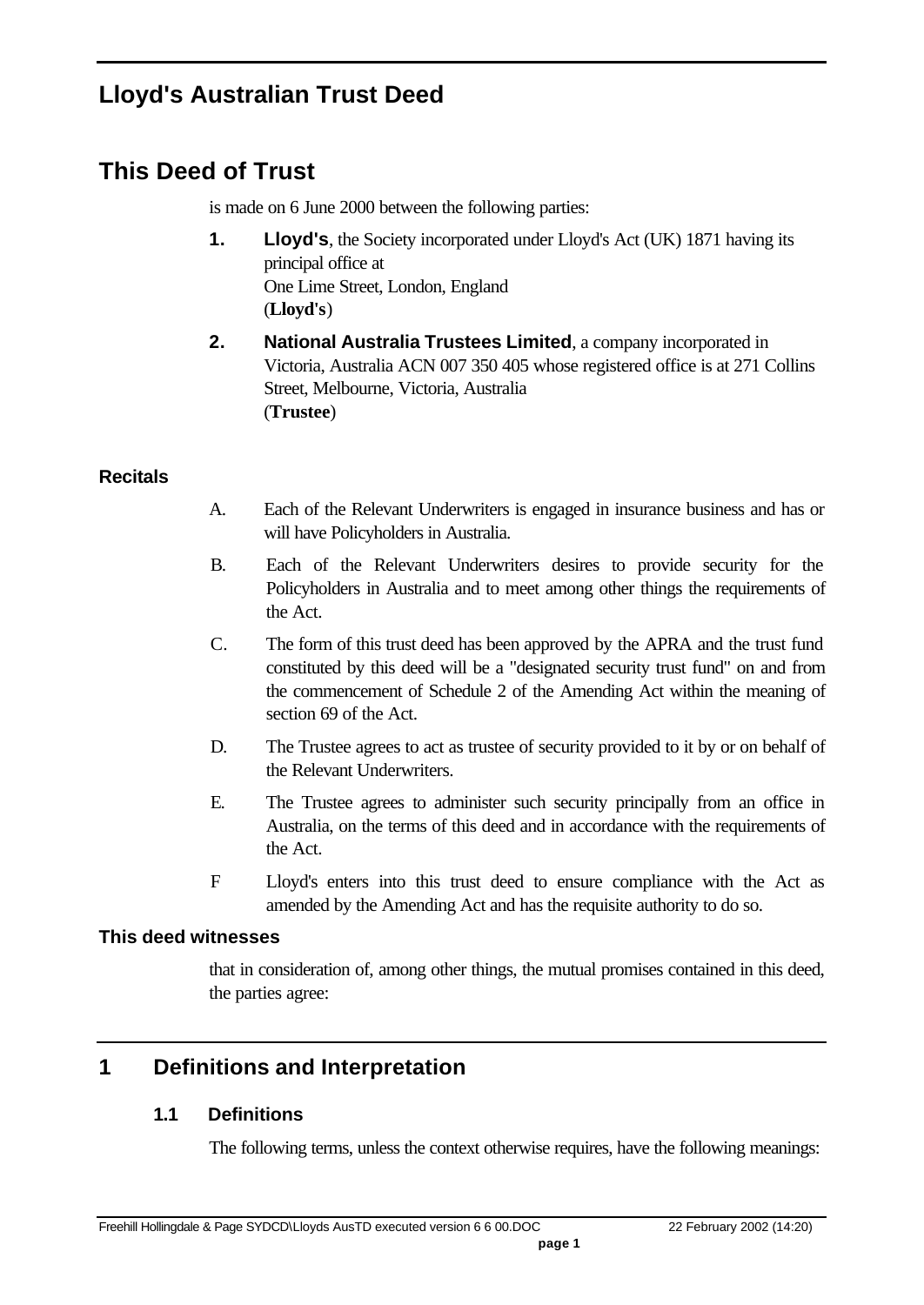**1992 and Prior Business** means, in relation to an underwriter, all liabilities under contracts of insurance underwritten at Lloyd's (other than Life Business) and originally allocated to the 1992 year of account or any earlier year of account including, without limitation, any such liabilities reinsured to close into the 1993 or any later year of account but excluding any liabilities re-signed, or re-allocated pursuant to a premium transfer, into 1993 or any later year;

**Act** means the Insurance Act 1973;

**active underwriter** means, in relation to a syndicate, the person at, or deemed by the Council or Committee of Lloyd's to be at, the underwriting box with principal authority to accept risk on behalf of the members of that syndicate;

**Amending Act** means the Insurance Laws Amendment Act 1998;

**APRA** means the Australian Prudential Regulation Authority, a body corporate established by the Australian Prudential Regulation Authority Act, 1998 and includes any successor body appointed to carry out the functions of the Commissioner under the Act;

**Auditor** means the auditor of the accounts of the Trust Fund from time to time;

**Australian Liabilities** means, in relation to an underwriter, the liabilities of that underwriter as a member of a syndicate for a particular year of account under an Australian Policy;

**Australian Policy** means, in relation to an underwriter:

- (a) any contract or policy of insurance or reinsurance incepting on or after 1 July 1998 (excluding any contract or policy underwritten on or after that date under a binding authority commencing before that date), in respect of:
	- (1) real property, fixtures or buildings located in Australia;
	- (2) any other property of any kind (including but not limited to ships, aircraft, yachts and other moveable property) and any other risk of any kind where:
		- (A) in the case of an insured which is a body corporate, that body corporate has a registered office or principal place of business in Australia and
		- (B) in any other case, the insured has a residential address or place of business in Australia; or
	- (3) in the case of any contract of reinsurance:
		- (A) where the registered office of the ceding company which has reinsured with the Relevant Underwriter is in Australia; or
		- (B) in the case of such a contract made with or through a branch office in Australia of the ceding company which has reinsured with the Relevant Underwriter, where the ceding company is incorporated out of Australia,

where the currency in which the contract or policy is expressed and in which the premium is paid is Australian; and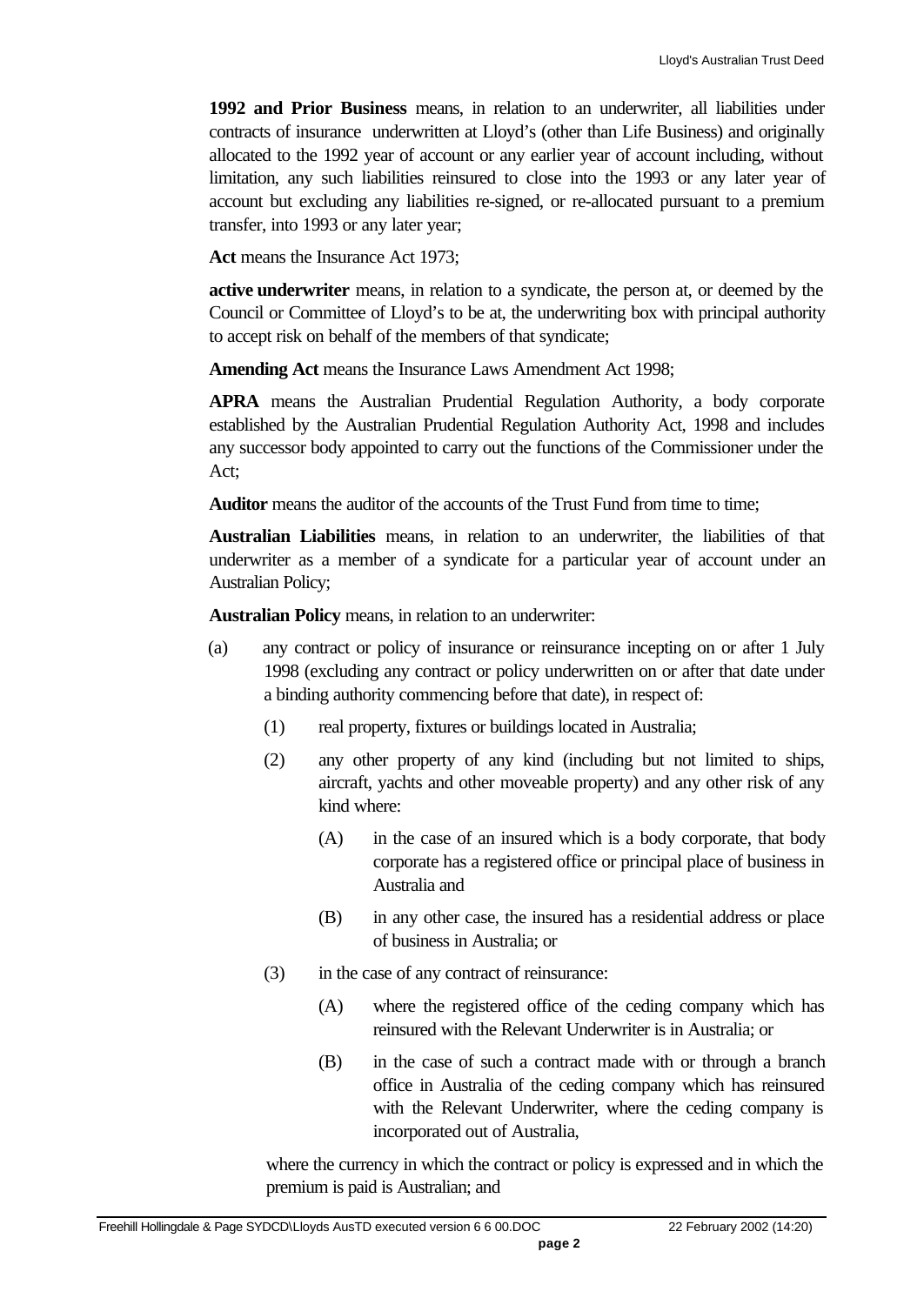- (4) which is underwritten by the underwriter as a member of a syndicate for a year of account on or after 1 July 1998; or
- (5) in respect of which the underwriter is liable as a member of a syndicate for a year of account of the syndicate on or after 1 July 1998 to members of the same syndicate or any other syndicate for an earlier year of account pursuant to any Reinsurance to Close; and
- (b) any contract or policy of insurance or reinsurance written or incepting on or before 30 June 1998, (including any contract or policy underwritten after that date under a binding authority commencing on or before that date),
	- (1) which is not comprised in the 1992 and Prior Business of any underwriter that has been reinsured by Equitas Reinsurance Limited;
	- (2) which is not Equitas Reinsured Business;
	- (3) where the amount of premiums received by, or due to, the underwriter are premiums to which Division 15 of Part III of the Tax Act as in force on the day preceding the commencement of Schedule 2 of the Amending Act (as modified by paragraph 10 of the Schedule to the Act ) applies; and
	- (4) in respect of which the underwriter is liable as a member of a syndicate for a year of account of the syndicate on or after 1 July 1998 to members of the same syndicate or any other syndicate for an earlier year of account pursuant to any Reinsurance to Close,

but does not include

- (c) any such contract or policy of insurance or reinsurance the premiums in respect of which are or were paid or payable in United States of America dollars, or
- (d) a contract or policy of insurance or reinsurance if the liabilities of the underwriter as a member of the particular syndicate for the particular year of account under or in respect of the contract or policy have been reinsured pursuant to any Reinsurance to Close with Continuing Underwriters, where, in respect of each such Continuing Underwriter the liabilities under that contract or policy of insurance or reinsurance are taken into account in calculating the Minimum Amount for the syndicate and year of account of which the Continuing Underwriters are members and the Syndicate Share of the Trust Fund for that syndicate and particular year of account is not less than that Minimum Amount;

#### **Authorised Officer** means:

- (a) in relation to Lloyd's, any officer of Lloyd's authorised by Lloyd's from time to time in writing and accompanied by a specimen signature of that officer, as an officer authorised to sign on behalf of Lloyd's at that time; and
- (b) in relation to the Trustee, any officer of the Trustee authorised by the Trustee from time to time in writing and accompanied by a specimen signature of that officer, as an officer authorised to sign on behalf of the Trustee at that time;

**Bank** means a corporation authorised under the Banking Act 1959 to carry on banking business in Australia;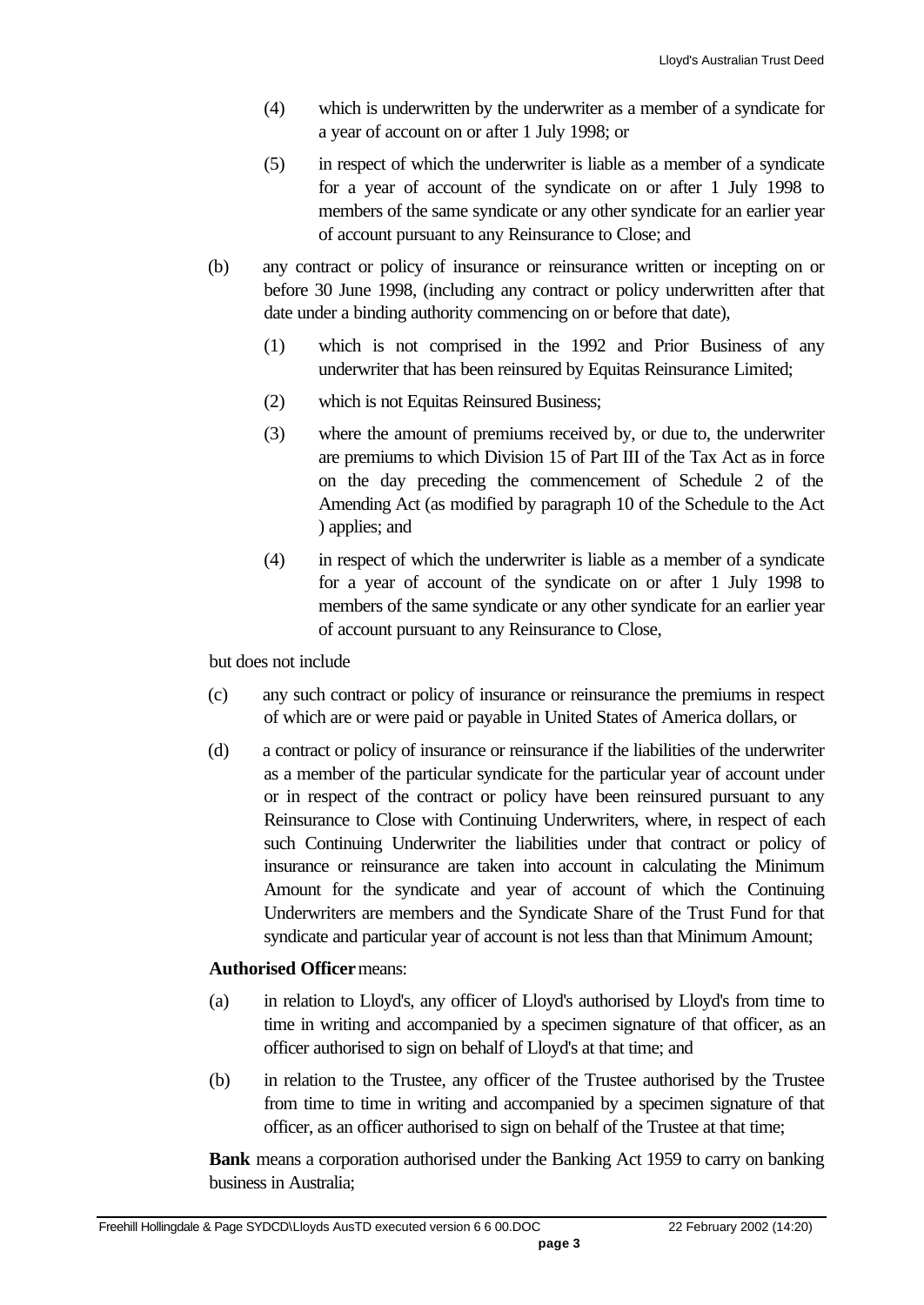**binding authority** means an authority given by or on behalf of a Lloyd's underwriter to any person, (including an insured or reinsured but excluding the active underwriter of the syndicate in relation to which such authority is given), to enter into, as agent for the Lloyd's underwriter, contracts of insurance or reinsurance on behalf of the Lloyd's underwriter as insurer or reinsurer, in accordance with the rules or practice of Lloyd's;

**Business Day** means a day on which banks are open for business in Sydney, Melbourne and London excluding a Saturday, Sunday or public holiday;

**Claim** means, in relation to a Relevant Underwriter, a claim under an Australian Policy in respect of which the Relevant Underwriter has a liability to:

- (a) the holder; or
- (b) another underwriter in relation to whom the Relevant Underwriter is a Continuing Underwriter;

**Continuing Underwriter** means a Relevant Underwriter who is a reinsuring member within the meaning of the definition of "Reinsurance to Close";

**Council** means the Council of Lloyd's or (in relation to any power or discretion which is hereby vested in the Council but which has for the time being been delegated by the Council to the Committee of Lloyd's or to the Chairman or a Deputy Chairman of the Committee of Lloyd's pursuant to the provisions of section 6(6) of Lloyd's Act (UK) 1982) the Committee of Lloyd's or the Chairman or a Deputy Chairman of the Committee of Lloyd's (as the case may be) or such other person or persons as are for the time being authorised by the Council of Lloyd's to exercise any power or discretion which is hereby vested in the Council;

**Determination** means the Insurance (Lloyd's Security Trust Fund Arrangements) Determination 1998 (as amended from time to time).

**Distributable Income** means, in respect of a Financial Year, the amount determined in accordance with the following formula

 $DI = NI + AI$ 

where

- DI is the Distributable Income for the Financial Year:
- NI is the Net Income for the Financial Year; and
- AI is the amount determined by the Trustee on a direction from Lloyd's under clause 5.5(f) for the Financial Year;

**Effective Date** means the date on which schedule 2 (other than Item 27) of the Amending Act comes into force;

**Equitas Limited** means the limited company of that name registered in England and Wales with company No. 3173352 whose registered office is at 33 St Mary Axe, London, England;

#### **Equitas Reinsurance Contract** means

(a) the reinsurance and run-off contract dated 3 September 1996 and entered into by Equitas Reinsurance Limited, Equitas Limited, Lloyd's, Additional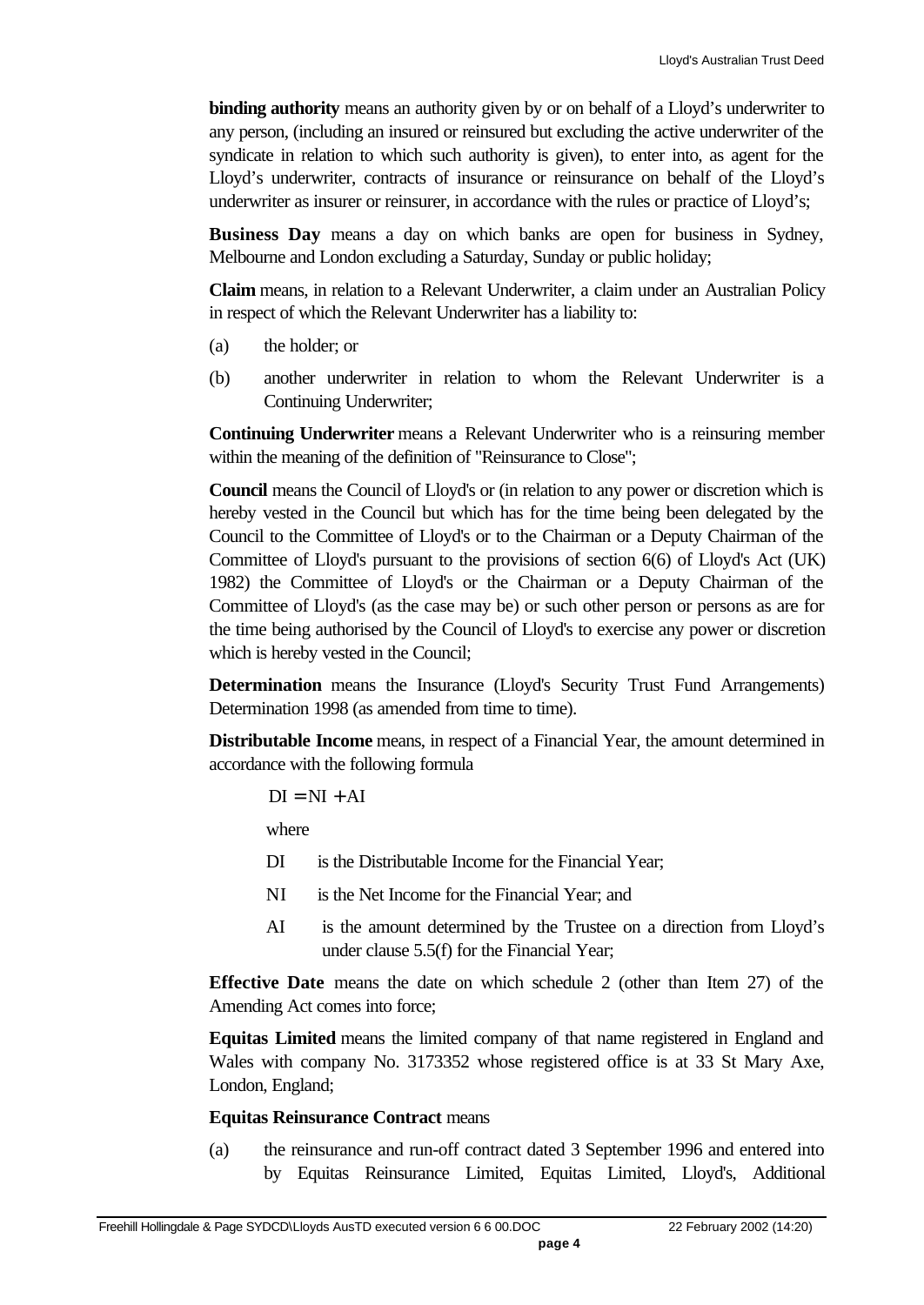Underwriting Agencies (No. 9) Limited (for itself and on behalf of the members for whom it is appointed as substitute agent) and others; and

(b) the Lioncover Reinsurance Contract;

**Equitas Reinsurance Limited** means the limited company of that name registered in England and Wales with company No. 3136300 whose registered office is at 33 St Mary Axe, London, England;

**Equitas Reinsured Business** means all liabilities under contracts of insurance (whether direct or otherwise) or reinsurance underwritten at Lloyd's from time to time reinsured directly or indirectly by Equitas Reinsurance Limited and retroceded to Equitas Limited, which liabilities do not constitute 1992 and Prior Business;

**Financial Year** means a period of 12 months commencing on 1 July and ending on 30 June next following;

**Governmental Agency** means any government or governmental, semi-governmental, administrative, fiscal or judicial body, department, commission, authority, tribunal, agency or entity;

**Judicial Trustee** means a person appointed as judicial trustee of the Trust Fund under Division 5 of Part VII of the Act;

**Investment Income** means any income derived from any investment made pursuant to clause 5.3, including but not limited to interest, distributions and dividends;

Letter of Credit means an unconditional, irrevocable letter of credit in favour of the Trustee which

- (a) provides for immediate payment at the written direction of the Trustee;
- (b) satisfies the requirements under the Act; and
- (c) which is issued or confirmed by a Bank;

Life Business has the meaning ascribed to "long term business" in the Insurance Companies Act (UK) 1982 as in force on 3 September 1996;

**Lioncover Insurance Company Limited** means the limited company of that name registered in England and Wales with company number 2094618 whose registered office is One Lime Street, London, England, EC3M 7HA;

**Lioncover Reinsurance Contract** means the reinsurance contract dated 18 December 1997 and entered into between, inter alios, Equitas Reinsurance Limited, Equitas Limited, Lloyd's and Lioncover Insurance Company Limited in relation to the reinsurance and run-off by Equitas Reinsurance Limited of the liabilities of Lioncover Insurance Company Limited arising in relation to contracts of insurance underwritten at Lloyd's by the PCW Syndicates, as defined therein;

**Lloyd's Agent in Australia** means the individual resident in Australia appointed by Lloyd's as the agent of Lloyd's for the purposes of the Act;

**Lloyd's Premiums Trust Deed** means, in relation to a Relevant Underwriter, the Lloyd's Premiums Trust Deed or Trust Deeds approved pursuant to the Insurance Companies Act (UK) 1982 and executed by the Relevant Underwriter in respect of the Relevant Underwriter's insurance business at Lloyd's other than Life Business;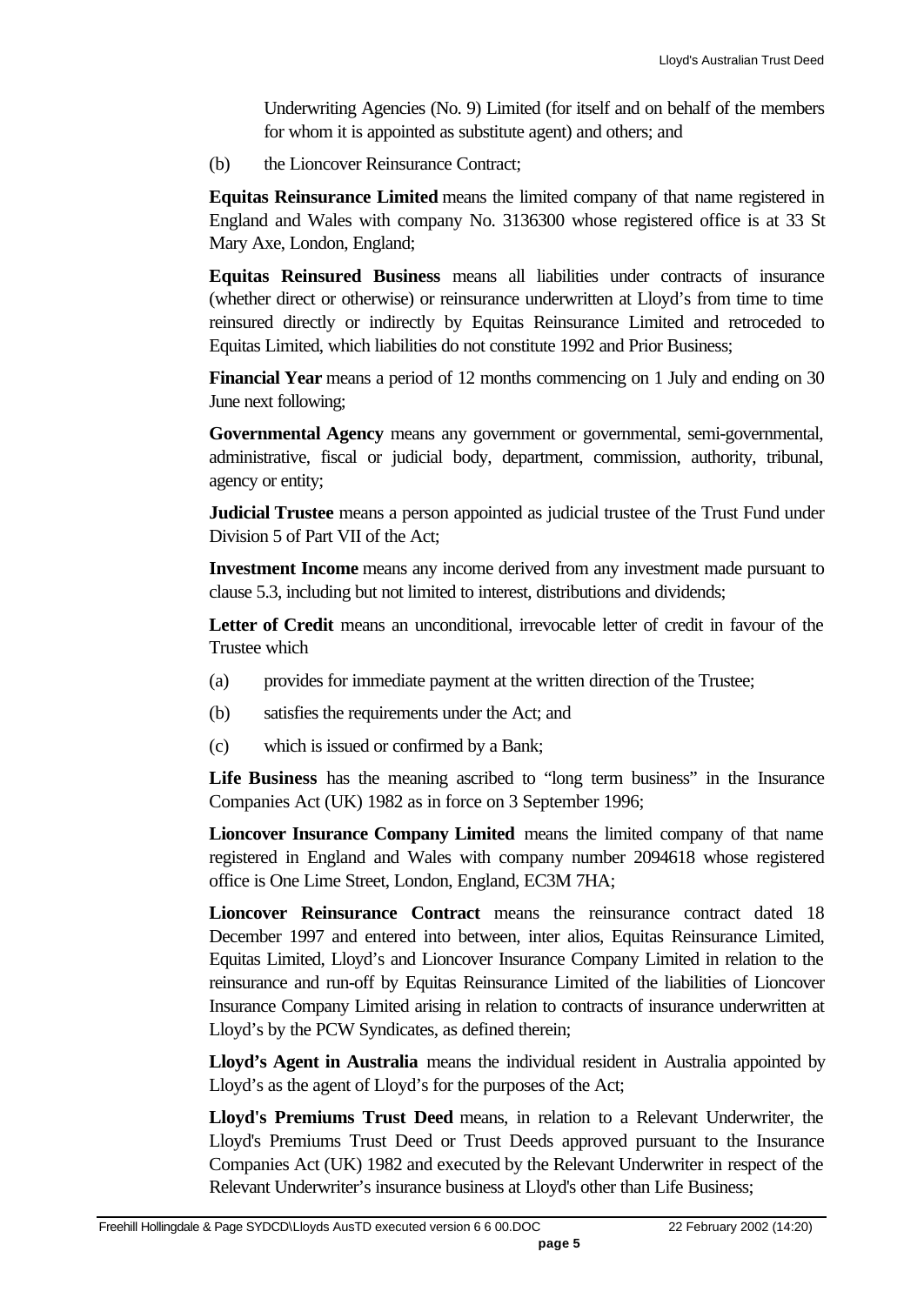**managing agent** means an underwriting agent which is listed as a managing agent on the Lloyd's register of underwriting agents or any substitute agent appointed by the Council;

**Matured Claim** means a Policyholder Claim which the Trustee must pay pursuant to clause  $4.2(d)$ ;

**Minimum Amount** means, in relation to a syndicate and year of account, subject to any direction made under the Act, an amount equal to the funding requirements calculated from time to time in accordance with the Determination;

**Net Income** means, in respect of any Financial Year, the operating profit of the Trust Fund for that Financial Year which shall:

- (a) include abnormal and extraordinary items;
- (b) be calculated before tax; and
- (c) be determined in accordance with generally accepted Australian accounting principles;

**Net Taxable Income** means, in respect of any Financial Year, the net income of the Trust Fund for that Financial Year, determined in accordance with the principles applicable under section 95(1) of the Tax Act;

**Operational Agreement** means any agreement entered into between Lloyd's and the Trustee pursuant to clause 3.2;

**Other Underwriters** means, in relation to a Relevant Underwriter, the underwriters other than the Relevant Underwriter;

**Policyholder** means, in relation to a Relevant Underwriter, the holder of an Australian Policy in respect of which the Relevant Underwriter has a liability to:

- (a) the holder; or
- (b) another underwriter in relation to whom the Relevant Underwriter is a Continuing Underwriter;

**Policyholder Claim** means a claim made on the Trustee by a Policyholder in accordance with the provisions of clause 4.1;

**Portfolio Notice** means a notice given to the Trustee by Lloyd's pursuant to clause 2.3.

**Premiums Trust Fund** means, in relation to a Relevant Underwriter, a trust fund set up with respect to the Relevant Underwriter which is constituted or regulated under a Lloyd's Premiums Trust Deed;

**Qualified Entity** means a Bank or any other corporation approved by the APRA to be appointed Trustee hereunder;

**quarter** means each calendar quarter;

**Recognised Depository** means any securities depository or clearing agency which operates a central system in Australia or a transnational system for handling securities in a physical or book entry form and which is authorised so to do under any applicable law;

**registered office** has the meaning given in the Corporations Law;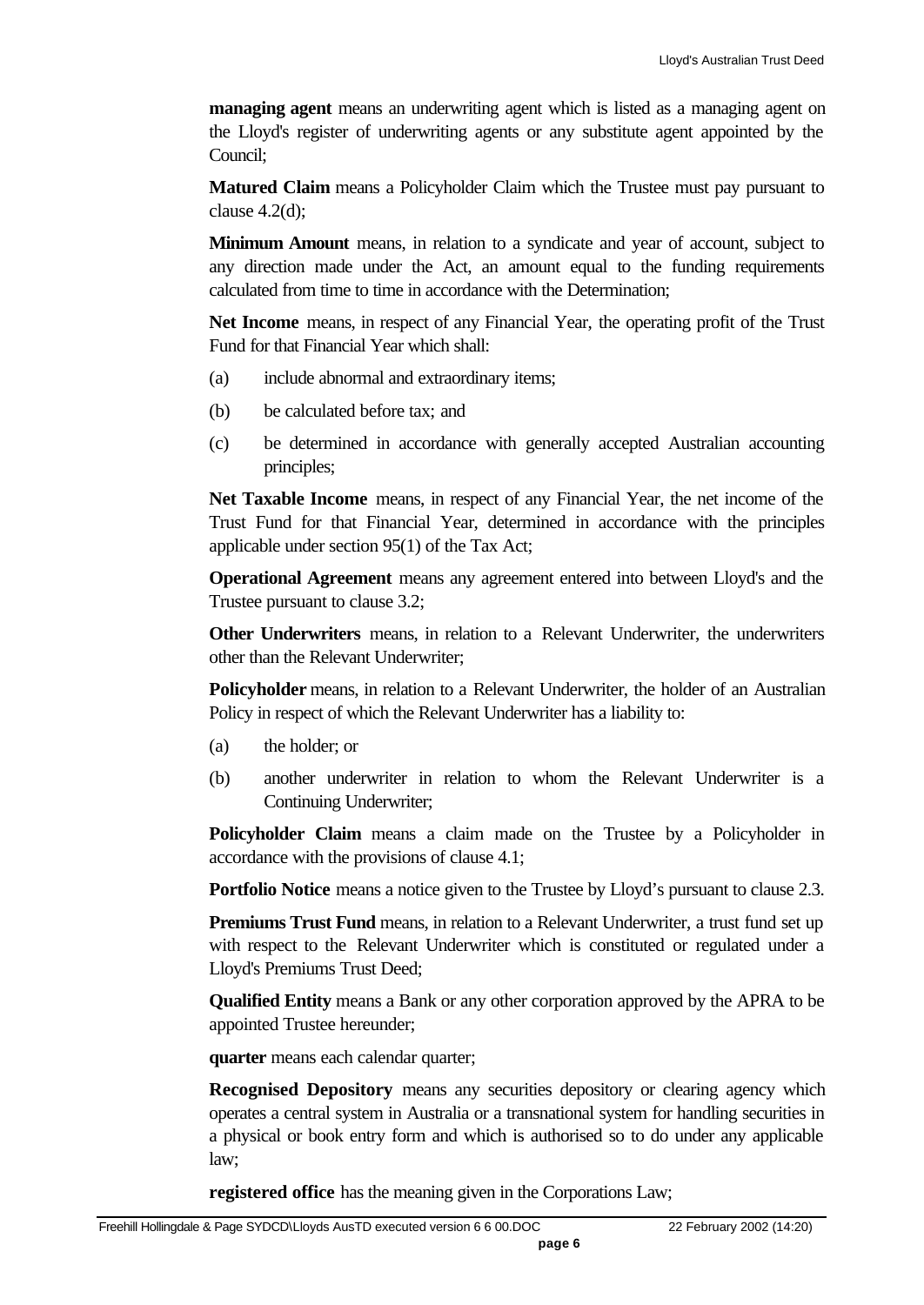#### **Reinsurance to Close** means any one or more of:

- (a) an agreement under which underwriting members (the "reinsured members") who are members of a syndicate for a year of account (the "closed year") agree with underwriting members who constitute that or another syndicate for a later year of account (the "reinsuring members") that the reinsuring members will discharge or procure the discharge of, or indemnify the reinsured members against, all known and unknown liabilities of the reinsured members arising out of insurance business underwritten through that syndicate and allocated to the closed year of account, in consideration of:
	- (1) a premium; and
	- (2) either:
		- (A) the assignment, or agreement to assign, to the reinsuring members of all the rights of the reinsured members arising out of or in connection with that insurance business (including without limitation the right to receive all future premiums, recoveries and other monies receivable in connection with that insurance business); or
		- (B) an agreement by the reinsured members that the reinsuring members shall collect on behalf of the reinsured members the proceeds of all such rights and retain them for their own benefit so far as they are not applied in discharge of the liabilities of the reinsured members;
- (b) an agreement underwritten by members of one or more syndicates and complying with requirements made under paragraph 2(3) of Lloyd's Syndicate Accounting Byelaw (No.18 of 1994) or other requirements made by the Council;
- (c) in relation only to the 1993 year of account, 1994 year of account or 1995 year of account of any syndicate whose members have underwritten general business, the Equitas Reinsurance Contract, taken together with an agreement such as is referred to in paragraph (a) modified so as to reinsure the reinsured members in relation only to such of the insurance business underwritten through that syndicate and allocated to that year of account as has not been reinsured under the Equitas Reinsurance Contract;
- (d) in the case of a syndicate consisting only of a single corporate member which is not closed by reinsurance to close by another person, the inclusion in the underwriting account of that syndicate for the next following year of account of an amount representing a provision for all known and unknown liabilities attributable to the year of account which is closing;

**Relevant Syndicate** means a syndicate and year of account of which a Relevant Underwriter is a member;

**Relevant Underwriter** means each underwriter who has Australian Liabilities at the date hereof and includes any underwriter who has Australian Liabilities at any time thereafter;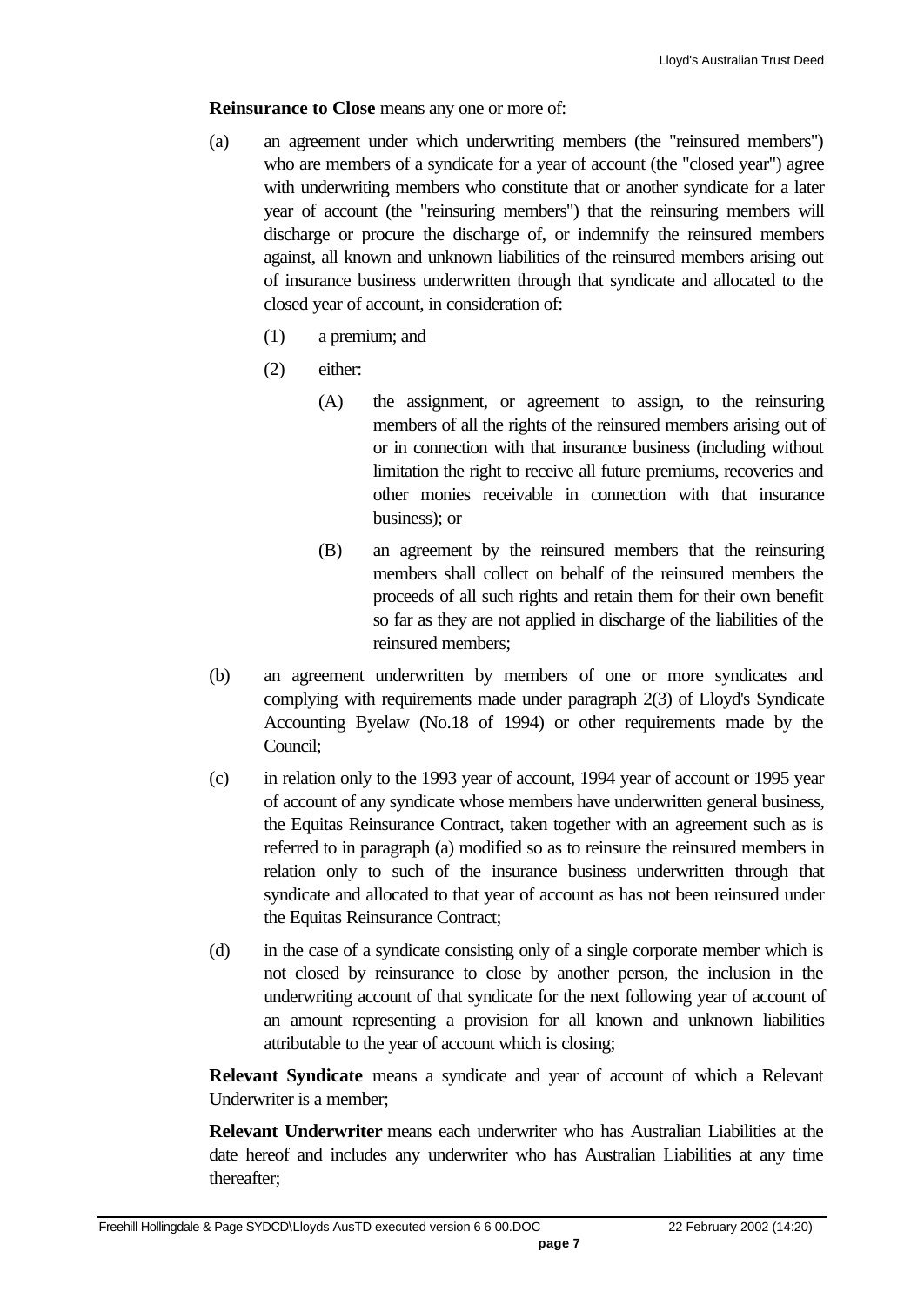**Responding Syndicate** means, in relation to a Matured Claim or a Claim which is to be paid in accordance with clause 5.10, the syndicate identified in accordance with the provisions of clause 5.11;

**Responding Syndicate's Amount** means, in relation to a Responding Syndicate, the amount calculated in accordance with the formula:

$$
RSA = A \times \frac{P}{100}
$$

where:

RSA is the Responding Syndicate's Amount;

- A is the amount payable by the Trustee pursuant to clause 4.2(d) before any reduction is made to that amount in accordance with clause 4.2(e); and
- P is the proportion (expressed as a percentage) of so much of A that is payable by the members of the Responding Syndicate being either:
	- (a) the proportion identified from the judgment referred to in clause 4.1; or
	- (b) if the liabilities of members of the Responding Syndicate under or in respect of the contract or policy have been reinsured with Continuing Underwriters pursuant to any Reinsurance to Close, the proportion identified in the judgement referred to in clause 4.1 multiplied by the percentage included in the RITC Matrix pursuant to clause 6.7(c);

**Restricted Letter of Credit** means any Letter of Credit identified by Lloyd's as such in accordance with clause 5.6(b);

**Reversal Notice** means a notice given to the Trustee by Lloyd's pursuant to clause  $2.5$ ;

**RITC Matrix** means at any time the report described as such last notified to the Trustee by Lloyd's pursuant to clause 6.7;

**Rules** means the Insurance (Designated Security Trust Funds) Rules 1998 (as amended from time to time);

**Security Deposit** has the meaning given in the Act ;

**syndicate** means a member or a group of members of Lloyd's underwriting insurance business at Lloyd's through the agency of a managing agent to which a particular syndicate number is assigned by or under the authority of the Council;

**Syndicate Percentage** in relation to a Relevant Syndicate means at any time the percentage included as such by Lloyd's in the most recent notice provided to the Trustee by Lloyd's pursuant to clause 6.2 and if at that time, no notice has been submitted pursuant to clause 6.2 then the latest of:

(a) the Syndicate Percentage of the Relevant Syndicates as specified in the latest Portfolio Notice given by Lloyd's to the Trustee; or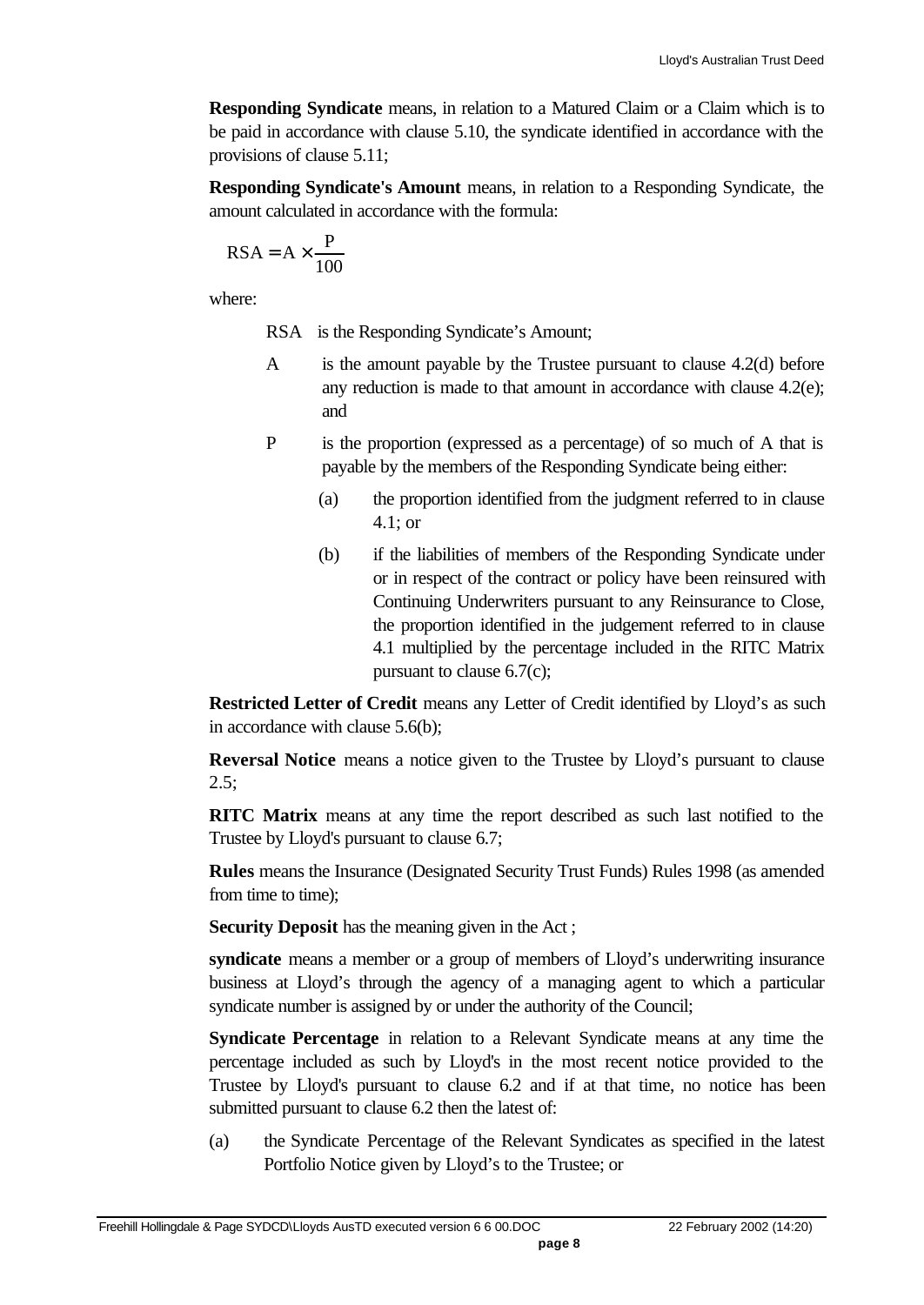- (b) the Syndicate Percentage of the Relevant Syndicates as specified in the latest Reversal Notice given by Lloyd's to the Trustee; or
- (c) if Lloyd's has not given the Trustee either a Portfolio Notice or a Reversal Notice, the Syndicate Percentage included in the notice provided to the Trustee by Lloyd's in accordance with clause 2.1(b);
- (d) the Syndicate Percentage of the Relevant Syndicates as specified in the latest notice given to the Trustee by Lloyd's pursuant to clause 6.6(c).

**Syndicate Share of the Trust Fund** means that amount calculated in accordance with clause 6.6(a);

**Tax** means any withholding tax, income tax, duty, (including financial institutions duty paid or reimbursed to other financial institutions), or any other taxes, duties, levies, imposts, deductions and charges and any interest, penalties or fines imposed in connection with any of them, of whatever nature and however named.

**Tax Act** means the Income Tax Assessment Act 1936;

**Trust Fund** means the property, including cash, held by the Trustee under the provisions of this deed;

**Trustee** means the person appointed as the trustee hereunder from time to time and includes any Judicial Trustee;

**Trustee Claim** means, in relation to the Trust Fund, a claim by the Trustee for all fees and expenses of the Trustee, including without limitation its legal fees and expenses and other disbursements properly incurred in negotiating and entering into this trust deed and the Operational Agreement and all liabilities and expenses properly incurred in the execution or purported execution of the trusts contained in this deed, or the exercise or attempted exercise of any of the powers, authorities and discretions vested in it under this deed;

**underwriter** means a member of Lloyd's, whether an individual, a body corporate or another legal person and any former member of Lloyd's and includes, in respect of a natural person who has died or become bankrupt, the personal representatives or trustee in bankruptcy of such member or former member and in respect of a body corporate in receivership, administration under part 5.3C of the Corporations Law or liquidation, the receiver, liquidator or administrator of that member or former member or any other person by law entitled or bound to administer the affairs of the member concerned; and

#### **1.2 Interpretation**

In this deed, unless the context otherwise requires:

- (a) headings and underlinings are for convenience only and do not affect the interpretation of this deed;
- (b) words importing the singular include the plural and vice versa;
- (c) words importing a gender include any gender;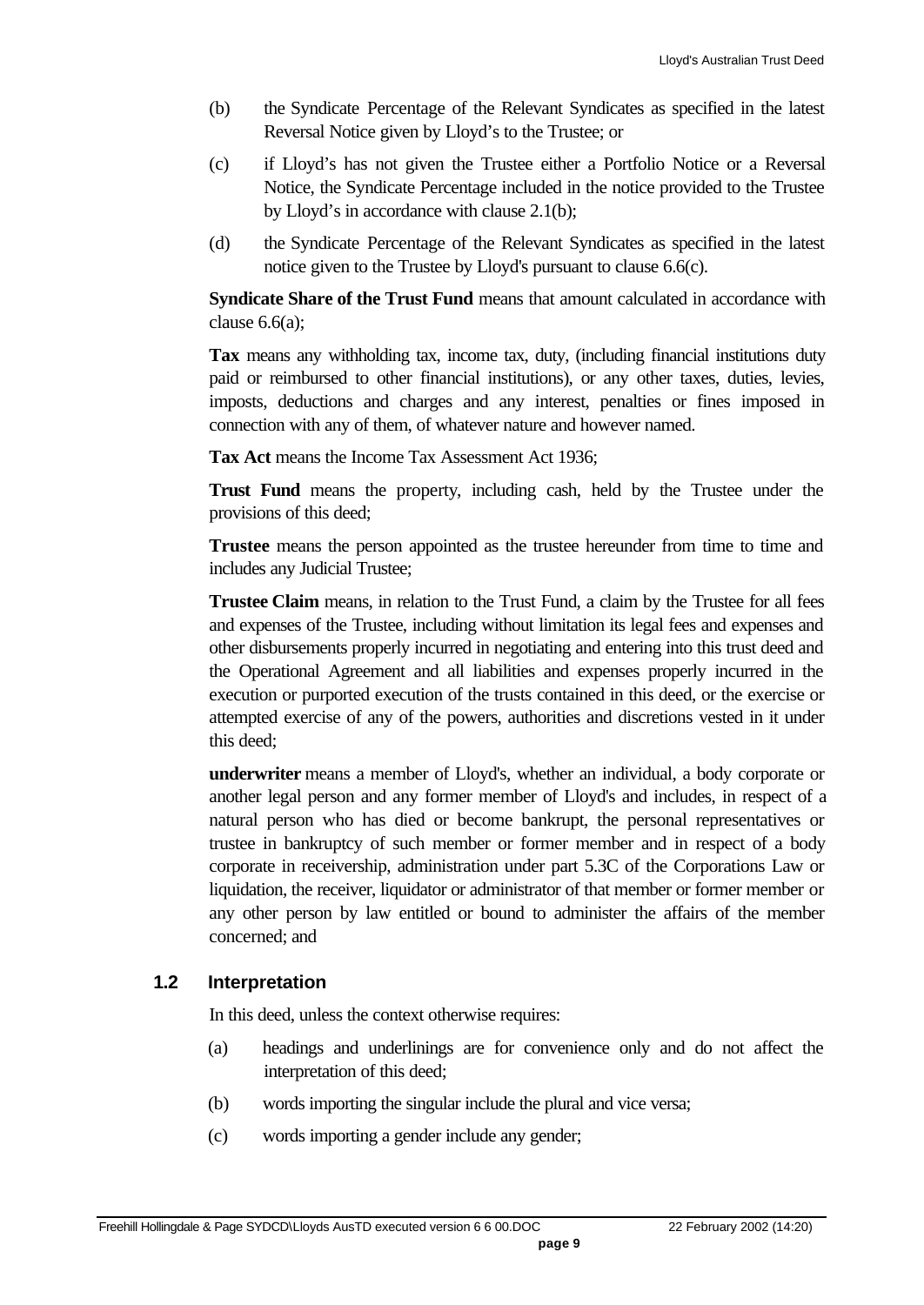- (d) an expression importing a natural person includes any company, partnership, joint venture, association, corporation or other body corporate and any governmental or semi-governmental agency;
- (e) a reference to a part, clause or schedule is a reference to a part and clause of, and a schedule to, this deed and a reference to this deed includes any schedule;
- (f) a reference to any statute or regulation includes all statutes and regulations amending, consolidating or replacing them, and a reference to a statute includes all regulations, proclamations, rules and determinations issued under that statute;
- (g) a reference to a document includes an amendment or supplement to, or replacement or novation of, that document;
- (h) where the day on or by which any thing is to be done is not a Business Day, that thing must be done on or by the next succeeding Business Day;
- (i) in calculating the day on or by which any thing is to be done, a reference to days shall be calculated as clear days and without counting the day on or by which that thing is to be done;
- (j) references to sums of money are to amounts in Australian dollars.

## **2 The Trust Fund**

## **2.1 Creation of Trust Fund**

- (a) The Trust Fund is established by the transfer to the Trustee of property in accordance with clause 2.1(b) and otherwise by the transfer to the Trustee by or on behalf of the Relevant Underwriters of property to be held by the Trustee on trust pursuant to the terms of this deed and the Trustee declares that it will hold such property and all other property so transferred to it at any time after the establishment of the Trust Fund on trust pursuant to the terms of this deed to the intent that there is only one Trust Fund established pursuant to the terms of this deed.
- (b) Any property (including cash) which is transferred or paid to the Trustee to be held on the terms of this deed before the day on which Schedule 2 of the Amending Act commences will be held on the trusts of this deed on and from the day Schedule 2 of the Amending Act commences and if Schedule 2 of the Amending Act has not commenced before 4pm Australian Eastern Standard Time on 31 July 2000, the trust will be deemed to have failed and that property will remain the property of the person by whom that property was so transferred or paid absolutely and must be dealt with by the Trustee in accordance with the directions of that person.
- (c) Any property (including cash) which is transferred or paid to the Trustee to be held on the terms of this deed before the day on which Schedule 2 of the Amending Act commences must continue to be held by the Trustee and not otherwise dealt with until, in accordance with clause 2.1(b), that property is held on the trusts of this deed or the trust is deemed to have failed.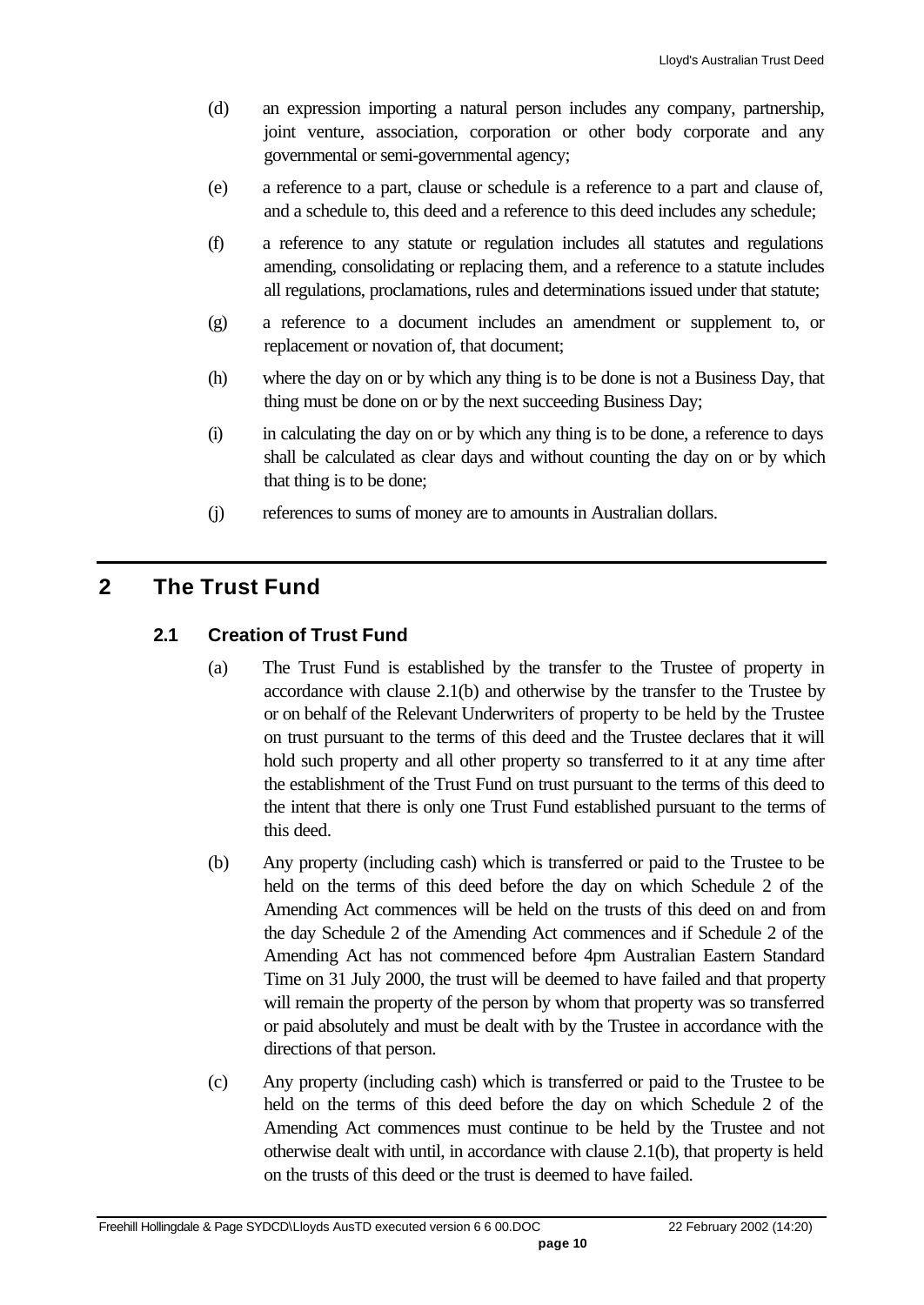- (d) In the case of property transferred pursuant to clause 2.1(a), at the time of any such transfer and in the case of property transferred pursuant to clause 2.1(b) not later than 31 July 2000, Lloyd's must advise the Trustee of:
	- (1) the syndicate and year of account to which such property relates;
	- (2) the Minimum Amount for each Relevant Syndicate as at the last day of the quarter ending immediately before the transfer;
	- (3) the percentage share of the Trust Fund referable to each Relevant Syndicate (excluding the amount of any share of any Restricted Letters of Credit referable to that Relevant Syndicate); and
	- (4) the Relevant Syndicate's share of any Restricted Letter of Credit referable to that syndicate;

and if at the time of any such transfer no or insufficient information is provided to the Trustee, the Trustee must seek that information from Lloyd's and pending receipt thereof the Trustee must credit those funds to a suspense account in the books of the Trustee and the Trustee may apply funds from that suspense account only if:

- (1) the APRA has given written approval; or
- (2) the Trustee has obtained the relevant information from Lloyd's and the Trustee transfers the funds to the Trust Fund.

#### **2.2 Perpetuities**

- (a) The Trust Fund established under this deed is terminated on the expiry of 80 years from the date of execution of this deed.
- (b) Lloyd's must, not more than 42 days and not less than 21 days prior to the expiration of the perpetuity period applicable to a Relevant Underwriter under the terms of the Lloyd's Premiums Trust Deed, notify the Trustee of the impending expiration of that perpetuity period and the date on which such perpetuity period will expire.
- (c) Notwithstanding any other provision of this deed, the Trustee must pay to the trustees of each of the Premiums Trust Funds of the Relevant Underwriter the amount standing to the credit of that Relevant Underwriter in the Trust Fund within 7 days of receiving a notice from Lloyd's pursuant to clause 2.2(b).

#### **2.3 New portfolio**

Subject to clause 2.6, Lloyd's may at any time and from time to time by notice in writing to the Trustee require the Trustee to hold the assets of the Trust Fund specified in the notice (including any assets held as a separate portfolio as a consequence of a prior application of this clause) as a separate portfolio from the other assets of the Trust Fund. In addition to the specification of the assets to be held as a separate portfolio, such a notice must also include the following:

(a) a name by which that separate portfolio will thereafter be identified;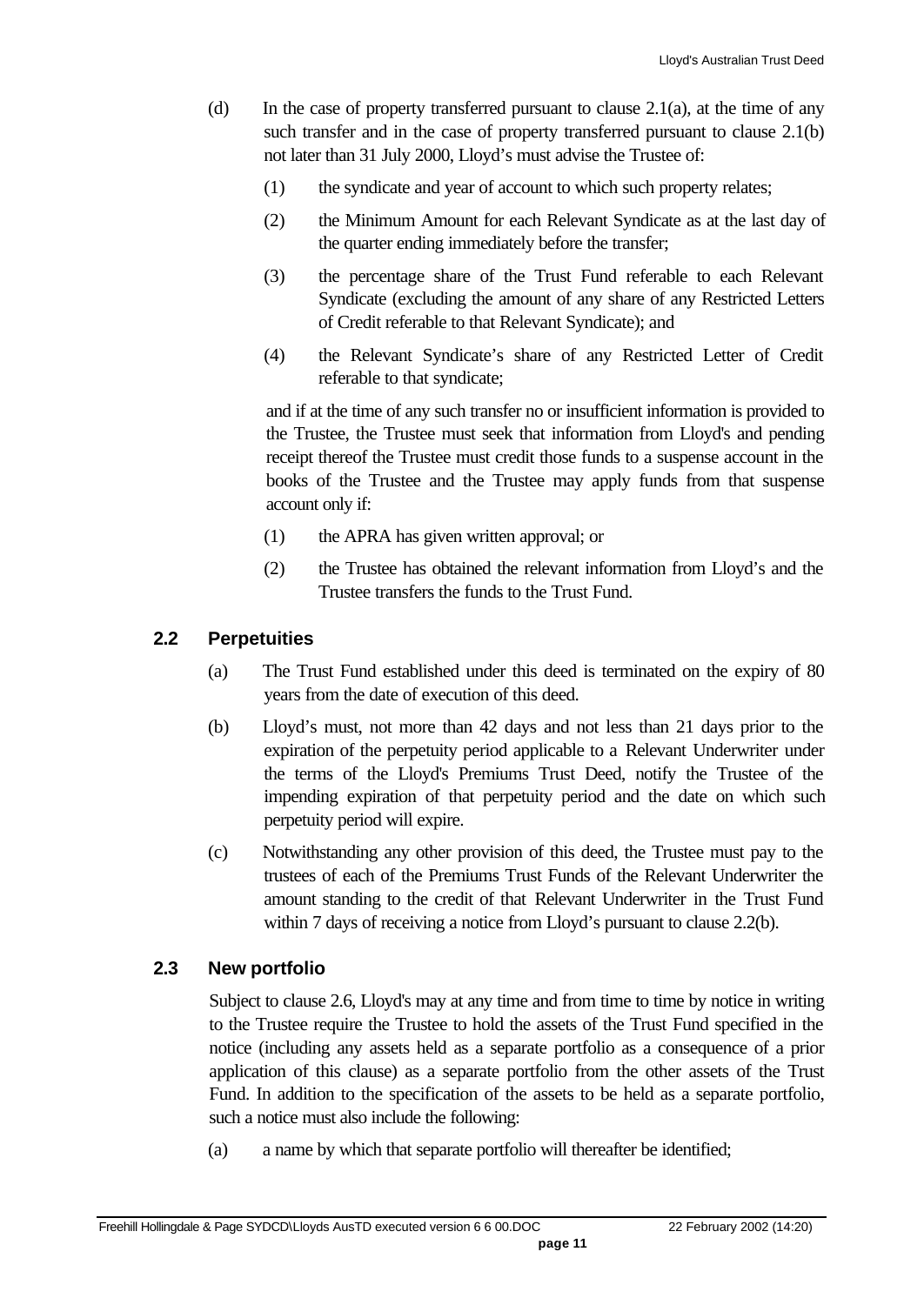- (b) the syndicate and year account of the syndicates which will be Relevant Syndicates for the purposes of the particular portfolio;
- (c) the Syndicate Percentage of the Relevant Syndicates identified as such in the notice for the purposes of the particular portfolio; and
- (d) the Syndicate Percentage of the all other Relevant Syndicates who are not identified as such in the notice for the purposes of the particular portfolio.

#### **2.4 Consequences of Portfolio Notice**

If Lloyd's gives a Portfolio Notice to the Trustee the following provisions apply:

- (a) If the Portfolio Notice is the first such notice, the assets of the Trust Fund other than those identified in the Portfolio Notice must at that time be identified as "Portfolio 1".
- (b) All notices given by Lloyd's pursuant to the provisions of clause 6.2 of this deed must be given in respect of the Syndicate Percentage of a Relevant Syndicate in a portfolio the name of which is specified in the Portfolio Notice or Portfolio 1 (as the case may be).
- (c) The Syndicate Percentage of each syndicate which has been identified by Lloyd's as a Relevant Syndicate for the purposes of a particular portfolio must be expressed only in relation to the assets of those Relevant Syndicates identified by Lloyd's as Relevant Syndicates for the purposes of that portfolio.
- (d) In determining:
	- (1) the Syndicate Percentage of a Relevant Syndicate; or
	- (2) the Syndicate Share of the Trust Fund in accordance with clause  $6.6(a)$ ;

the assets of the Trust Fund shall be taken to be only those assets comprising the portfolio in respect of which that syndicate has been identified by Lloyd's as a Relevant Syndicate and if that syndicate has not been so identified, those assets comprising Portfolio 1.

(e) Distributable Income derived from the assets of a particular portfolio must be accounted for and paid by the Trustee pursuant to clause 5.5 separately from other Distributable Income and must be identified by the Trustee as being Distributable Income referable to the assets of a named portfolio.

#### **2.5 Reversal Notice**

- (a) Lloyd's may at any time by notice in writing to the Trustee amend or revoke a Portfolio Notice and thereupon the assets of the named investment portfolio or such part of those assets as are specified in the Reversal Notice the subject of the Portfolio Notice become assets of Portfolio 1.
- (b) A Reversal Notice is effective as at the date of receipt of the notice by the Trustee.
- (c) A Reversal Notice must be accompanied by: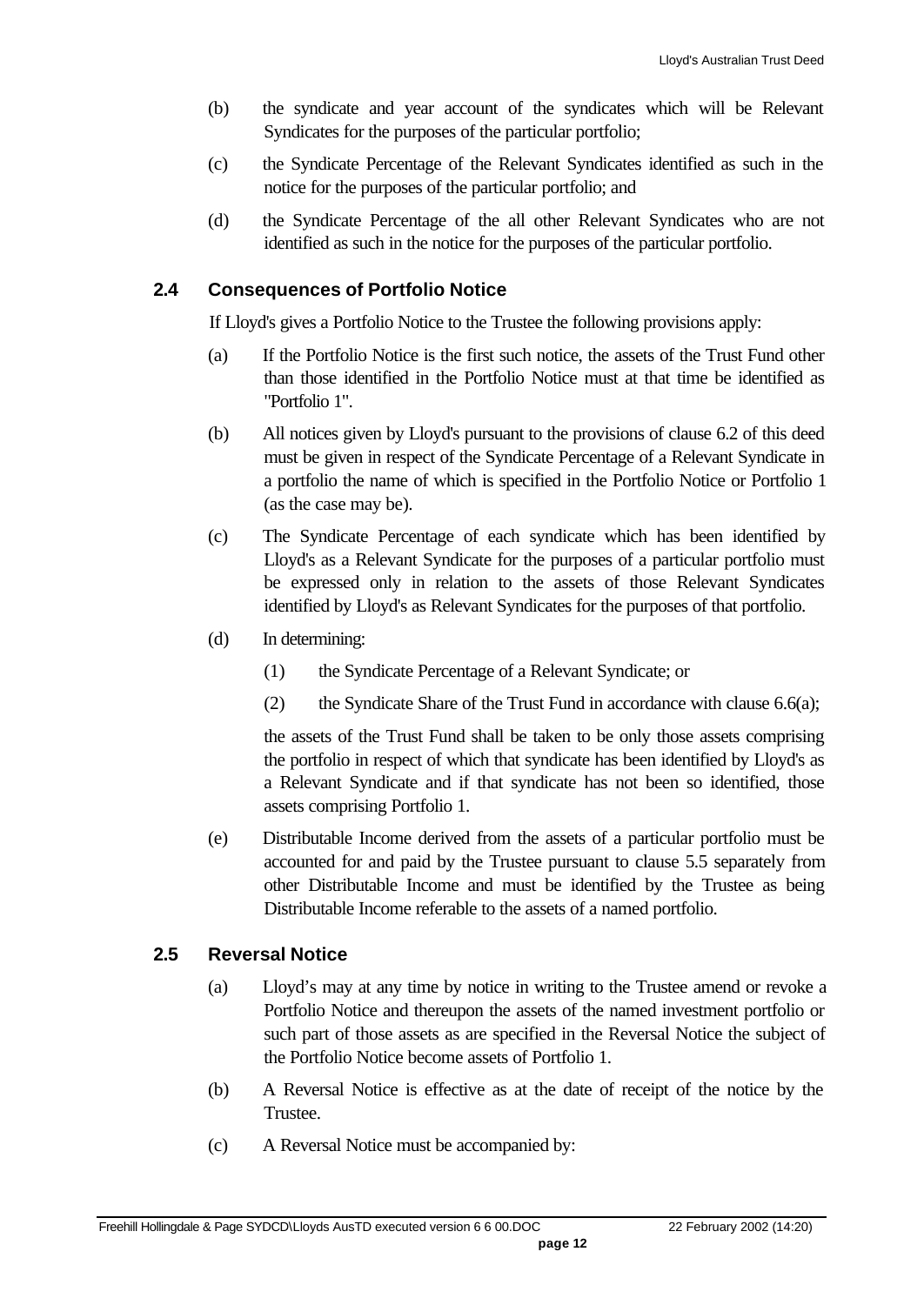- (1) the syndicate and year account of the syndicates which will, as a result of the Reversal Notice, be Relevant Syndicates for the purposes of Portfolio 1;
- (2) the Syndicate Percentage of the Relevant Syndicates which will, as a result of the Reversal Notice, be Relevant Syndicates for the purposes of Portfolio 1.

#### **2.6 Maximum Portfolios**

Lloyd's must not give a notice to the Trustee pursuant to clause 2.3 if as a consequence the total number of portfolios would exceed three or such other number as Lloyd's and the Trustee may from time to time agree in writing.

## **3 The Trustee**

#### **3.1 Trustee's Qualification**

The Trustee must always be a Qualified Entity and the Trustee shall immediately notify Lloyd's if it ceases to be a Qualified Entity or if it becomes aware that it will cease to be a Qualified Entity.

#### **3.2 Operational Agreement**

- (a) The Trustee and Lloyd's must enter into an Operational Agreement governing the methods and operational practices to be employed in carrying out the terms of this deed and specifying the fees which may be charged by the Trustee.
- (b) It will be a term of the Operational Agreement that the Operational Agreement may only be varied by agreement in writing between Lloyd's and the Trustee.
- (c) The Operational Agreement takes effect subject to this deed and has no effect on any rights or obligations of any person arising out of this deed.

## **3.3 Trustee's Duties**

- (a) To the extent permissible by law and equity, the Trustee's duties and responsibilities are limited to those expressly provided under this deed and the Operational Agreement.
- (b) The Trustee must act in accordance with the reasonable written directions of Lloyd's in relation to any action or proposed action by any Governmental Agency in relation to the Trust or the Trust Fund, provided that the Trustee need not perform any act that is outside the scope of its duties and obligations under this deed and the Operational Agreement.
- (c) In addition to any powers the Trustee has under any applicable law or the Trust Deed and as between the parties to the Operational Agreement, the Trustee will have the benefit of the following provision in respect of its obligations under the Trust Deed and the Operational Agreement: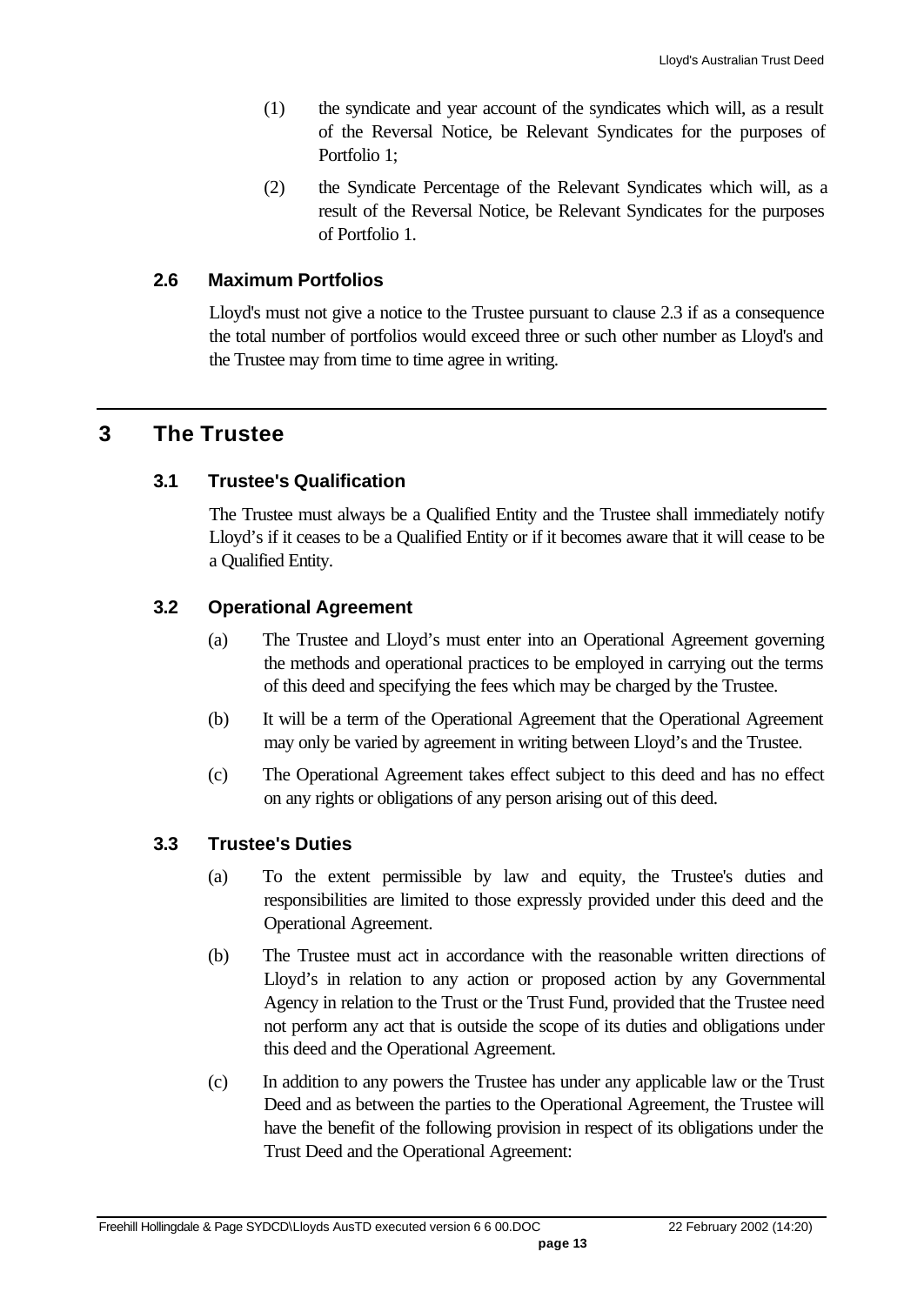- (1) the Trustee may in relation to this deed act or decline to act on the opinion or advice of, or a certificate or any information obtained from any banker, valuer, surveyor, securities company, broker, auctioneer, accountant or other expert and whether obtained by Lloyd's or the Trustee or any other person and any such opinion or advice can be conveyed by electronic or facsimile transmission and the Trustee is not responsible for any loss solely occasioned by so acting or declining to act or any error in such electronic or facsimile transmission or it not being authentic;
- (2) the Trustee may, instead of acting personally or through its permanent employees employed in the carrying out of the trusts hereof, appoint an agent to transact all business and to do all acts required to be done under or pursuant to this deed (including the receipt and payment of money). The Trustee must obtain the prior written consent of Lloyd's to the appointment of any such agent, such consent not to be unreasonably withheld or delayed. The Trustee is taken to have done or refrained from doing anything that any agent of the Trustee has done or refrained from doing;
- (3) notwithstanding anything contained in this deed, the Trustee may refrain from doing anything which would in its reasonable opinion be contrary to any law of any applicable jurisdiction or any applicable direction or regulation of any agency of any state and may do anything which is, in its reasonable opinion, necessary to comply with any such law, directive or regulation.
- (4) the Trustee may delegate any of its rights, powers, authorities and discretions under this deed to one or more of its officers or employees and may revoke any such delegation whenever it thinks fit.

#### **3.4 Trustee's Reliance upon Communications**

The Trustee is entitled to rely upon any communication given in accordance with this deed or the Operational Agreement which it reasonably and in good faith believes to be genuine as conclusive evidence of the matters stated in it and the Trustee is not bound to call for further evidence or be responsible for any loss that may be occasioned thereby.

## **3.5 Proper Execution**

- (a) Execution by an Authorised Officer on behalf of Lloyd's constitutes due execution of any instrument on behalf of Lloyd's and the Trustee is entitled to rely on such execution without recourse against it and without any obligation to make enquiry in relation to it.
- (b) Execution by an Authorised Officer on behalf of the Trustee constitutes due execution of any instrument on behalf of the Trustee and Lloyd's is entitled to rely on such execution without recourse against it and without any obligation to make enquiry in relation to it.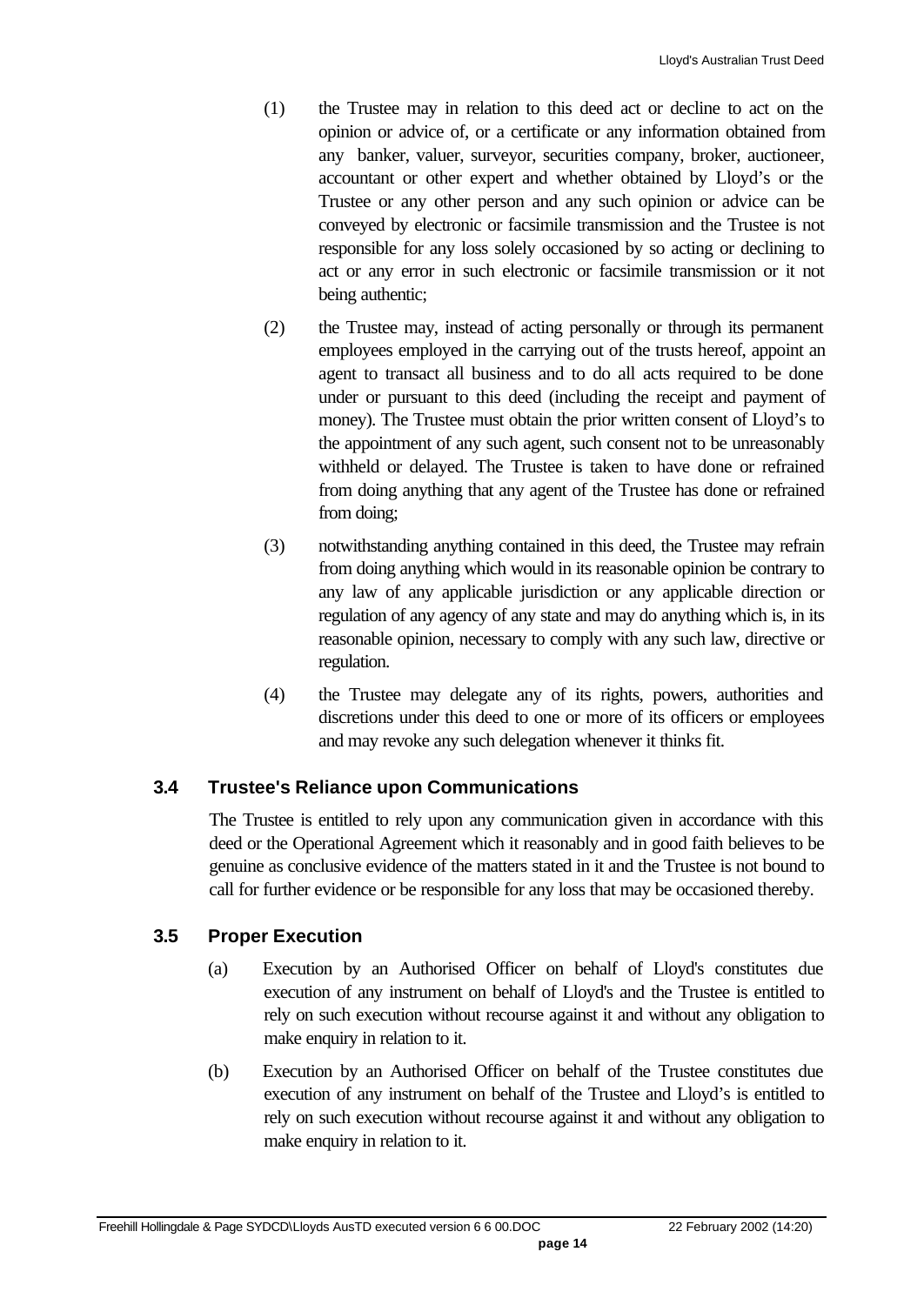#### **3.6 Trustee's Reliance on Opinions of its Counsel**

- (a) The Trustee may select and consult with a barrister or solicitor and may, in good faith, take any action or make any omission in reliance on the opinion of such barrister or solicitor without recourse against it and without any obligation to make enquiry in relation to it.
- (b) The Trustee must promptly send to Lloyd's a copy of any opinion it obtains in its capacity as Trustee of the Trust Fund (other than an opinion obtained by the Trustee at its own expense) from a barrister or a solicitor in relation to the operation and administration of the Trust Fund or any action proposed to be taken or refrained from being taken in relation to the operation and administration of the Trust Fund (other than an opinion obtained by the Trustee at its own expense).

#### **3.7 Trustee's Fees and Expenses**

- (a) Lloyd's must pay or arrange payment to the Trustee of the fees for administering the Trust Fund. The level and nature of the fees shall be contained in the Operational Agreement between Lloyd's and the Trustee.
- (b) A Trustee Claim becomes enforceable against the Trust Fund when all of the following have occurred:
	- (1) the Trustee has given written notice to Lloyd's containing details of a Trustee Claim and how it became due;
	- (2) a period of 30 days has elapsed since the date of the notice in clause 3.7(b)(1) without discharge of that Trustee Claim;
	- (3) the Trustee has given the APRA and Lloyd's, after the period of 30 days referred to in clause 3.7(b)(2) has elapsed, a notice that it intends to recover the amount of the Trustee Claim from the Trust Fund if Lloyd's does not discharge the amount in full; and
	- (4) 14 days have elapsed since the date of the notice in clause 3.7(b)(3) without discharge of the relevant Trustee Claim.
- (c) Nothing in this deed shall be construed as requiring that the Trustee's fees and expenses be satisfied solely from the corpus of the Trust Fund and not otherwise satisfied by or on behalf of Lloyd's. Where a Trustee Claim is paid out of the Trust Fund the Trustee must first make the payment out of corpus and then out of any Distributable Income of the Trust not distributed pursuant to clause 5.5(b).
- (d) If at any time when a Trustee Claim is enforceable against the Trust Fund, the Trust Fund is divided into two or more portfolios pursuant to clause 2.3, that Trustee Claim is to be met out of the assets of each of those portfolios in the same proportions as the value of the assets in each of the portfolios bears to the total value of the assets in all portfolios.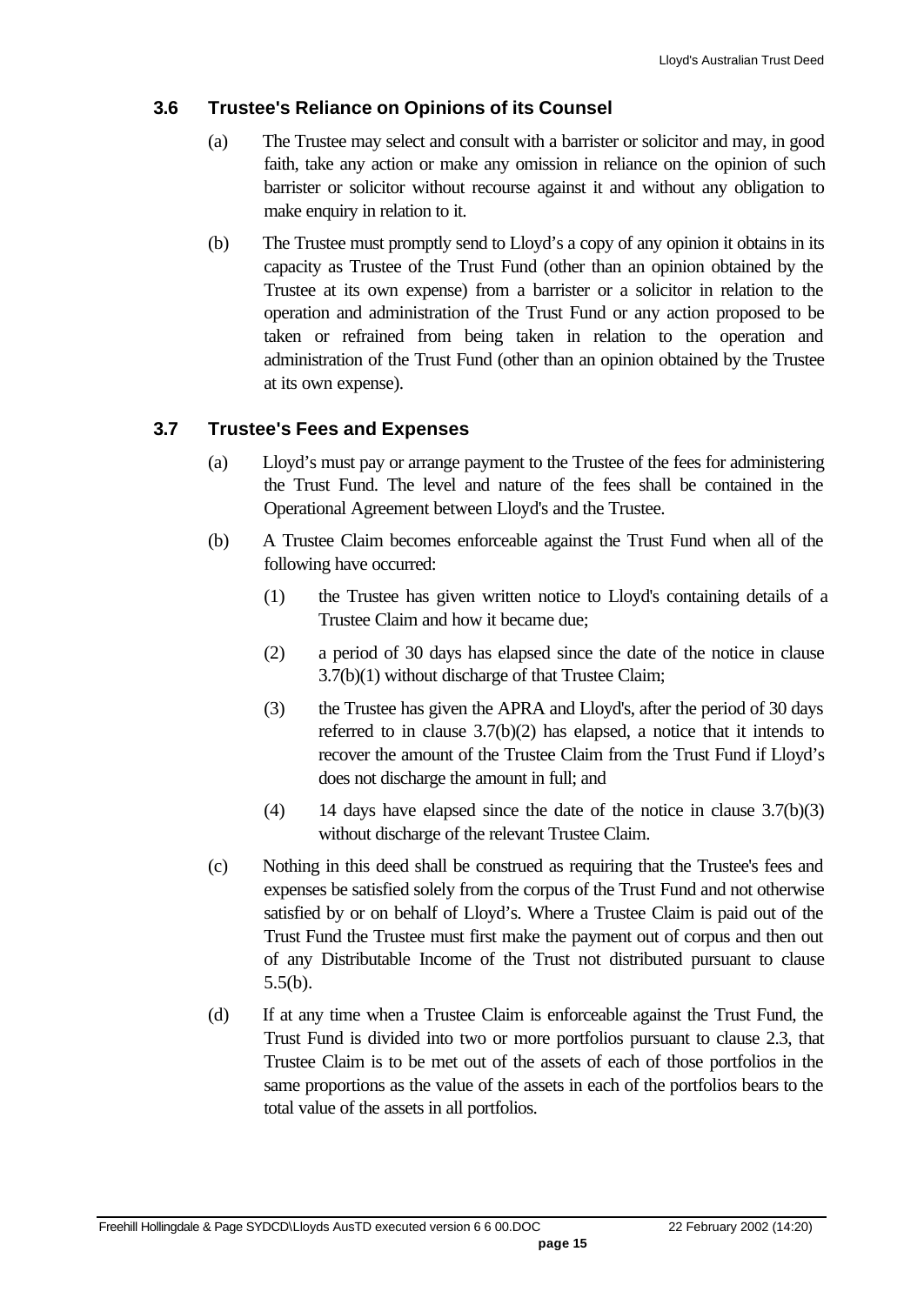#### **3.8 Maintenance and Inspection of Trustee's Records**

- (a) The Trustee must keep or cause to be kept complete and accurate records of the Trust Fund and make them available for inspection in accordance with clause 3.8(c).
- (b) All records so kept by the Trustee must be kept in a manner consistent with the standards expected of a reasonably prudent trustee acting in the position of Trustee of the Trust Fund.
- (c) The Auditor, APRA or any person duly authorised by Lloyd's may, on giving at least 10 days' written notice to the Trustee:
	- (1) examine (and if necessary or convenient take copies of) the records of the administration of the Trust Fund during normal business hours;
	- (2) where assets comprising the Trust Fund are physically held by the Trustee or any custodian, have access to inspect and count such assets; and
	- (3) where assets comprising the Trust Fund are held in an account with a Recognised Depository, have access to the statements and records pertaining to such account;
- (d) Lloyd's must provide to the Trustee on a timely basis, all information, certifications, proofs and other applicable documentation required under any applicable law.
- (e) Subject to the terms of this deed, the Trustee is not required to furnish information with respect to amounts on deposit in the Trust Fund to any person other than the APRA, the Auditor and Lloyd's and is not otherwise required to account to the Relevant Underwriter or any other person.

## **3.9 Trustee's Resignation or Removal and Appointment of Successor**

- (a) The succeeding provisions of this clause 3.9 (except for clause 3.9(k)) have no effect whilst and so long as the Trust Fund is under judicial trusteeship in accordance with Division 5 of Part VII of the Act.
- (b) Notwithstanding clause 2.1, the Trustee may resign as trustee at any time by sending at least 180 days' written notice of resignation (or such shorter notice period as Lloyd's may accept), to Lloyd's specifying the date on which the resignation is to take effect. The Trustee must send a copy of any such notice of resignation to the APRA forthwith.
- (c) Lloyd's may remove the Trustee or any successor Trustee by sending at least 30 days' written notice of removal to the Trustee specifying the date on which the removal is to take effect or forthwith if:
	- (1) the Trustee ceases to be a Qualified Entity;
	- (2) the Trustee has acted in breach of trust, negligently, fraudulently or made wilful default in respect of its duties under this deed, the Operational Agreement or the general law;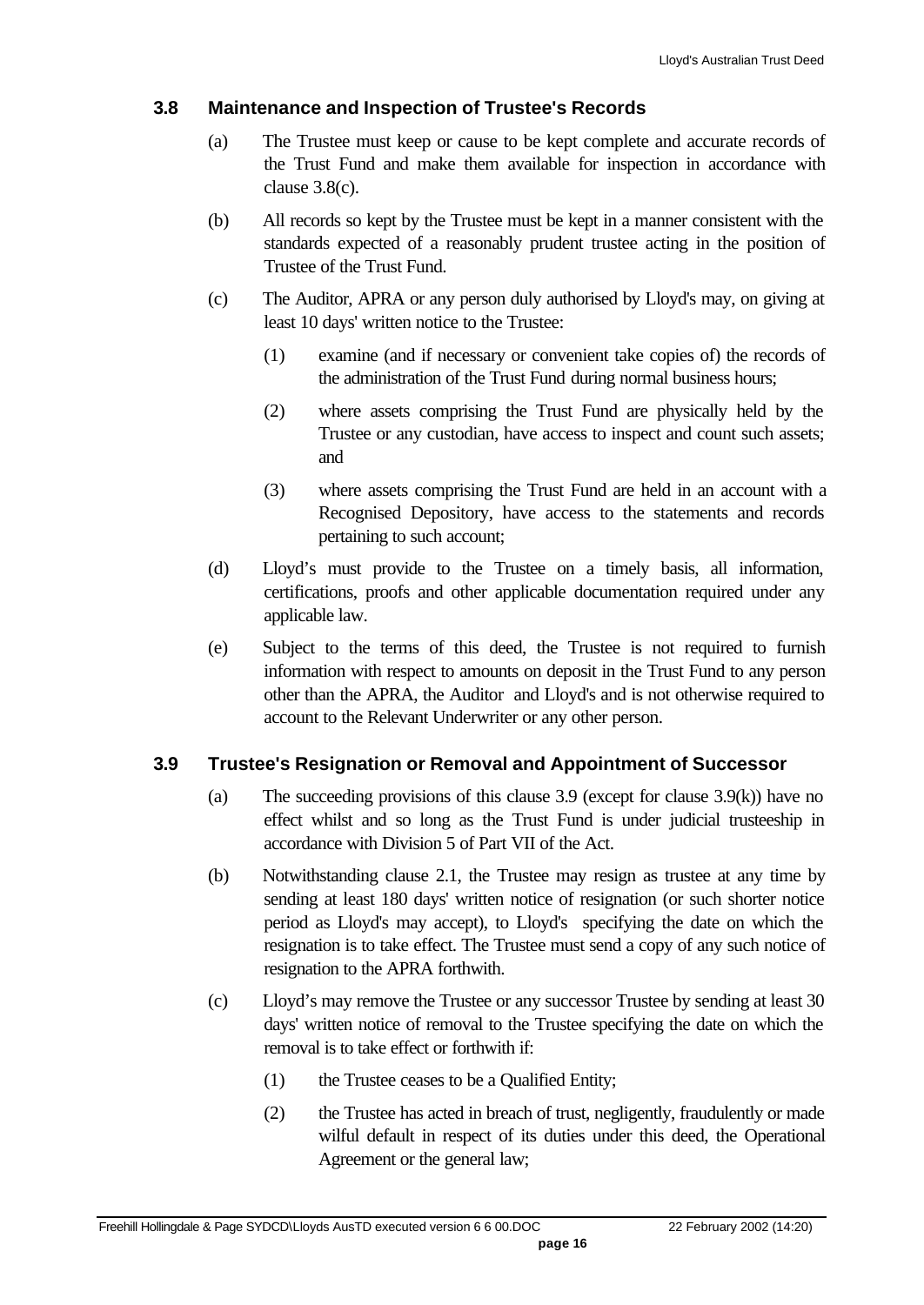- (3) a receiver, receiver and manager, statutory manager, trustee, administrator or similar official, is appointed, or steps are taken for such appointment, over any of the assets or undertaking of the Trustee; or
- (4) the Trustee is or becomes unable to pay its debts when they are due or is or becomes unable to pay its debts within the meaning of the Corporations Law or the equivalent provisions in any other equivalent legislation to which the Trustee is subject, or is presumed to be insolvent under the Corporations Law or the equivalent provisions in any other equivalent legislation to which it is subject,

and Lloyd's must send a copy of any such notice to the APRA forthwith.

- (d) In the event of either:
	- (1) the provision by the Trustee to Lloyd's of a notice of resignation; or
	- (2) the provision by Lloyd's to the Trustee of a notice of removal:
		- (A) Lloyd's must as soon as reasonably practicable use all reasonable endeavours to appoint a Qualified Entity as successor Trustee; and
		- (B) the outgoing Trustee must do all things necessary or convenient to effect the resignation or removal of the outgoing Trustee.

Acceptance of appointment as successor Trustee must be in writing delivered to Lloyd's and Lloyd's must forthwith send a copy of the acceptance to the Trustee. The successor Trustee must send a copy of such notice of acceptance to APRA forthwith.

- (e) As soon as reasonably practicable after the Trustee is informed of the acceptance of appointment by a successor Trustee pursuant to clause 3.9(d), the outgoing Trustee must:
	- (1) transfer all assets then comprising the Trust Fund (less an appropriate reserve for payment of its final fees and expenses) to the successor Trustee;
	- (2) deliver the books and records of the Trust Fund to the successor Trustee; and
	- (3) render a final account of its fees and expenses as Trustee to Lloyd's.
- (f) Notwithstanding the appointment of a successor Trustee, the outgoing Trustee remains entitled to:
	- (1) the settlement of its account in accordance with this Deed and the Operational Agreement; and
	- (2) reimbursement from the Trust Fund of any expenses or other disbursements or indemnities (whether arising before or after its removal or resignation) to which it would have been entitled had it continued to be the Trustee.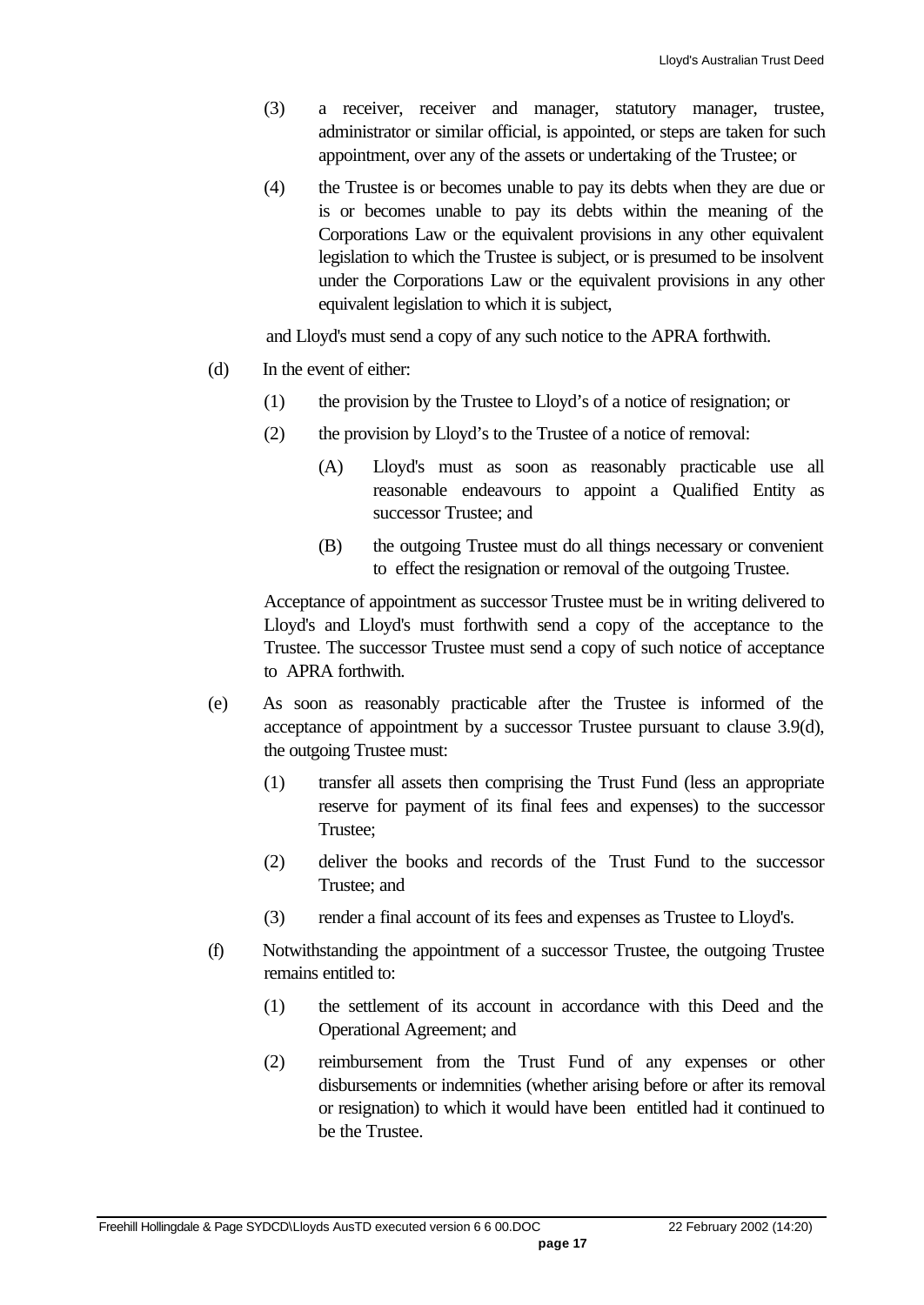- (g) The outgoing Trustee is absolved and released from complying with all further obligations from the date of acceptance of appointment by the successor Trustee but:
	- (1) the outgoing Trustee is not entitled to and will not ask for any release or indemnity other than those provided for in this Deed or the Operational Agreement;
	- (2) any release shall not extend to any liability the outgoing Trustee has in relation to this Deed or the transactions contemplated by this Deed for which the outgoing Trustee is not entitled to an indemnity under clause 9 of this Deed; and
	- (3) the outgoing Trustee retains the rights and remedies available to it under this Deed or at law in relation to the performance and exercise of its powers and obligations while Trustee;
- (h) Notwithstanding the preceding provisions of the clause, the resignation or removal of the Trustee does not take effect until a successor is appointed. Any successor Trustee shall and may from the date of appointment exercise all the powers, enjoy all the rights and be subject to all the duties and obligations of the Trustee under this Deed as fully as though the successor Trustee had been originally named as a party to this Deed but the successor Trustee has no liability in respect of any act or event that occurs prior to the successor Trustee accepting the appointment as Trustee.
- (i) If no prospective successor Trustee accepts an appointment within 30 days of the notice of resignation or removal made under this clause 3.9 taking effect, and the outgoing Trustee wishes to be relieved of responsibility as trustee under this deed, the Trustee or Lloyd's may apply to the Federal Court of Australia pursuant to Division 5 of Part VII of the Act for the appointment of a Judicial Trustee.
- (j) If an outgoing Trustee or Lloyd's takes the action specified in clause 3.9(i), it must give notice of such action forthwith to:
	- (1) the APRA;
	- (2) Lloyd's or the Trustee (as the case may be); and
	- (3) in the case of the Trustee only, such Policyholders which have notified the Trustee in writing that they have an actual or potential claim against the assets of the Trust Fund.
- (k) On the appointment of a Judicial Trustee, the Trustee has no further responsibility under this deed as trustee other than:
	- (1) to deliver the books and records of the Trust Fund to the Judicial Trustee;
	- (2) to do all things necessary to transfer any assets or rights in respect of the Trust Fund to the Judicial Trustee;
	- (3) to render a final account of its fees and expenses as Trustee to Lloyd's; and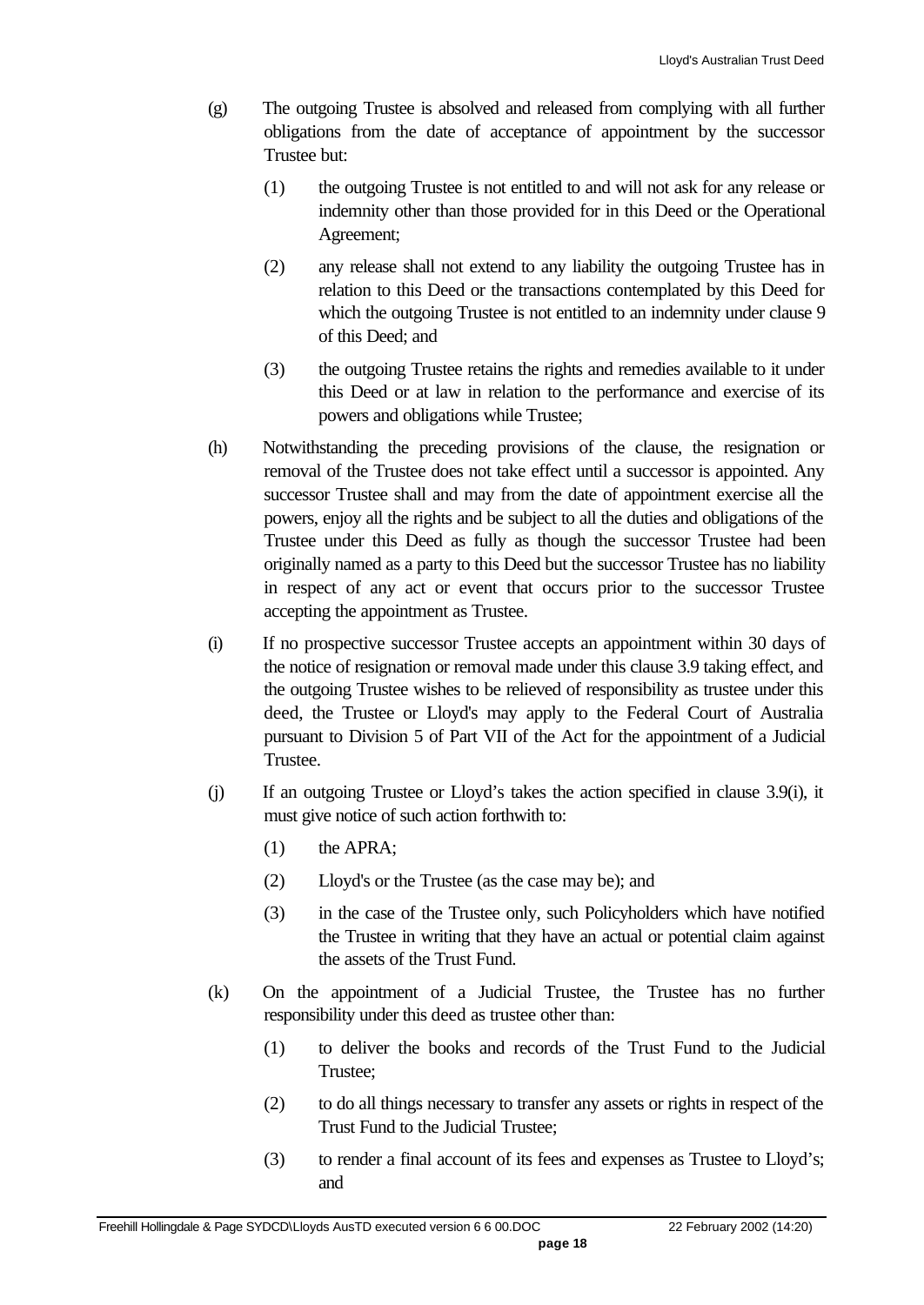(4) liability under the Deed for which it is not entitled to an indemnity under clause 9.

#### **3.10 Trustee's Obligations**

No provision of this Deed requires the Trustee to expend or risk its own funds or to otherwise incur any financial liability in the performance of any of its duties or in the exercise of its rights including, but not limited to, prosecuting, defending or otherwise enforcing any claims by or against the Trust Fund.

#### **3.11 Electronic Access**

Where instructions are given by Lloyd's by electronic means, Lloyd's must operate the means of electronic access in accordance with the Operational Agreement so as to prevent unauthorised access.

#### **3.12 Provision of information and notification**

- (a) The Trustee must provide Lloyd's, its auditors or agents;
	- (1) sufficient information as Lloyd's may request to allow Lloyd's to comply with its obligations under the Act, including its reporting obligations provided that the Trustee need only supply such information if it possesses that information in its capacity as Trustee; and
	- (2) such information and access to the books and records of the Trustee relating to the Trust Fund as Lloyd's may from time to time request.
- (b) Lloyd's must provide the Trustee with such information as the Trustee may reasonably request to assist the Trustee in operating and administering the Trust Fund in accordance with this deed, the Operational Agreement and the requirements of the Act provided the requested information is in Lloyd's possession at the time of the request.
- (c) The Trustee must promptly inform Lloyd's of:
	- (1) any action or proposed action by any Governmental Agency in respect of the Trust or the Trust Fund of which the Trustee is aware; and
	- (2) any notice, direction or other communication sent to it by APRA or any Governmental Agency or received by it from APRA or any Governmental Agency in relation to or in connection with the Trust or the Trust Fund,

and must provide Lloyd's with copies of all communications, notices or directions received from any Governmental Agency, including APRA in relation to the Trust or the Trust Fund.

(d) If any notice or document is served on the Trustee in relation to the appointment of a Judicial Trustee of the Trust Fund then the Trustee must immediately provide a copy of that notice to Lloyd's and the Trustee must take such steps and do such things as Lloyd's may reasonably request in respect of any such appointment.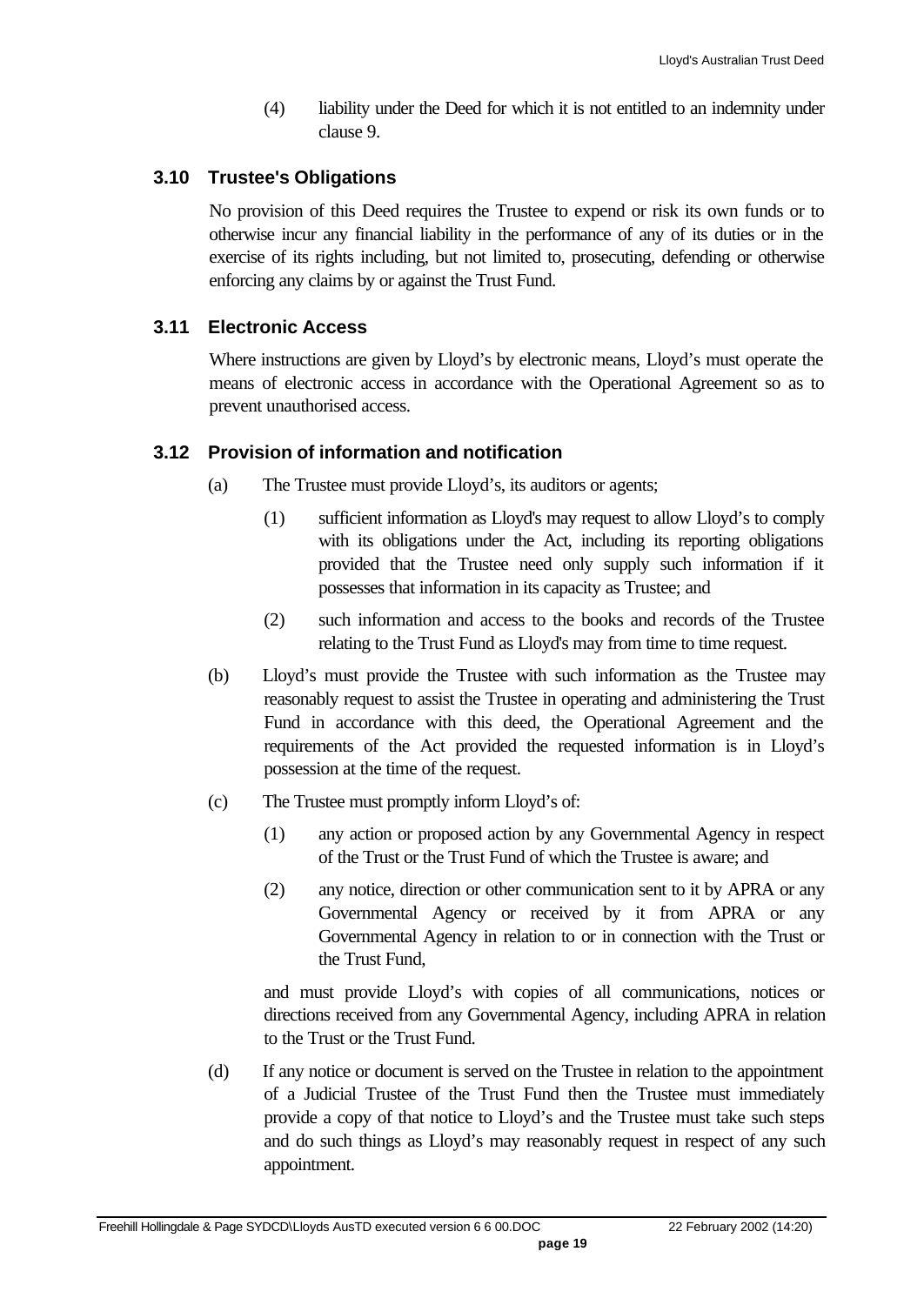## **4 Payment of Claims**

## **4.1 When Claims may be made Against the Trust Fund**

- $(a)$  If:
	- (1) a Policyholder obtains a judgment in any court of competent jurisdiction within Australia (or an Australian court has made an order for the enforcement in Australia of a judgment of a court of another country or for the enforcement in Australia of the award of an arbitrator whether or not the arbitration was held in Australia or was conducted in accordance with Australian law) in respect of a liability under an Australian Policy in respect of which there is a Relevant Syndicate; and
	- (2) such judgment or order has become final in the sense that the particular litigation has been concluded, either through failure to appeal within the time permitted or through exhaustion of all possible avenues of appeal or review permitted by applicable law,

the Policyholder may make a claim on the Trustee for payment out of the Trust Fund of an amount equal to the amount of the judgment (excluding any amount not expressly covered by the Australian Policy) by serving on the Trustee a statutory declaration or affidavit from the Policyholder's legal adviser stating that to the best of the adviser's knowledge, information and belief, but without further qualification:

- (3) the copy of the judgment or order attached or exhibited to the statement is a true copy of the judgment or order of which it purports to be a copy and that the judgment or order satisfies the requirements of paragraphs (a) and (b) above;
- (4) the syndicate and year of account of the Australian Policy in respect of which the judgment or order was obtained or if the judgment or order relates to more than one syndicate or more than one year of account, the portion (as a sum of money) that is allocated to each such syndicate and each such year of account; and
- (5) the judgment or order:
	- (A) does not include any amount not expressly covered by the Australian Policy; or
	- (B) includes amounts not expressly covered by the Australian Policy and that the amount or amounts thereof are not included in the amount claimed.
- (b) The Trustee may rely on any statutory declaration or affidavit served on it by a Policyholder's legal adviser pursuant to this clause 4.1 without the need for further enquiry and there will be no recourse against the Trustee for any such reliance.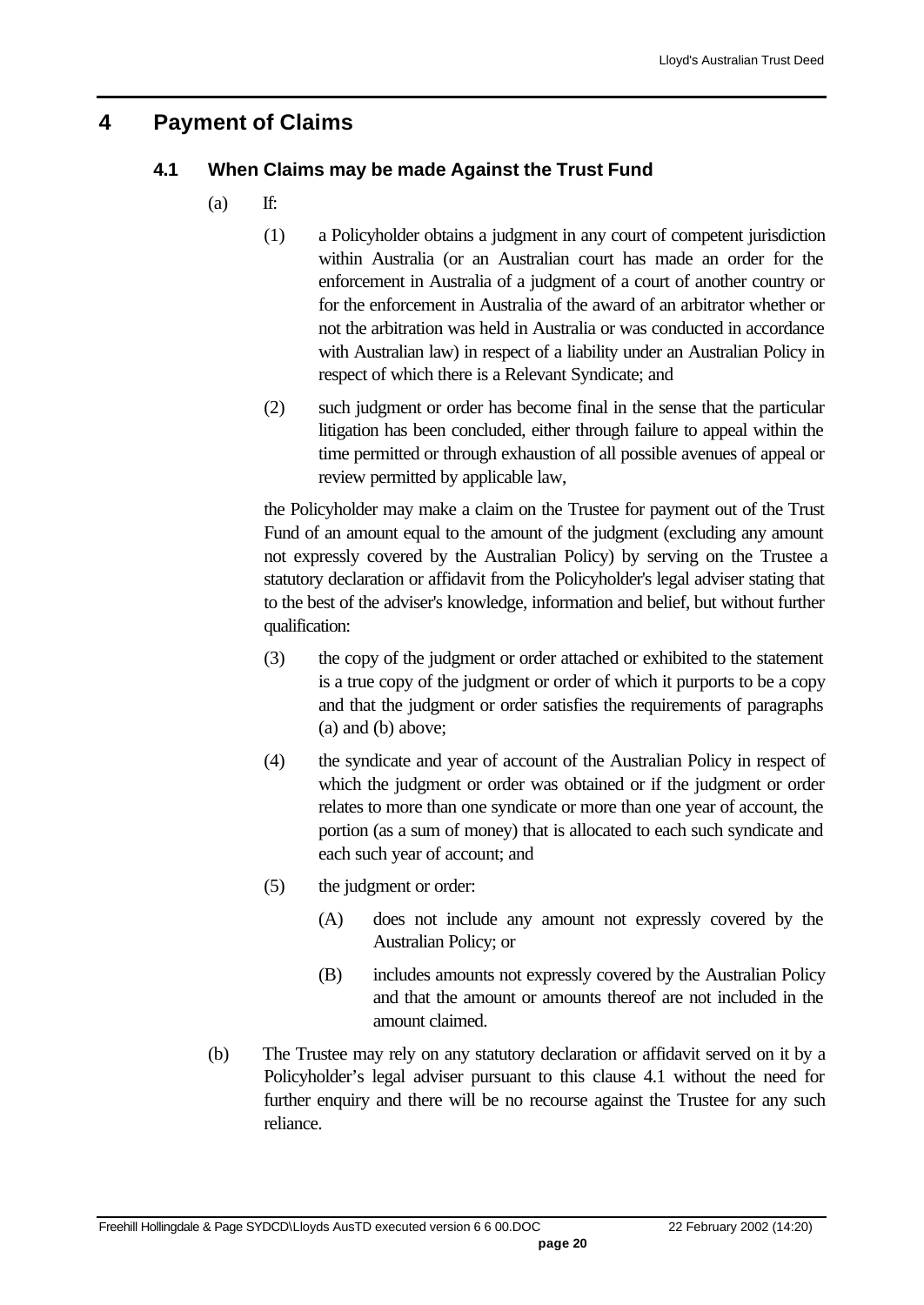#### **4.2 Payment of Policyholder Claims**

- (a) Upon receipt of a Policyholder Claim, the Trustee must within 7 Business Days:
	- (1) notify Lloyd's; and
	- (2) provide copies of the documents received under clause 4.1 to Lloyd's.
- (b) Lloyd's must determine and advise the Trustee not later than 18 Business Days after service on the Trustee of a Policyholder Claim made under clause 4.1 (or, in the case of the termination date of the Trust Fund being less than 20 days following such date of service, the day before that termination date), whether the judgment or order is one in respect of:
	- (1) the Relevant Underwriters' respective liabilities under an Australian Policy; and
	- (2) the syndicate and year of account to which the Policyholder Claim relates,

and if Lloyd's fails so to advise of such determination, the judgment or order is deemed to be one in respect of such matters.

- (c) Lloyd's may at any time prior to the payment by the Trustee of a Policyholder Claim notify the Trustee if such Policyholder Claim has been satisfied.
- (d) The Trustee must (subject to clause 4.2(e)) pay to, or to the order of, the Policyholder who made the Policyholder Claim within 20 days after the expiration of the period referred to in clause 4.2(b) an amount equal to the amount of the judgment or order (excluding any amounts not expressly covered by the Australian Policy), if
	- (1) a Policyholder Claim has been made on it pursuant to clause 4.1; and
	- (2) Lloyd's has not, within the period specified in clause 4.2(b), advised the Trustee that:
		- (A) the Relevant Underwriters' respective liabilities are not under an Australian Policy; or
		- (B) the judgment or order provided to the Trustee by the Policyholder relates to a syndicate or year of account which differs from that specified in the claim on the Trustee made in accordance with clause 4.1; or
	- (3) Lloyd's has not, prior to the payment by the Trustee of the Policyholder Claim, notified the Trustee that the judgment or order has been satisfied.
- (e) If the Responding Syndicate's Amount of any syndicate which is a Responding Syndicate in relation to a Matured Claim exceeds the aggregate of the Syndicate Share of the Trust Fund of the Responding Syndicate and the amount of Responding Syndicate's share of any Restricted Letter of Credit referable to that Responding Syndicate, the amount otherwise payable by the Trustee pursuant to clause 4.2(d) is reduced by the amount of the excess.
- (f) The Trustee must notify the APRA and Lloyd's that it has paid all or part of a Matured Claim within 10 days after making payment.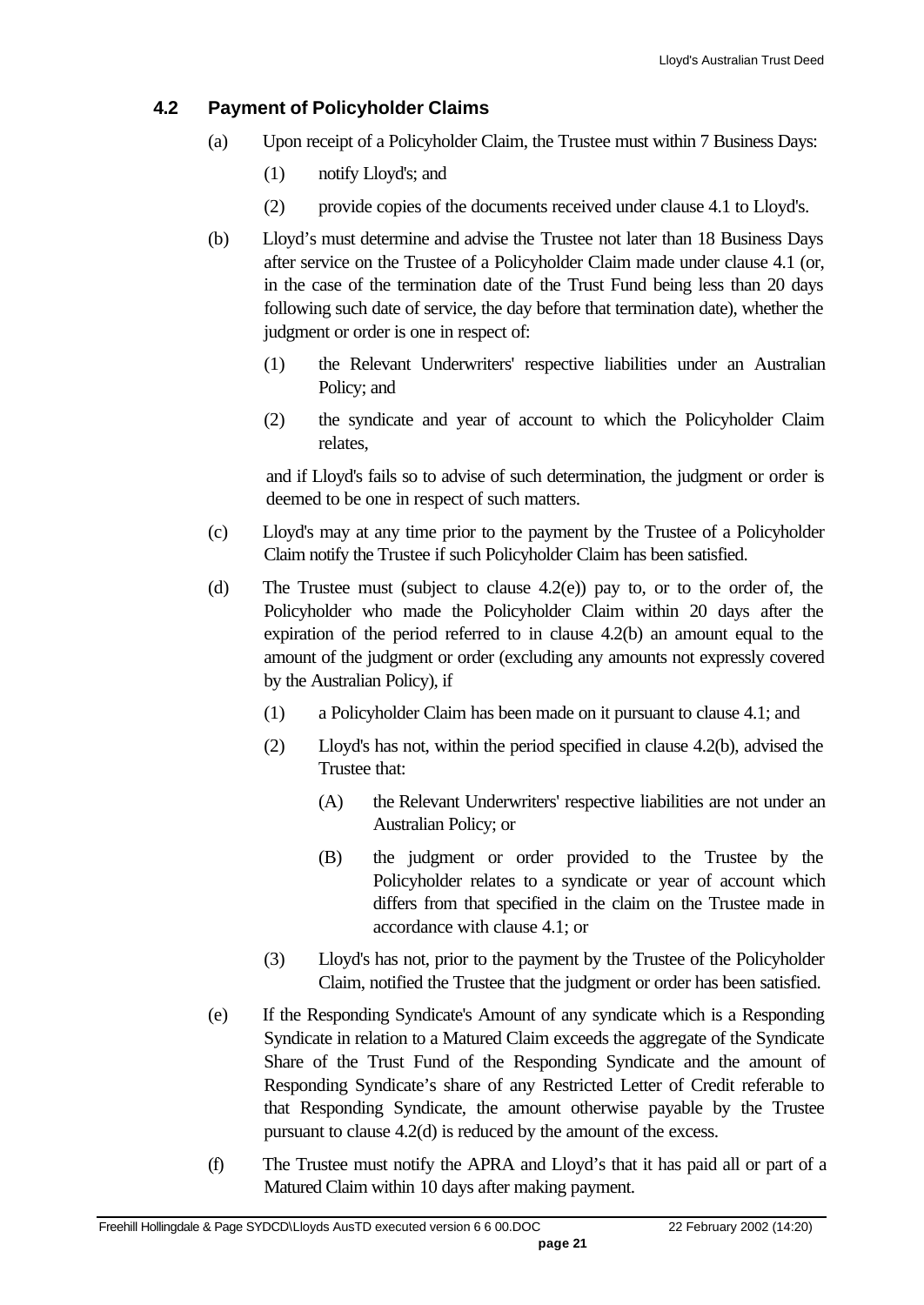- (g) If the Trustee is not the trustee of the trust fund constituted under the Lloyd's Australian Joint Asset Trust Deed (No. 2) when a claim becomes a Matured Claim and the amount payable in respect of that claim is reduced by the operation of clause 4.2(e), the Trustee must forthwith send a written communication to the trustee of the trust fund constituted under the Lloyd's Australian Joint Asset Trust Deed (No. 2) containing the following information:
	- (1) the communication is made pursuant to this clause;
	- (2) the existence and the amount of the Matured Claim;
	- (3) the amount of the Matured Claim remaining unsatisfied because of the operation of clause 4.2(e); and
	- (4) the last day for payment of the Matured Claim pursuant to clause  $4.2(d)$ ; and
	- (5) the name and address of the person to whom payment of the Matured Claim is to be made.

#### **4.3 Limitations**

- (a) No Policyholder has any right of any nature or description under this deed to seek to enforce a Policyholder Claim or otherwise bring an action against the Trustee or Lloyd's except as provided in this deed.
- (b) A Policyholder may bring proceedings in any court of competent jurisdiction in Australia to challenge:
	- (1) a determination of Lloyd's under clause 4.2(b); or
	- (2) a notification by Lloyd's under clause 4.2(c).
- (c) A Policyholder may bring proceedings in any court of competent jurisdiction in Australia to compel the Trustee to make a payment in accordance with clause 4.2(d).
- (d) No Policyholder may:
	- (1) require an accounting from the Trustee; or
	- (2) inquire into the administration of the Trust Fund.

#### **4.4 Sale of Trust Fund Assets**

- (a) Unless otherwise directed in writing by Lloyd's and subject to the provisions of this clause 4.4, the Trustee must not dispose of any assets of the Trust Fund.
- (b) Payment of a Matured Claim under clause 4.2(d) must be made to, or to the order of, the Policyholder by whom, or on whose behalf, the Policyholder Claim was made.
- (c) Payment of Matured Claims and Trustee Claims must be made to the extent available and practical and out of the following assets in the following order to the extent that assets are available for that purpose: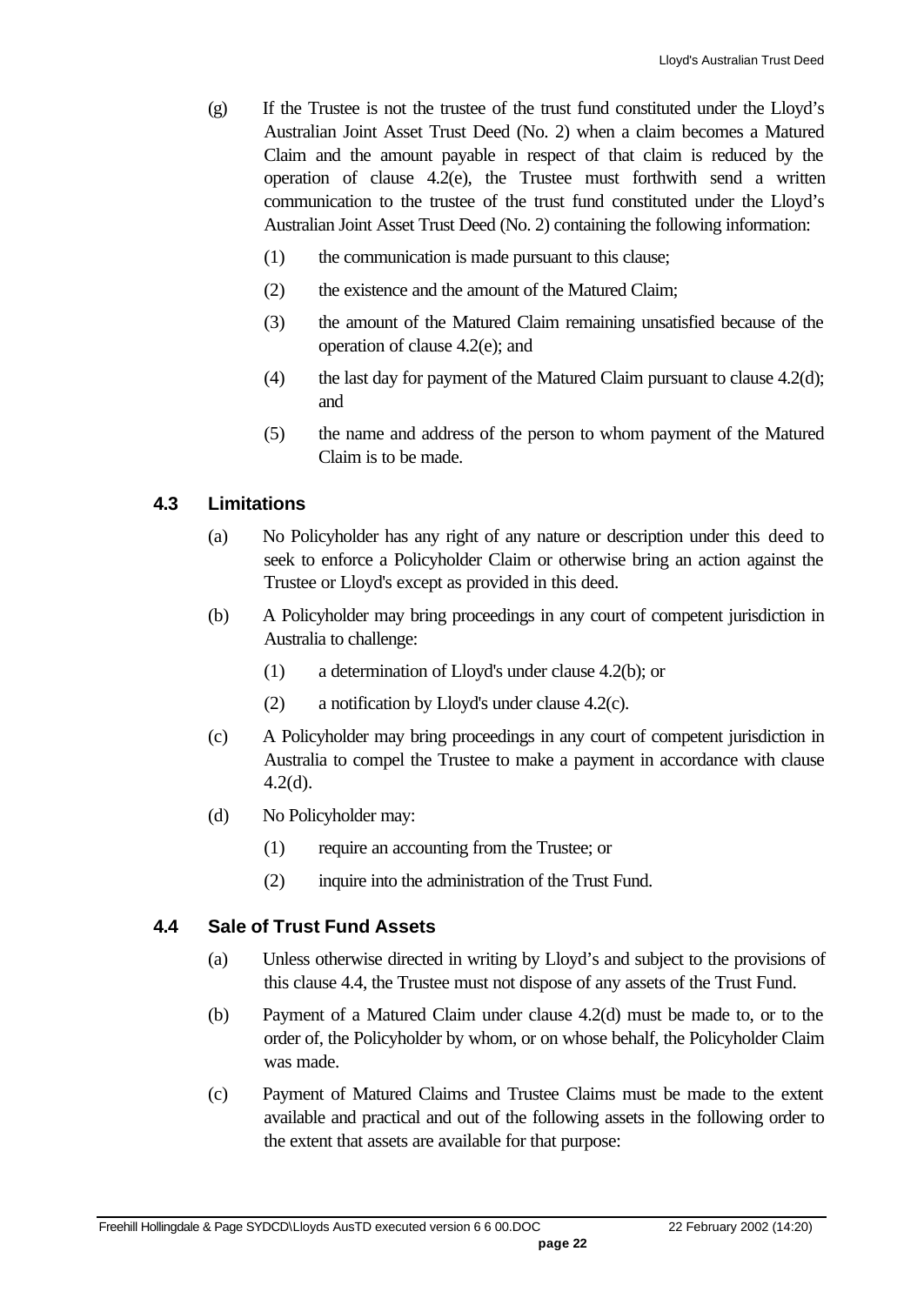- (1) from any cash in the Trust Fund (other than amounts which form part of the Distributable Income of the Trust Fund);
- (2) from the proceeds of the sale by the Trustee of any or all of the marketable securities or other investments (other than Letters of Credit) in the Trust Fund;
- (3) from the proceeds of the sale of any other assets in the Trust Fund (other than Letters of Credit);
- (4) from the proceeds of drawings against any Letter of Credit; and
- (5) from the Distributable Income of the Trust which has not been distributed pursuant to clause 5.5(b).
- (d) The Trustee may not use any Restricted Letter of Credit for the payment of Trustee Claims.
- (e) The Trustee may, subject to clause 4.4(c), in its sole discretion, sell all or part of the Trust Fund at the prevailing market price, in order to effect timely payment of any Matured Claim or any Trustee Claim (for which the Trustee is entitled to be reimbursed or paid out of the Trust Fund) and other than as provided in clause 9 the Trustee is not liable for any loss incurred in the sale of assets or for its selection of the assets to be sold or the timing of sale.
- (f) If at any time when a Matured Claim is to be paid, the Trust Fund is divided into two or more portfolios pursuant to clause 2.3, the assets which may be sold by the Trustee to enable each Responding Syndicate's Share of that Matured Claim to be paid must be of assets of that portfolio for the purposes of which the Responding Syndicate has been identified by Lloyd's as a Relevant Syndicate.

#### **4.5 Payments Out of Trust Fund**

- (a) Any obligation on the Trustee pursuant to this deed or the Operational Agreement to pay any sum to the trustees of a Premiums Trust Fund is satisfied by payment of that sum to the Lloyd's Clearing Account, Australia or to such other account as Lloyd's may notify the Trustee in writing from time to time.
- (b) The following priority applies to payments to be made out of the Trust Fund:
	- (1) the payment of Trustee Claims;
	- (2) the payment of any Taxes;
	- (3) the payment of Matured Claims;
	- (4) the payment of Distributable Income; and then
	- (5) the payment of any other monies required to be paid in accordance with this deed.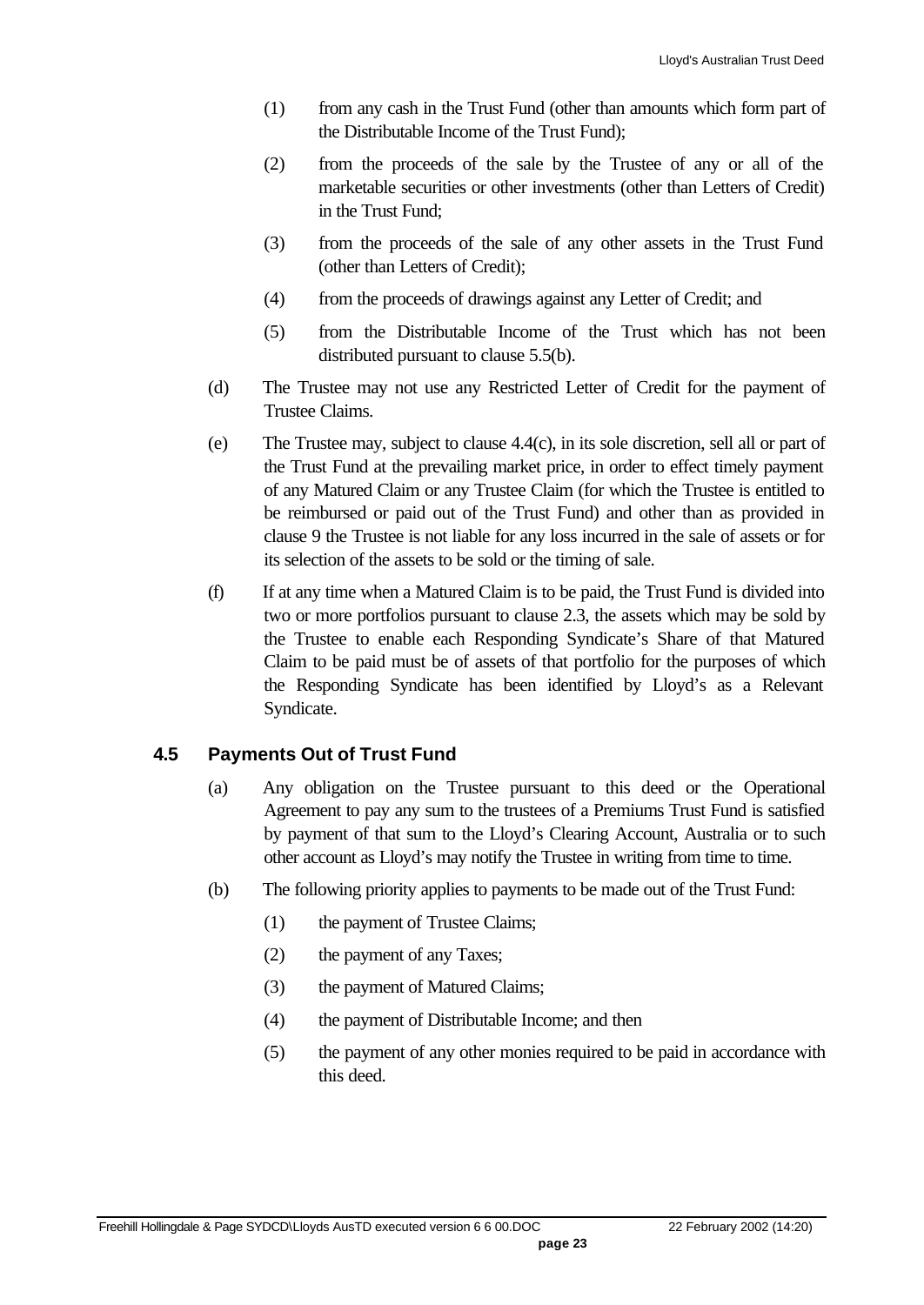# **5 Administration and Use of Trust Fund**

## **5.1 Trustee's Powers**

In connection with the management and investment of the Trust Fund, but subject to the provisions of this deed, the Operational Agreement, the Determination and Rules, the Trustee has all of the powers of a natural person with respect to that person's own assets.

## **5.2 Commingling**

- (a) The Trustee may commingle the assets of the Trust Fund with those of trust funds established under two trust deeds dated 6 June 2000 between Lloyd's and the Trustee and entitled Lloyd's Australian Joint Asset Trust Deed (No. 1) and Lloyd's Australian Joint Asset Trust Deed (No. 2).
- (b) The Trustee must not commingle (or allow to be commingled) the assets of the Trust Fund with assets belonging to itself or any custodian.
- (c) The Trustee must not allow the assets of the Trust Fund to be commingled in any registered name, or account, at any custodian or Recognised Depository with those of any other client of the Trustee.
- (d) The names in which the assets are registered and the names of the accounts at any custodian or Recognised Depository in which assets comprising the Trust Fund may be held will be listed in the Operational Agreement.

## **5.3 Management of Trust Fund**

- (a) Lloyd's may, subject to Part 7.3 of the Corporations Law, from time to time direct the Trustee (or such other person as the Trustee may nominate from time to time for the purpose) in accordance with the Operational Agreement and this deed to invest or reinvest any part of the Trust Fund (except to the extent that that part of the Trust Fund consists of Letters of Credit)in a manner permitted under the Act:
	- (1) in any stocks, bonds and securities;
	- (2) by making or changing any deposit; or
	- (3) by selling or disposing of any negotiable assets of the Trust Fund,

and the Trustee must, subject to any direction or rule made under the Act in relation to any asset of the Trust Fund, act on such direction.

- (b) Unless Lloyd's directs the Trustee under clause 5.3(a) and subject to clause 5.3(e), the Trustee must not make, and has no responsibility to make, and has no liability for omitting to make, any investment of the Trust Fund other than depositing the Trust Fund (except to the extent the Trust Fund consists of Letters of Credit) with a Bank.
- (c) The Trustee is under no duty to give, and has no liability for omitting to give, any investment advice to any person in connection with the Trust Fund.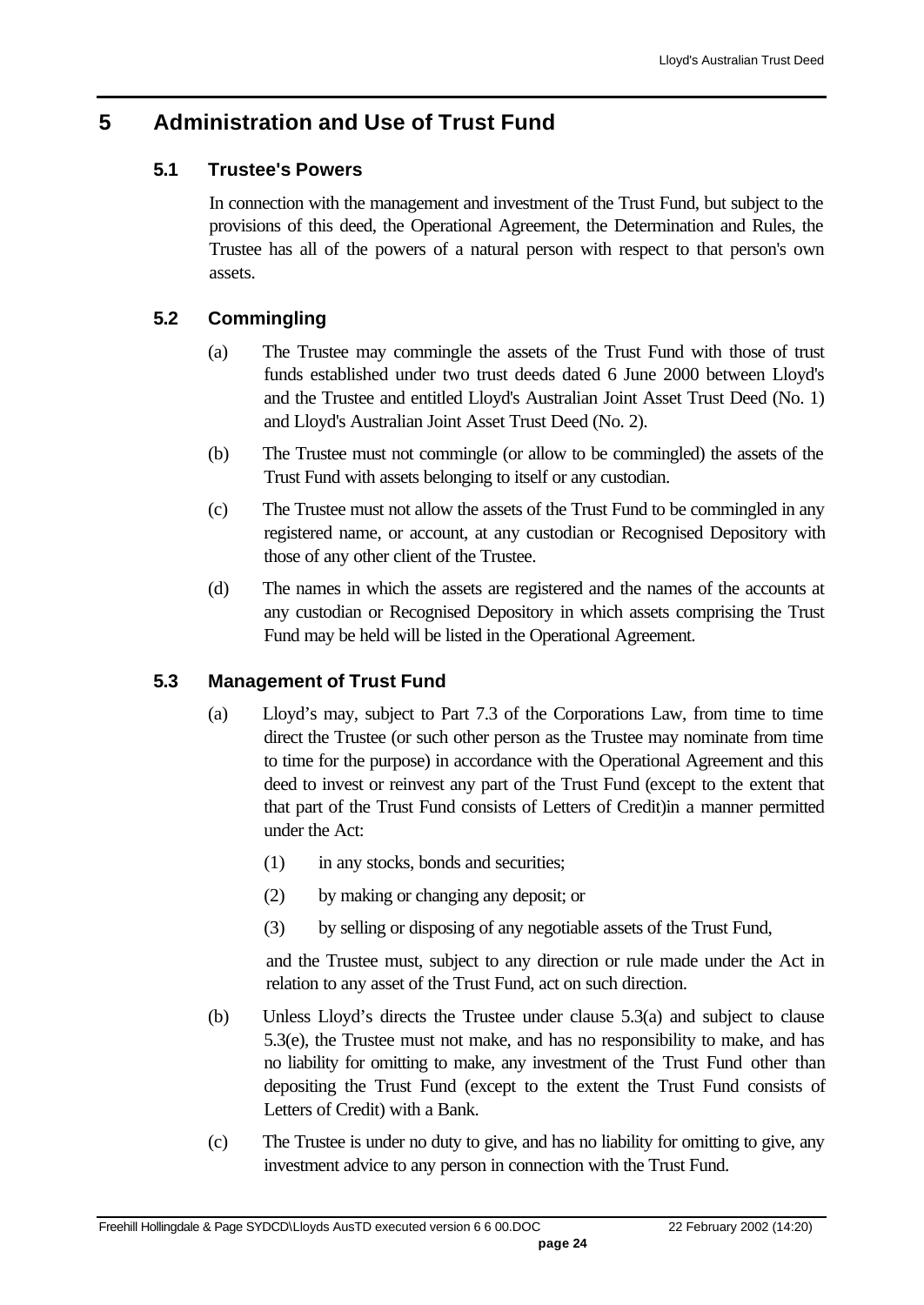- (d) The Trustee must notify Lloyd's, in accordance with the Operational Agreement, as soon as reasonably practical after it becomes aware of any rights to conversion, subscription, voting or other rights pertaining to that part of the Trust Fund referred to in clause 5.3(a) and of any default in the payment of principal or interest. The Trustee must exercise all such rights in accordance with the instructions of Lloyd's.
- (e) In the absence of instructions from Lloyd's pursuant to clause 5.3(d) the Trustee may but is not obliged to:
	- (1) in the case of any rights or similar entitlement of a renouncable nature which bear an expiration date,
		- (A) sell, or authorise or direct the issuer to sell, the entitlement; and
		- (B) if the entitlement is sold, promptly deposit the proceeds of sale into the Trust Fund.
	- (2) in the case of:
		- (A) the right to elect whether or not to participate in a dividend reinvestment plan:
		- (B) the right to elect to convert a security to shares or cash; or
		- (C) the right to elect to receive a dividend in cash or in some other form of property (such as shares),

elect for cash.

- (3) in the case of:
	- (A) the right to exercise a call or a put option or a warrant;
	- (B) the right to accept a takeover or similar offer; or
	- (C) a call being made in respect of any security comprising the Trust Fund,

take any action the Trustee considers appropriate.

(f) Lloyd's must ensure that any direction to the Trustee to invest or reinvest any part of the Trust Fund pursuant to clause 5.3(a) will not prevent the Trustee from paying any Matured Claim within the time period specified in clause 4.2.

#### **5.4 Borrowings**

The Trustee must not:

- (a) borrow or raise any money for the purposes of the Trust Fund;
- (b) charge any part of the Trust Fund; or
- (c) incur, or allow to be incurred, a liability that is not connected with the administration of the Trust Fund in accordance with this deed, the Operational Agreement or the Act.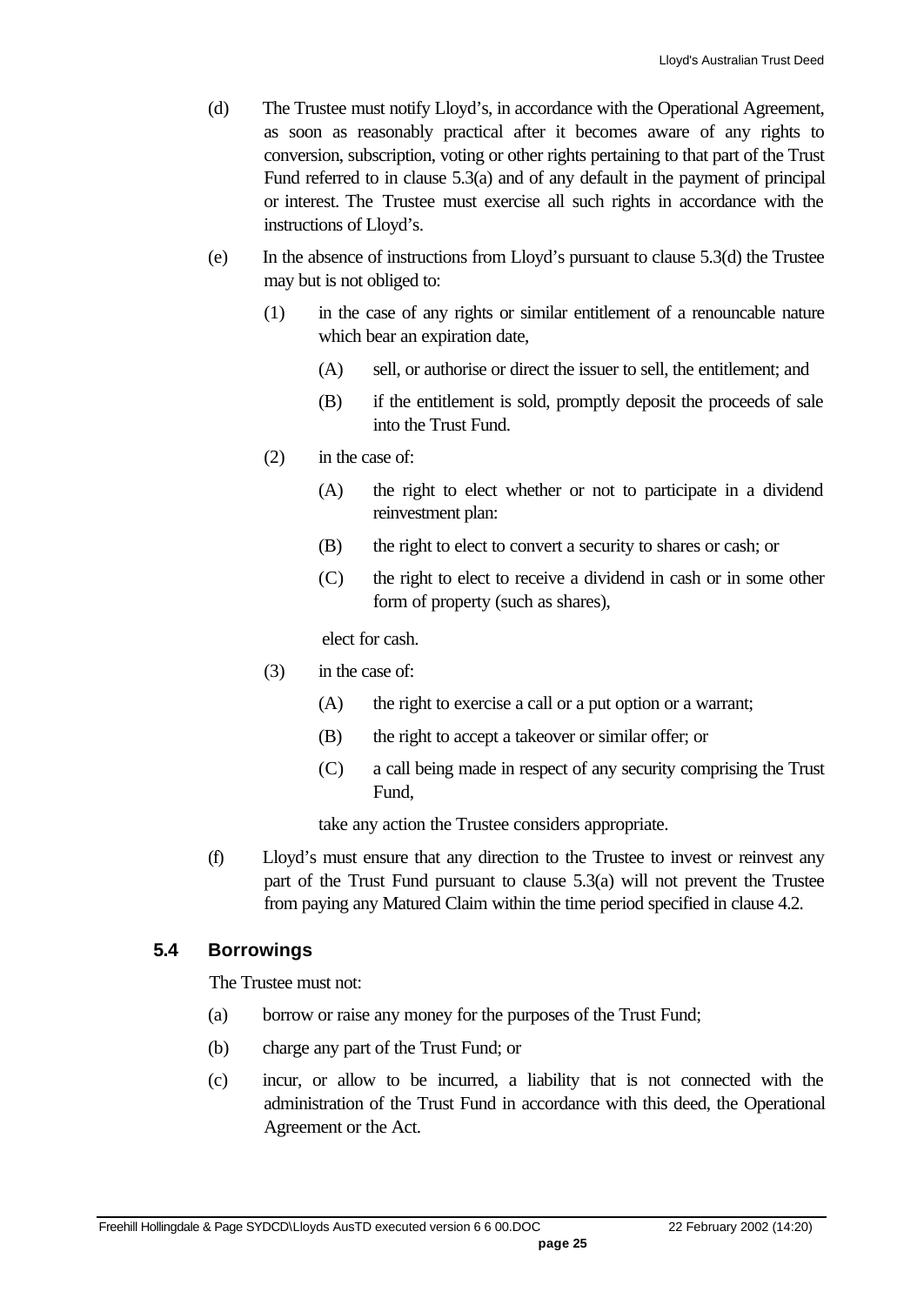#### **5.5 Distribution and Reinvestment**

- (a) The Trustee must collect all Investment Income paid or receivable in respect of the Trust Fund and reinvest the same as an asset of the Trust Fund as directed in writing by Lloyd's.
- (b) The Trustee must, subject to any direction made under the Act, distribute the Distributable Income in respect of a Financial Year:
	- (1) in accordance with instructions in writing from Lloyd's from time to time;
	- (2) to the trustees of each of the Premiums Trust Funds of the members of the Relevant Syndicate;
- (c) As at the end of each Financial Year:
	- (1) the Trustee holds the Distributable Income which has not then been distributed on trust for the trustees referred to in clause 5.5(b); and
	- (2) those trustees (in their capacity as trustees of each of the Premiums Trust Funds of such members) have an absolute vested and indefeasible interest in that amount;

in the shares as directed by Lloyd's and, failing such direction, in equal proportions.

- (d) If at the expiration of 90 days after the end of a Financial Year, Distributable Income in relation to that Financial Year has not been distributed, the Trustee must distribute that income to the trustees of each of the Premiums Trust Funds of the members of the Relevant Syndicates in equal shares.
- (e) The Trustee must notify Lloyd's of the extent to which a distribution is composed of, and the types of, income and capital.
- (f) If in respect of any Financial Year, the amount of the Net Taxable Income exceeds the amount of the Net Income, the Trustee must act on direction from Lloyd's in determining whether or not any or all of that excess amount is to form part of the Distributable Income for that Financial Year.
- (g) To the extent there is an amount payable to a person otherwise than in accordance with clause 5.5(b) the Trustee must first make that payment of out of corpus and thereafter make the payment by application of the income of the Trust which has not been distributed pursuant to clause 5.5(b).
- (h) On the termination of the Trust, any money remaining after satisfaction by the Trustee of all its obligations in respect of the Trust Fund that is referable to a Relevant Underwriter must be paid to the trustees of the relevant Premiums Trust Fund for that Relevant Underwriter.
- (i) Any amount of Distributable Income which has not been distributed pursuant to this clause 5.5 is available to meet any Trustee Claim or Matured Claim.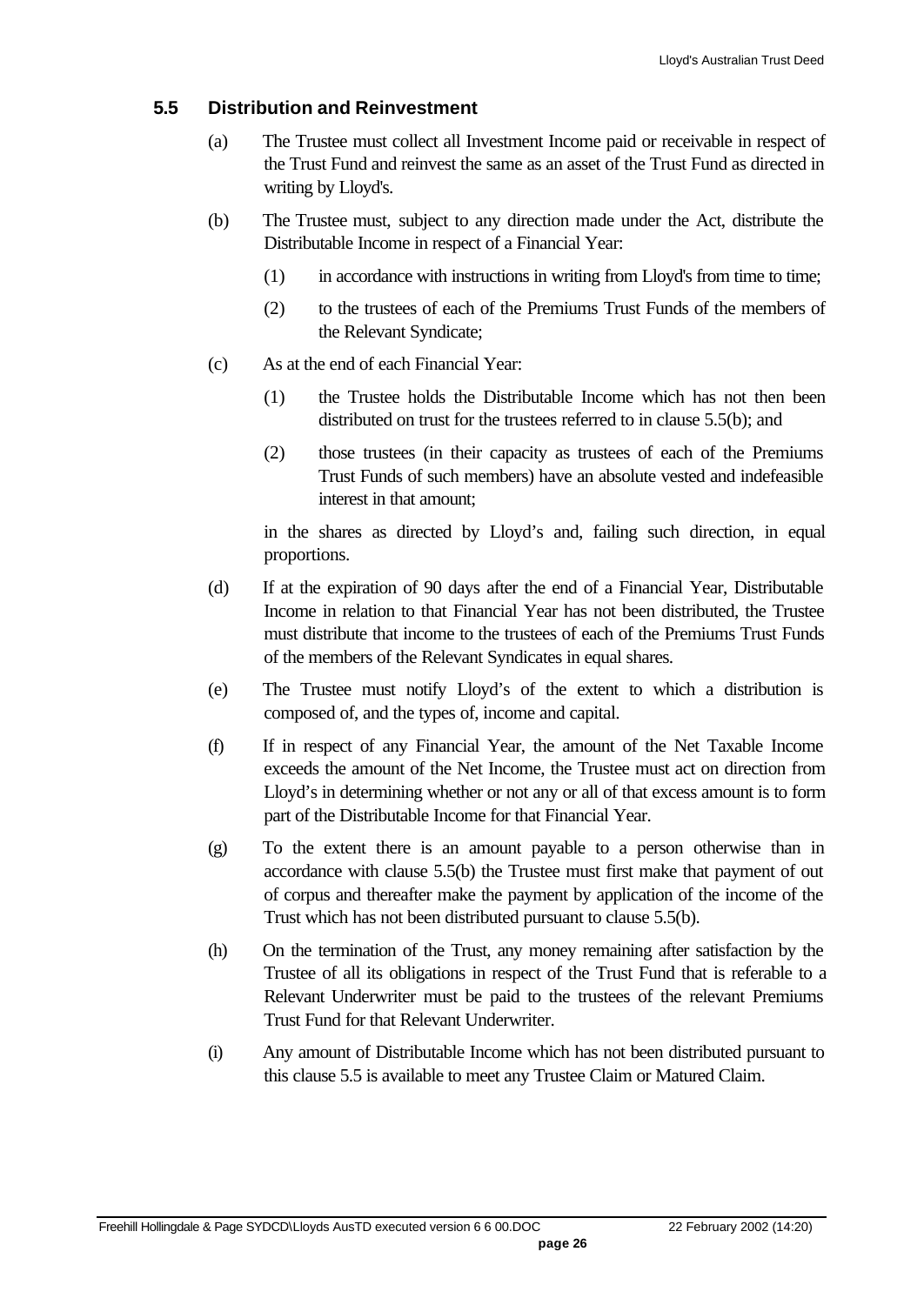#### **5.6 Letters of Credit and Restricted Letters of Credit**

- (a) If the assets of the Trust Fund consist in whole or in part of a Letter of Credit (which Letter of Credit may be issued by the Trustee or an affiliate in its commercial capacity and not its capacity as Trustee), the Trustee must:
	- (1) in the absence of any notice from Lloyd's at least 30 days in advance of any termination of the Letter of Credit to the effect that:
		- (A) the Letter of Credit will be renewed or extended before its expiry date;
		- (B) other assets will be substituted for the Letter of Credit before its expiry date; or
		- (C) failure to draw down the Letter of Credit will not result in the amount standing to the credit of any Relevant Syndicate falling below the Minimum Amount of that Relevant Syndicate as at the date at which the most recent valuation of the Trust Fund as provided for in clause 6.3(b)(3) was made; or
	- (2) if the Trustee receives notice pursuant to clauses  $5.6(1)(A)$  or (B) and the Trustee does not receive any such renewed or extended Letter of Credit or substitution of assets as the case may be at least 14 days prior to any termination of the Letter of Credit;

draw down the Letter of Credit and hold the proceeds as an asset of the Trust Fund in respect of the syndicate and year of account to which the Letter of Credit related pursuant to the terms of this deed.

- (b) A Letter of Credit which is an asset of the Trust Fund is a Restricted Letter of Credit if Lloyd's notifies the Trustee in writing that the Letter of Credit is referable to one or more but not all Relevant Syndicates and Lloyd's has, in that notification:
	- (1) identified the Relevant Syndicate or the Relevant Syndicates to which that Restricted Letter of Credit is referable; and
	- (2) if more than one, the respective interests of each such Relevant Syndicate in that Restricted Letter of Credit.

#### **5.7 Substitution and Surrender of Letters of Credit**

The Trustee must within 14 days of receipt of a written notice from Lloyd's to that effect:

- (a) surrender any Letter of Credit where at the time the Letter of Credit is surrendered, the Trustee receives as an asset of the Trust Fund property (including another Letter of Credit) having a value not less than the face value of the Letter of Credit that is being surrendered:
- (b) surrender any Restricted Letter of Credit held by the Trustee where at the time the Restricted Letter of Credit is surrendered, the Trustee receives as an asset of the Trust Fund property (including another Restricted Letter of Credit) having a value not less than the face value of the Restricted Letter of Credit that is being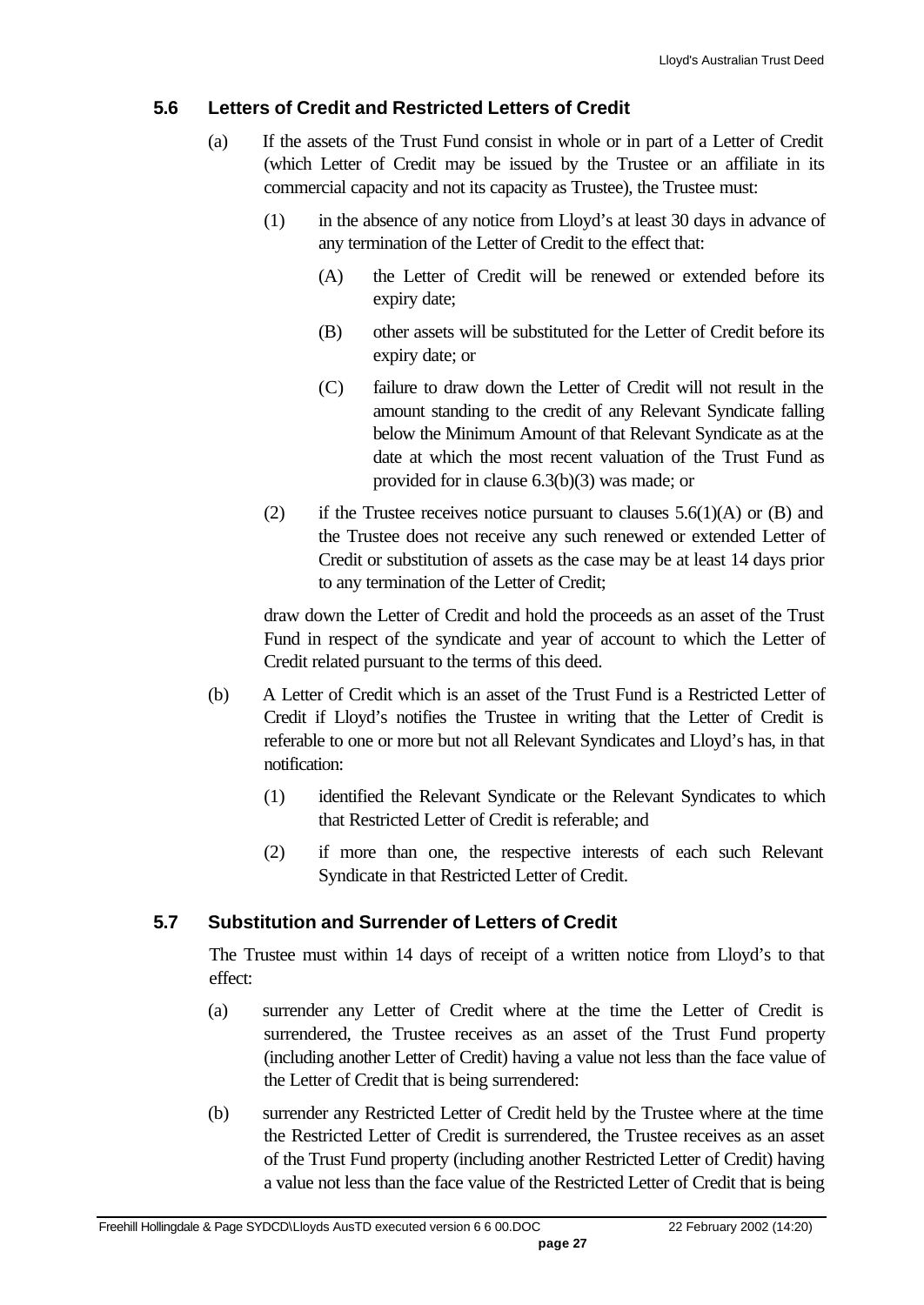surrendered provided that if the Restricted Letter of Credit which is being surrendered is:

- (1) only referable to one Relevant Syndicate, the Trustee receives property referable to that Relevant Syndicate having a value not less than the face value of the Restricted Letter of Credit that is being surrendered;
- (2) referable to more than one Relevant Syndicate, the value of the respective interest of each such Relevant Syndicate in the property received by the Trustee is not less than the value of its interest in the Restricted Letter of Credit which is being surrendered; and
- (c) surrender or vary any Letter of Credit or Restricted Letter of Credit if the Trustee is satisfied that the consequences of such surrender or variation are such that the Syndicate Share of the Trust Fund of a Relevant Syndicate plus that Relevant Syndicate's share of any Restricted Letter of Credit referable to that Relevant Syndicate will not, as a result of the surrender or variation, be less than the Minimum Amount for that Relevant Syndicate.

#### **5.8 Payment of Distributable Income**

- (a) Lloyd's must not give the Trustee a direction to distribute any Distributable Income referable to any quarter until Lloyd's has given the Trustee a notice pursuant to clause 6.1(a) in relation to that quarter.
- (b) If Lloyd's directs the Trustee to distribute any Distributable Income in respect of a Relevant Syndicate and at that time the Syndicate Share of the Trust Fund of that Relevant Syndicate (plus the amount of any share of any Restricted Letter of Credit referable to that Relevant Syndicate):
	- (1) is less than the Minimum Amount for that Relevant Syndicate as at such date; or
	- (2) would be less than the Minimum Amount for that Relevant Syndicate if that distribution was made;

the Trustee is hereby irrevocably directed by the trustees of the Premiums Trust Funds of the members of the Relevant Syndicate to apply so much of an amount equal to the distribution as is specified in a notice in writing from Lloyd's in making good or reducing that deficiency as the case may be and the Trustee must so apply the amount so specified.

#### **5.9 Transfer of Funds**

Subject to any direction under the Act, Lloyd's may at any time and from time to time direct the Trustee in writing to transfer any funds in excess of the Minimum Amount of a Relevant Syndicate as reported in the latest required notice given pursuant to clause 6.1(a) to the trustees of the Premiums Trust Funds of the members of the Relevant Syndicate or otherwise as directed by Lloyd's in accordance with the Operational Agreement. If the latest required notice has not been given, no transfer may be made.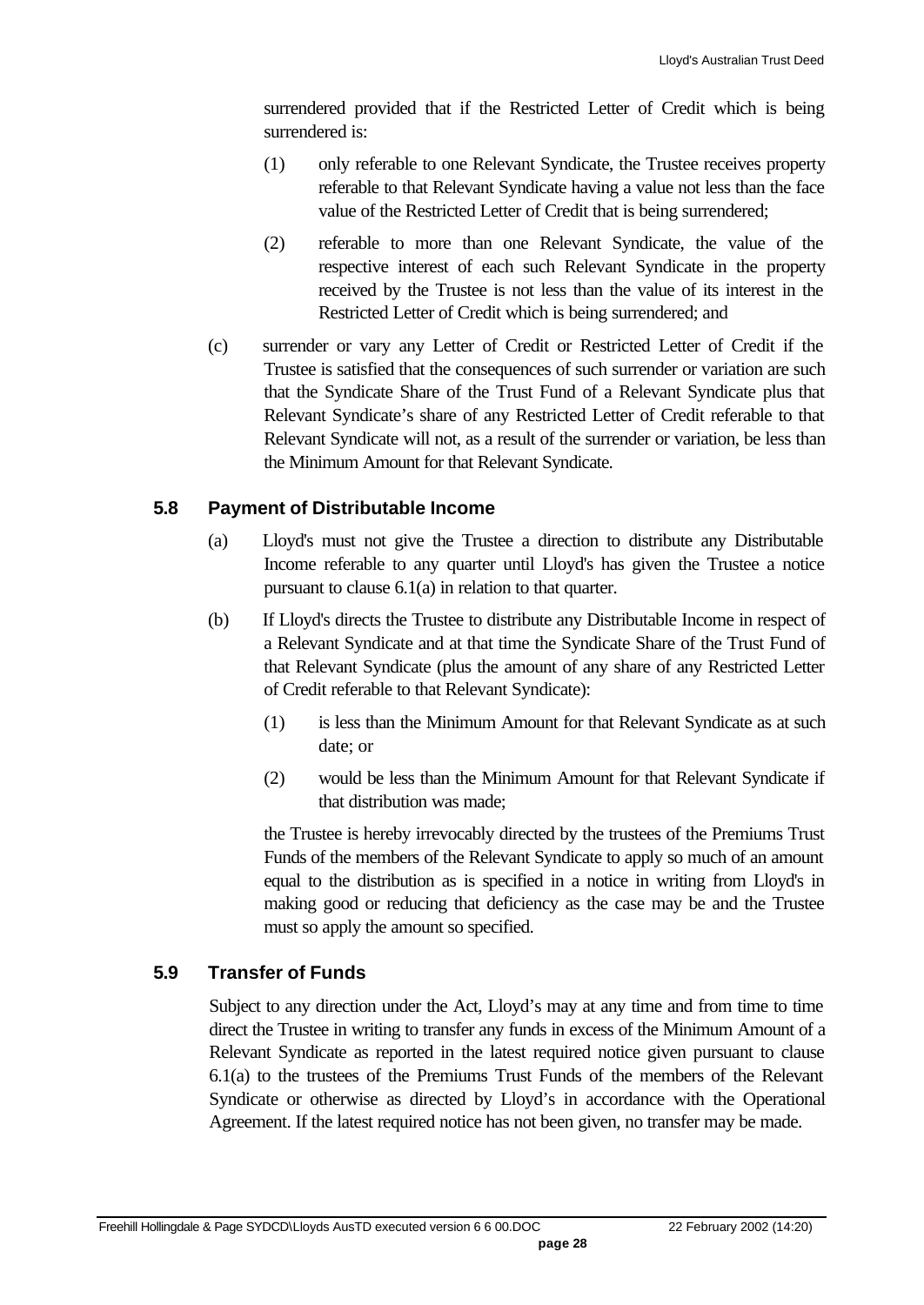### **5.10 Payment of Claims**

- (a) Lloyd's may at any time and from time to time direct the Trustee in writing to pay to a person who is a Policyholder in relation to a Relevant Underwriter in satisfaction of a Claim in relation to that Relevant Underwriter such amount out of the Trust Fund (not exceeding the lesser of the amount of the Claim and the aggregate of the Syndicate Share of the Trust Fund of the Responding Syndicate and the amount of the Responding Syndicate's share of any Restricted Letter of Credit referable to that Responding Syndicate) as Lloyd's may direct.
- (b) Lloyd's may only make a direction under clause 5.10(a) if:
	- (1) the latest required notice has been given pursuant to clause  $6.1(a)$ ;
	- (2) the aggregate value of such Claims of a particular Policyholder in respect of the Responding Syndicate is not less than \$10 million;
	- (3) such Claims are to be satisfied in Australia; and
	- (4) Lloyd's procures in favour of the Trustee the prior written consent of the APRA to such withdrawal;
- (c) On payment of any claim pursuant to clause 5.10(a), the Minimum Amount of the Responding Syndicate is reduced by the amount of the payment.

## **5.11 Responding Syndicate**

The Responding Syndicate in relation to a Matured Claim or a Claim which is to be paid in accordance with clause 5.10 in respect of a contract or policy of insurance or reinsurance is:

- (a) the syndicate and year of account against which a judgement referred to in clause 4.1 has been given; or
- (b) if the liabilities of the members of that syndicate in respect of the contract or policy have been reinsured pursuant to any Reinsurance to Close with Continuing Underwriters, the syndicate or syndicates which is or are shown in the RITC Matrix as the accepting syndicate or syndicates in relation to the syndicate the members of which are the original underwriters of that contract or policy of insurance or reinsurance pursuant to the terms of which the Matured Claim or Claim is being paid.

## **5.12 Trustee's Authority to Hold Investments**

The Trustee is authorised to delegate from time to time the safekeeping of any of the assets held in the Trust Fund to such custodians as the Trustee and Lloyd's may agree from time to time in writing, on the following bases:

- (a) The custodian must be a Bank, a subsidiary of a Bank, or a Recognised Depository.
- (b) The Trustee must notify Lloyd's of the appointment and dismissal of any custodian.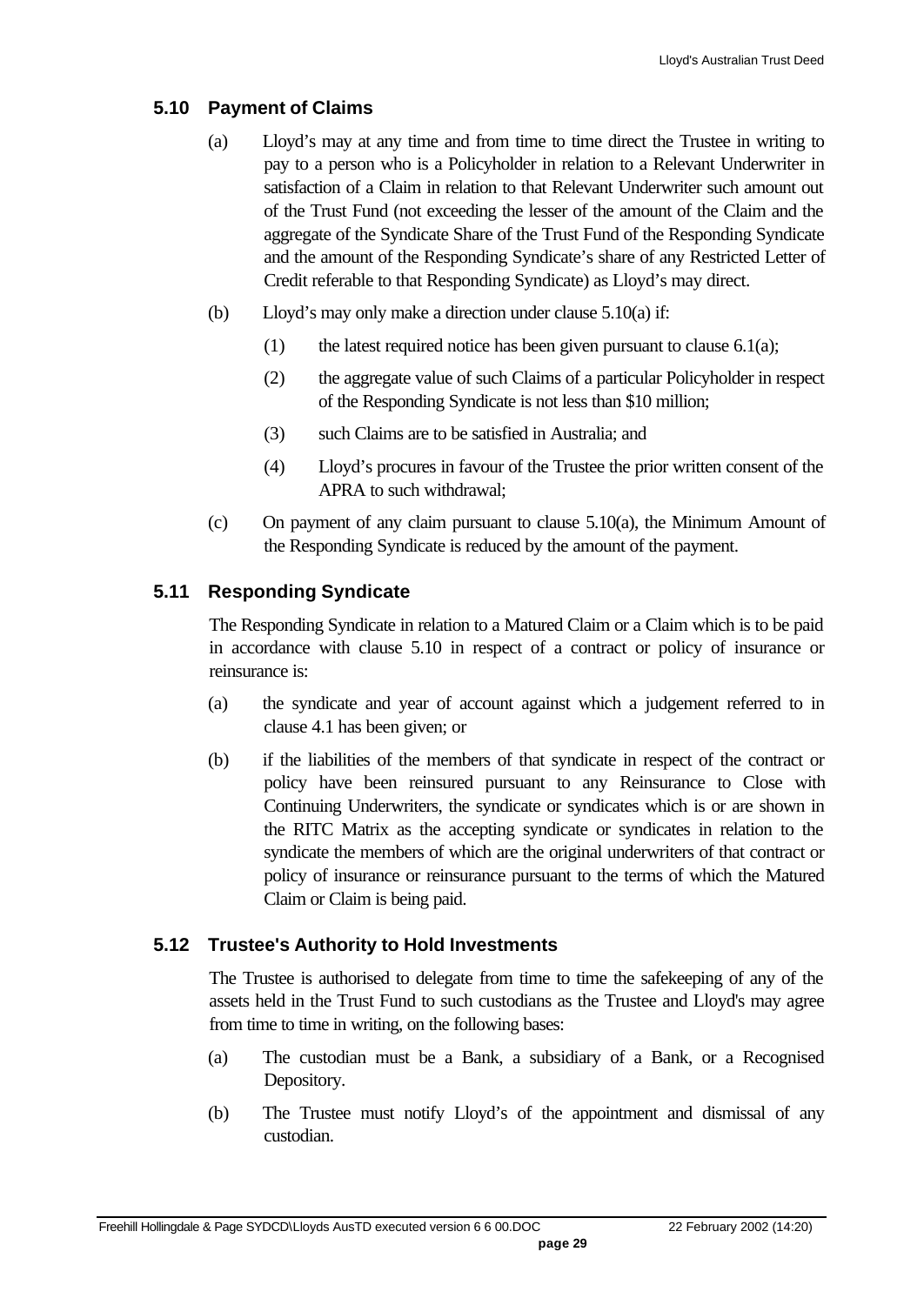- (c) The Trustee's liability hereunder with respect to the duties and functions so performed by such custodians shall be the same as if such duties and functions were performed by the Trustee itself.
- (d) The custodian may be permitted to delegate the safekeeping of any of the assets held in the Trust Fund to other custodians on the same terms as in this clause 5.12.
- (e) The delegation is consistent with the requirements of the APRA in relation to custodians and managers as set out in the relevant APRA circulars.

#### **5.13 Assets of the Trust Fund**

The Trustee is under no duty or obligation to require, and has no liability for omitting to require, Lloyd's to make any transfers or payments of additional assets to the Trust Fund and it is to be conclusively presumed that any and all such transfers or payments to Trustee have been properly made.

#### **5.14 Tax**

The Trustee must pay out of the Trust Fund all Taxes which are by law payable by it in the execution of the trusts contained in this deed. In the case of any withholding Tax, the Trustee must deduct any withholding Tax due or which may become due in respect of any amount payable or which may become payable to the trustees of the Premiums Trust Funds and must remit the same to the Australian Taxation Office in accordance with the relevant provisions of the Tax Act.

#### **5.15 Audit**

- (a) The Trustee must appoint a registered company auditor or (if permitted by APRA) a firm at least one of whose members is a registered company auditor (in either case approved by Lloyd's), to be Auditor of the Trust Fund.
- (b) The Trustee may after consultation with Lloyd's remove the Auditor.
- (c) The terms of appointment of the Auditor must specify that the Auditor may retire by giving not less than 3 months' notice to the Trustee (or such shorter notice agreed to by the Trustee and Lloyd's).
- (d) The remuneration of the Auditor must be set by the Trustee and approved by Lloyd's.
- (e) The Trustee must keep or cause to be kept proper books and records relating to the Trust Fund. The Trustee may establish such accounts and records as shall be reasonable and otherwise as it may determine. The Trustee must ensure that the accounts are audited by the Auditor in respect of each calendar year and each Financial Year.
- (f) Graeme Mark McKenzie, a partner in the firm of Ernst & Young, is the first Auditor of the Trust Fund and is deemed to have been appointed by the Trustee and approved by Lloyd's in accordance with clause 5.15(a) by the execution of this deed.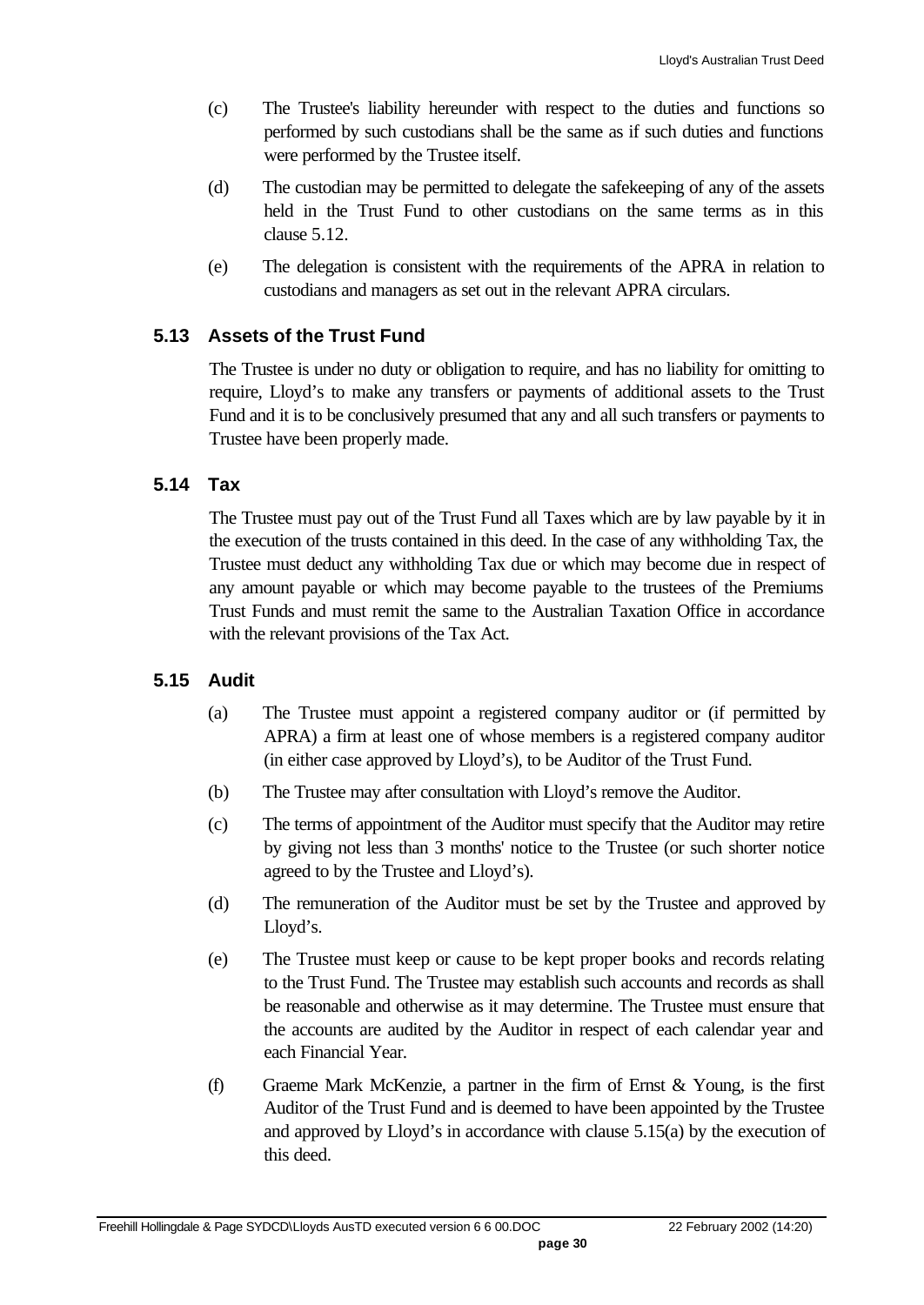#### **5.16 Judicial Trustee**

If at any time the Trustee is a Judicial Trustee appointed pursuant to the provisions of Division 5 of Part VII of the Act, notwithstanding any provisions of this deed to the contrary, and in connection with the management and investment of the Trust Fund:

- (a) the Trustee has all of the powers of a natural person with respect to that person's own assets;
- (b) the Trustee is under no obligation to act in accordance with the directions of Lloyd's or any other person;
- (c) the Trustee is not bound by the Operational Agreement; and
- (d) the Trustee must not make any distributions pursuant to clauses  $5.5(b)$  or  $5.5(d)$ .

## **6 Valuation and Reporting**

#### **6.1 Notice of Minimum Amount**

- (a) Lloyd's must determine, as at the last day of each quarter following the Effective Date and as at the last day of each quarter thereafter, the Minimum Amount in relation to each Relevant Syndicate and Lloyd's must advise the Trustee of the amounts so determined within 52 days of each quarter end concerned.
- (b) Subject to any contrary direction of the APRA, the Trustee may rely on the most recent statement from Lloyd's as to the Minimum Amount of a Relevant Syndicate without any recourse against the Trustee and without any obligation to make enquiry in relation to the statement.

#### **6.2 Notice of Syndicate Percentage**

- (a) Lloyd's must determine, as at the date or dates specified in the Operational Agreement:
	- (1) the percentage share of the Trust Fund referable to each Relevant Syndicate (excluding the amount of any share of any Restricted Letters of Credit referable to that Relevant Syndicate); and
	- (2) the Relevant Syndicate's share of any Restricted Letter of Credit referable to that syndicate;

and Lloyd's must advise the Trustee of the percentages and amounts so determined within 59 days of each quarter end.

- (b) Any notice given by Lloyd's to the Trustee pursuant to clause 6.2(a) must, if necessary, separately identify the Syndicate Percentage of the Relevant Syndicates which are Relevant Syndicates for the purposes of any notice given in accordance with clause 2.3.
- (c) Subject to any contrary direction of the APRA, the Trustee may rely on the most recent statement from Lloyd's as to the Syndicate Percentage of a Relevant Syndicate without any recourse against the Trustee and without any obligation to make enquiry in relation to the statement.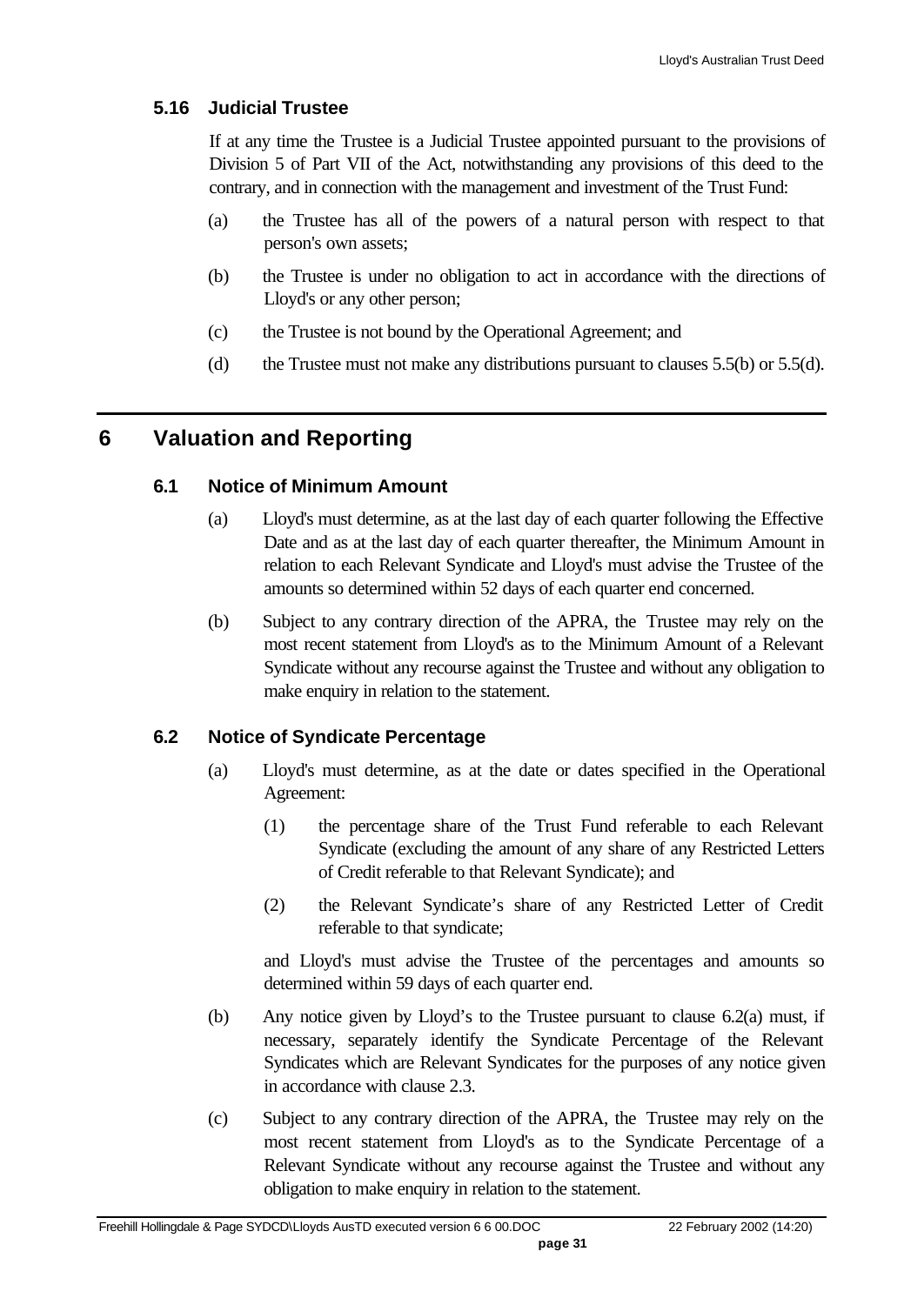#### **6.3 Trustee to Certify Value of the Trust Fund**

- (a) The Trustee must within 30 days after the end of each quarter promptly certify, as at the last day of each quarter ending after the Effective Date to Lloyd's and, if so directed by either Lloyd's or the APRA, to the APRA:
	- (1) the existence of the Trust Fund;
	- (2) the value of each of the assets of the Trust Fund; and
	- (3) the aggregate value (net of any charges, liens or encumbrances held by the Trustee or Trustee Claims or Matured Claims) of the Trust Fund.
- (b) The Trustee must make the certifications contained in clause  $6.3(a)(2)$  and  $(3)$ based on the most recent values available to the Trustee whenever so directed by the APRA or Lloyd's Agent in Australia within 10 days of being so directed.
- (c) Whenever the Trustee is required under this deed to value the assets of the Trust Fund, it may do so itself or employ an agent for such valuation (which agent may be a subsidiary, affiliate or associate of the Trustee).
- (d) The valuation of any assets of the Trust Fund under this clause 6.3 must be carried out in accordance with the Rules.

## **6.4 Provision of Information to the APRA**

Lloyd's and the Trustee must make available to the other or to the APRA (as the case may require) such information as is reasonably necessary or reasonably required to enable it to provide information to the APRA or to undertake or cause to be undertaken any actuarial investigation required by the APRA at any time and from time to time.

#### **6.5 Notice of Syndicate Constitution**

- (a) Lloyd's must within 30 days of a transfer of property to the Trustee under clause 2.1 deliver to the Trustee a copy of the initial syndicate constitution for each relevant syndicate and year of account.
- (b) Lloyd's must within 60 days of the end of the calendar year corresponding to the year of account of a Relevant Syndicate deliver to the Trustee a copy of the final syndicate constitution for each Relevant Syndicate and year of account.
- (c) Whenever required by the Trustee in accordance with the Operational Agreement, Lloyd's must deliver to the Trustee a copy of any revised or amended syndicate constitution for each syndicate and year of account specified in the notice requiring such delivery.

## **6.6 Valuation and Reporting**

(a) If the Trustee is required to calculate the Syndicate Share of the Trust Fund of a Relevant Syndicate at any time, it must do so as follows:

 $SST = SS \times TF$ where: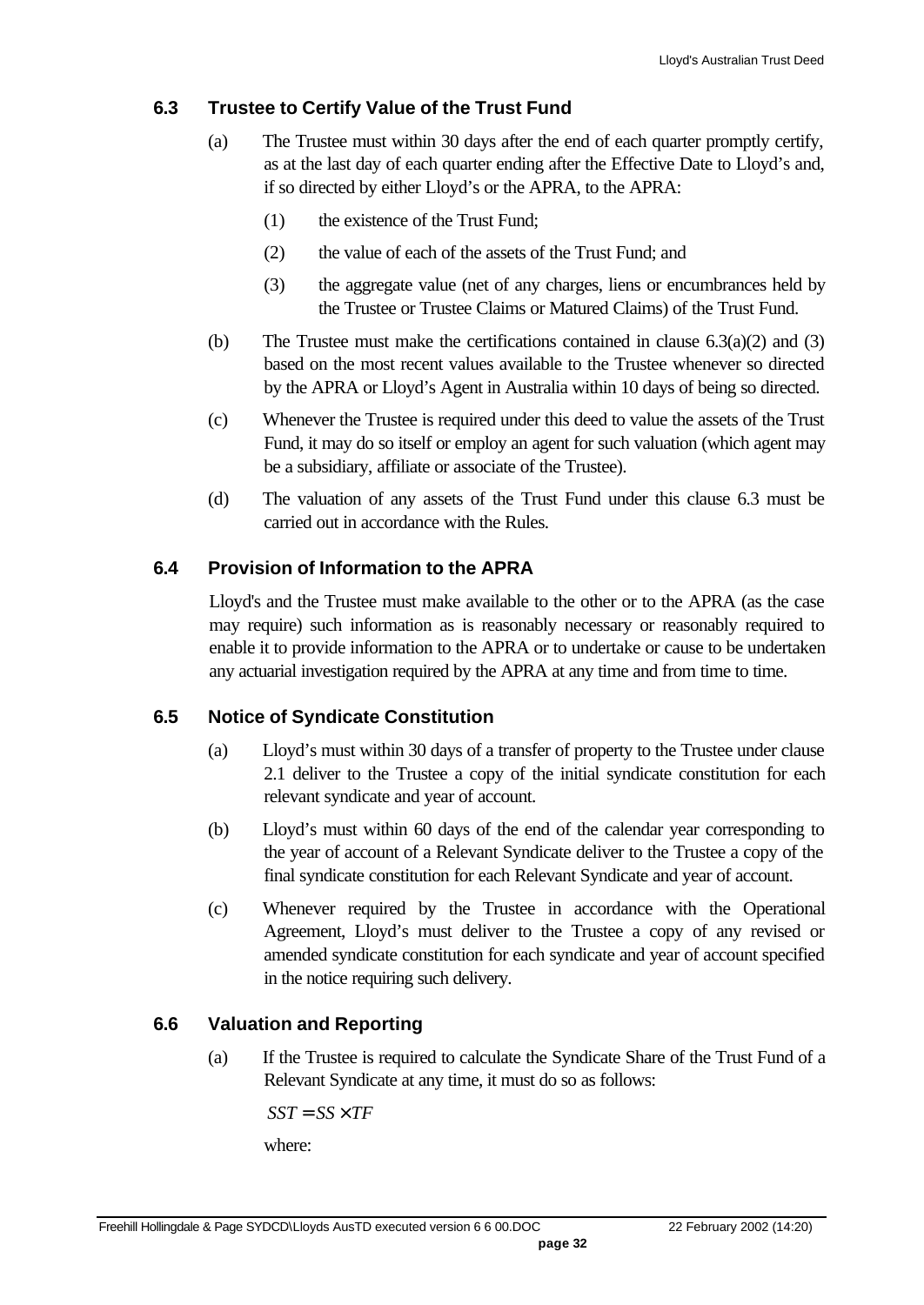- SST is the Syndicate Share of the Trust Fund of a Relevant Syndicate at any time
- SS is the Syndicate Percentage of a Relevant Syndicate as last notified by Lloyd's to the Trustee pursuant to clauses 2.1(b) 2.3, 2.5 or 6.2 (as the case may require)
- TF is the value of the Trust Fund (excluding any Restricted Letters of Credit) as at the date on which the Trust Fund was last valued in accordance with this deed
- (b) Immediately prior to the payment out of the Trust Fund of any amount pursuant to clauses 4.2(d) or 5.10 the Trustee must determine the value of the assets in the Trust Fund (excluding any Restricted Letters of Credit) and determine the Syndicate Share of the Trust Fund of the Responding Syndicate and:
	- (1) the Syndicate Share of the Trust Fund so determined is the Syndicate Share of the Trust Fund for the purposes of clause 4.2(e) or 5.10 as the case requires in respect of that payment; and
	- (2) immediately following that payment, the Syndicate Share of the Trust Fund in respect of the Responding Syndicate must be reduced in the manner provided in the Operational Agreement.
- (c) Immediately following any recalculation of the Syndicate Share of the Trust Fund in respect of a Responding Syndicate pursuant to clause 6.6(b), Lloyd's must notify the Trustee in writing of:
	- (1) the percentage share of the Trust Fund referable to each Relevant Syndicate (excluding the amount of any share of any Restricted Letters of Credit referable to that Relevant Syndicate); and
	- (2) the Relevant Syndicate's share of any Restricted Letter of Credit referable to that syndicate.

## **6.7 RITC Matrix**

Lloyd's must as and when necessary to ensure that the Trustee has up to date information provide to the Trustee a document to be called the "RITC Matrix" which shows in tabular form:

- (a) the name and year of account of each syndicate (to be identified as ceding syndicates) the members of which are underwriters who have, as original underwriters, underwritten liabilities under contracts or policies of insurance that are, in relation to Continuing Underwriters, Australian Policies;
- (b) opposite the name and year of account of each ceding syndicate, the name and year of account of each syndicate (to be identified as accepting syndicates) the members of which:
	- (1) have assumed liabilities under the contracts or policies of insurance referred to in clause 6.7(a) pursuant to a contract or contracts of Reinsurance to Close; and
	- (2) are Relevant Underwriters in respect of those liabilities; and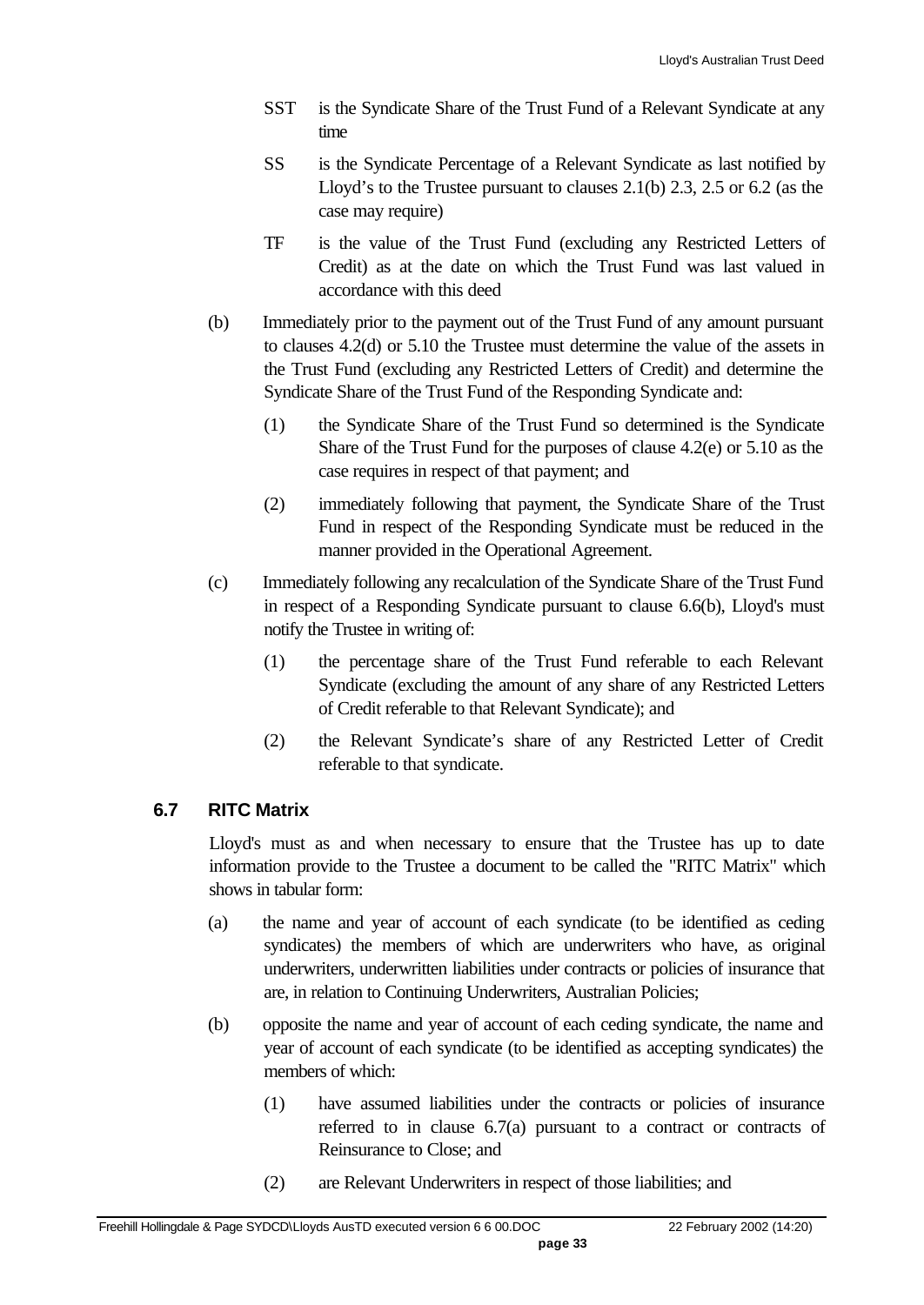(c) opposite the name and year of account of each accepting syndicate, the proportion of the liabilities under contracts or policies of insurance referred to in clause 6.7(a) (expressed as a percentage) which have been assumed by the members of each of the accepting syndicates referred to in clause 6.7(b).

## **7 Deficiency in Trust Fund Assets**

The Trustee must give notice to Lloyd's, Lloyd's Agent in Australia and the APRA forthwith if, on the expiration of 60 days after the date as at which the most recent valuation of the Trust Fund as provided for in clause  $6.3(a)(3)$  was made:

- (a) the Syndicate Share of the Trust Fund that was referable to a Relevant Syndicate on the date of the valuation (plus the amount of any share of any Restricted Letters of Credit referable to that Relevant Syndicate) was less than the Minimum Amount for that Relevant Syndicate as at that date; and
- (b) any such deficiency has not been subsequently made good by a transfer of property to the Trustee by or on behalf of the Relevant Underwriters of an amount that is equal to or greater than the amount of the deficiency.

## **8 Formulation of Scheme**

The principles in the Schedule are those set out for the purposes of section 92M(2) of the Act.

## **9 Limitation of liability and indemnity of Trustee**

- (a) The Trustee has no liability in relation to this deed or the transactions contemplated by this deed except for any loss arising from :
	- (1) its fraud, negligence or breach of trust; or
	- (2) any fraud, negligence or breach of trust committed by any officers, employees or agents.
- (b) Lloyd's must indemnify the Trustee against Taxes payable by the Trustee in its capacity as trustee of the Trust Fund and any stamp duty in respect of this deed or the Operational Agreement (including all penalties in respect thereof not caused by the fraud, negligence or breach of trust of the Trustee or any of its employees) and Lloyd's agrees that payment of any such duty by the Trustee is not a condition precedent to the enforcement of such indemnity.
- (c) The Trustee may, in any case where it is entitled to be indemnified or paid by Lloyd's if it incurs a cost, charge, liability or expense (including all duties, taxes, fines or penalties in respect thereof not caused by the Trustee or any of its employees) require Lloyd's to advance to it before that cost, charge, liability or expense is incurred a sum sufficient to cover that cost, charge, liability or expense. A certificate signed by an authorised officer of the Trustee stating the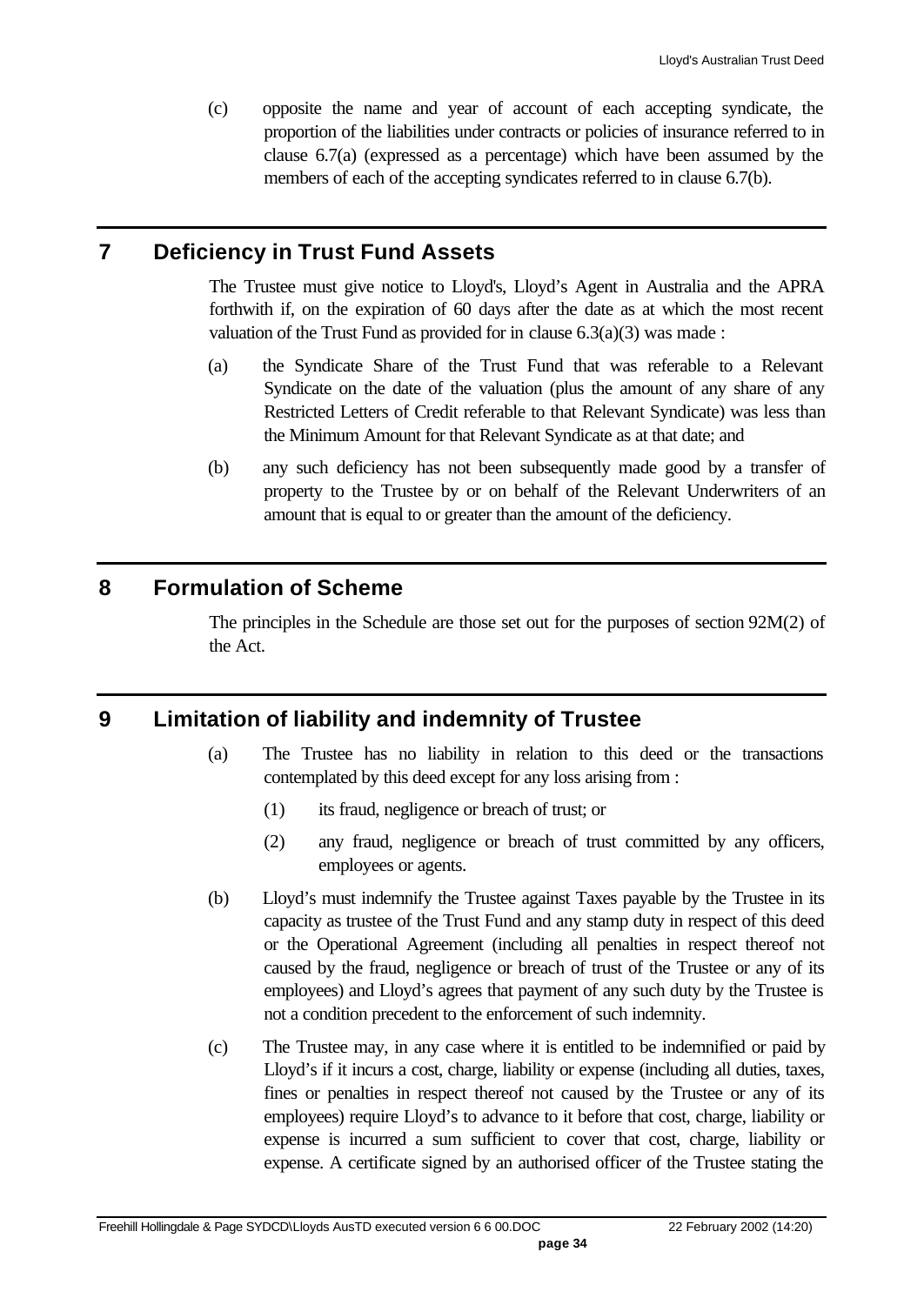amount of any advance requested under this clause will, in the absence of manifest error, be conclusive and binding on Lloyd's.

(d) If any sum is advanced to the Trustee pursuant to clause 9(c) the Trustee must account for the manner in which that sum is used by providing to Lloyd's written evidence of the proper application of that sum toward payment of the relevant cost, charge, liability or expense and if any or all of such sum is not required or not used to pay such cost, charge, liability or expense then the Trustee must refund the difference to Lloyd's.

## **10 Miscellaneous**

#### **10.1 Breach of obligations**

- (a) Each party must inform the other immediately it becomes aware of any breach by it of the terms of this deed or the obligations imposed by this deed.
- (b) Each party must inform the other immediately it becomes aware that any obligations imposed on it pursuant to this deed or the transactions contemplated by this deed cannot be fulfilled.

#### **10.2 No Partnership**

Nothing herein constitutes a partnership between any of the Relevant Underwriters or between a Relevant Underwriter and any of the Other Underwriters, the underwriting business of each Relevant Underwriter being carried on for that Relevant Underwriter's sole and separate account.

#### **10.3 Governing Law**

- (a) This deed is governed by and construed and enforced in accordance with the laws of the State of New South Wales.
- (b) The parties to this deed submit to the exclusive jurisdiction of the Supreme Court of New South Wales for the purpose of determining any dispute, question or difference (including, without limitation, its existence, validity or termination) arising under, out of, or in connection with it.

#### **10.4 Amendment of this Deed**

- (a) Lloyd's has power in its discretion to amend this deed with the written consent of the Trustee such consent not to be unreasonably withheld; provided that:
	- (1) such power is exercised by the Council;
	- (2) amendments to this deed must be in writing and signed on behalf of the Council; and
	- (3) no amendment becomes effective without the prior written consent of the APRA.
- (b) Lloyd's must advise the Trustee in writing when any such amendment becomes effective.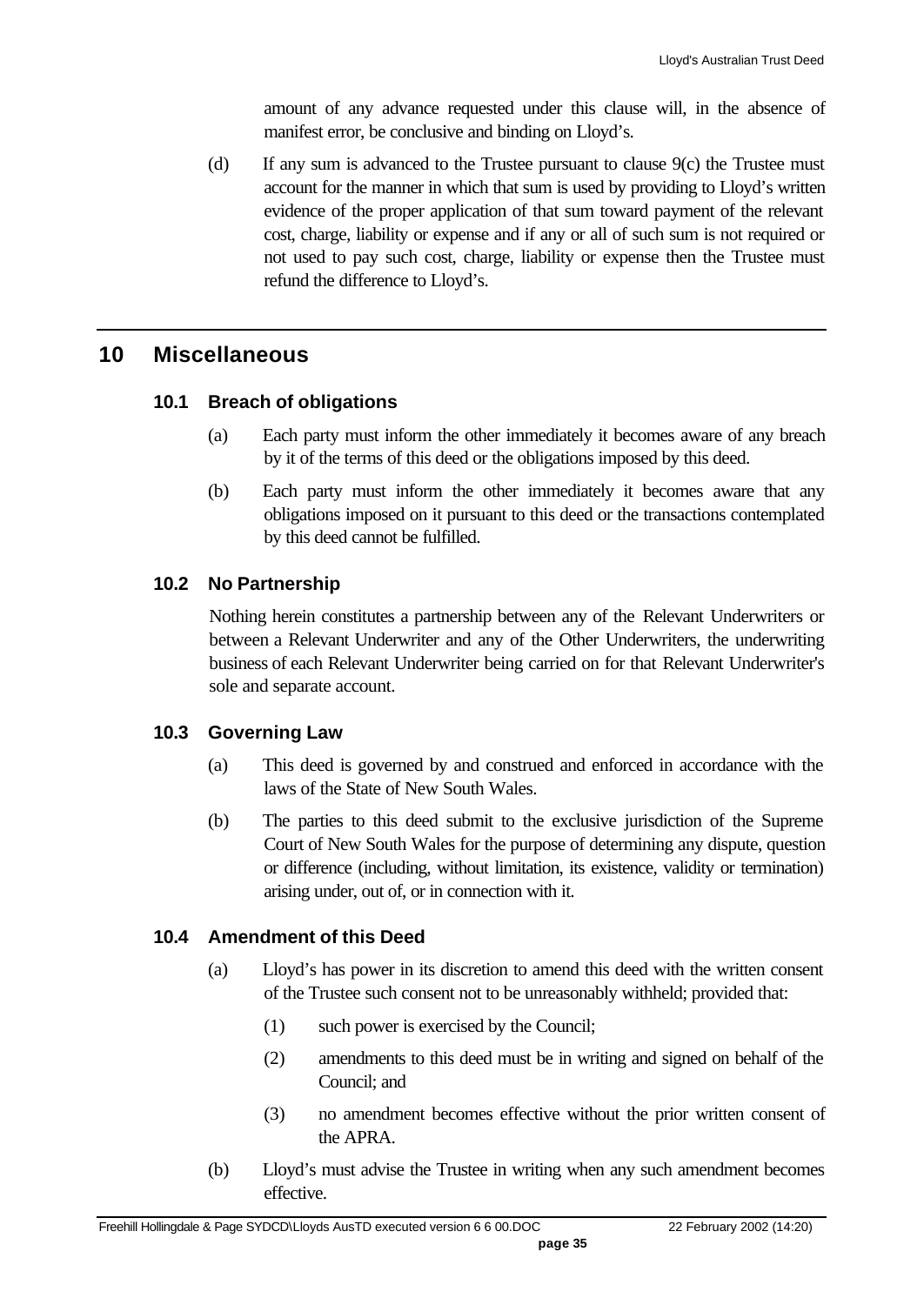#### **10.5 Notices**

- (a) Lloyd's must provide the Trustee with:
	- (1) its mailing address;
	- (2) the mailing address of the APRA; and
	- (3) the name and mailing address of Lloyd's Agent in Australia,

and must update this information from time to time as may be necessary to keep the information current. The Trustee may rely upon such information without the need to make further enquiries.

(b) Any notice required by this deed to be given by any party or parties to any other party or parties must be given in the manner specified in the Operational Agreement.

#### **10.6 Partial Invalidity Does Not Invalidate Entire Deed**

If any provision of this deed is held invalid or unenforceable, the remainder of this deed shall be construed and enforced as if such provision had not been inserted herein.

#### **10.7 Further assurances**

Each party must do all things necessary to give full effect to this deed and the transactions contemplated by this deed.

#### **10.8 Counterparts**

- (a) This deed may be executed in counterparts.
- (b) Both counterparts, taken together, constitute one instrument.

#### **10.9 Attorneys**

Each of the Attorneys executing this deed states that the Attorney has no notice of the revocation of the power of attorney appointing that Attorney.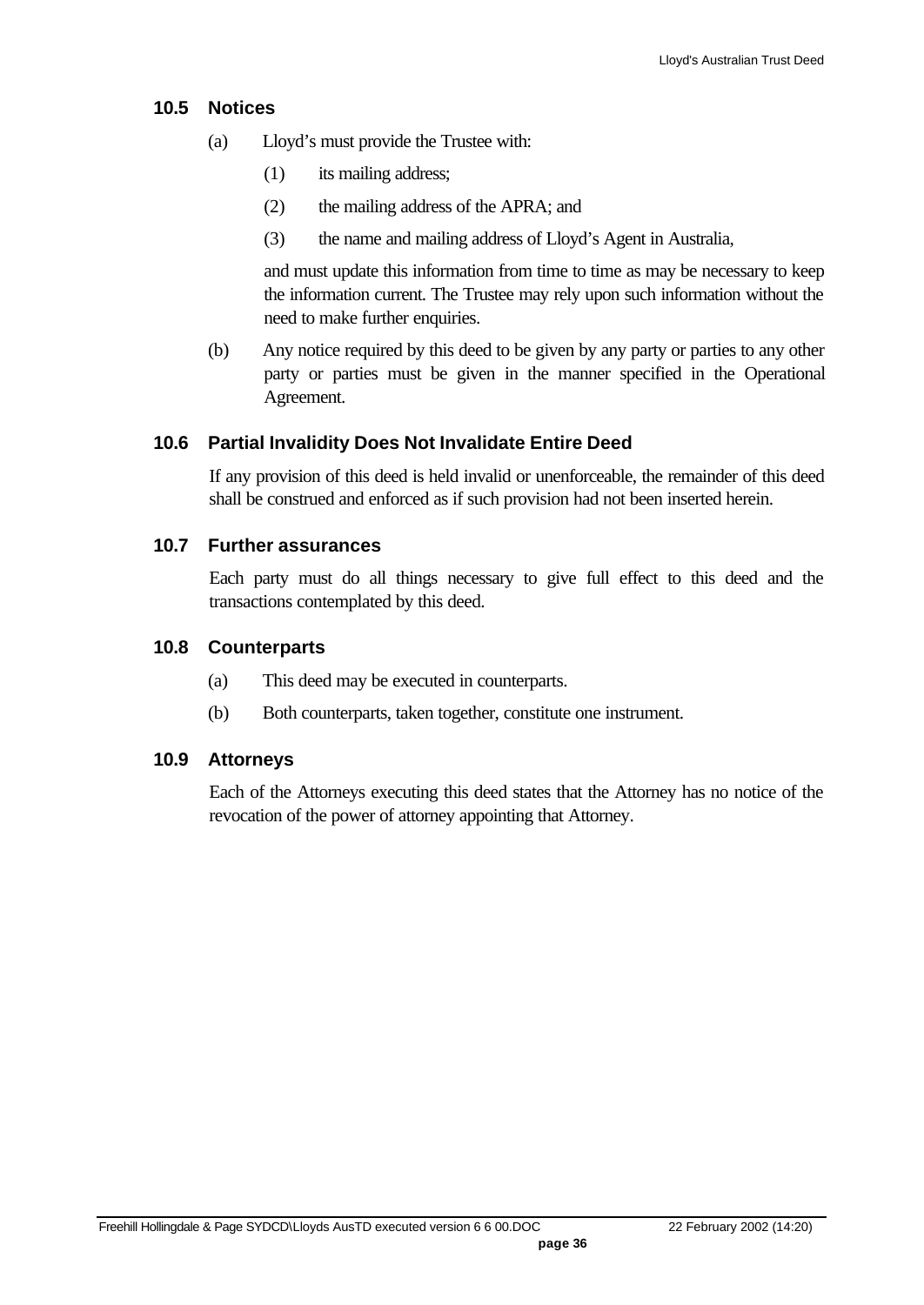## **Schedule - (Clause 8.1)**

Section 92M(2) principles

- 1 No Relevant Underwriter has financial or other responsibility for the liabilities of any other Relevant Underwriter.
- 2 Claims may be met when the scheme administrator has determined that the Claim is payable, notwithstanding the fact that no judgment may have been entered in favour of the Policyholder.
- 3 There must be established an account ("Underwriter's Account") in the name of each Relevant Underwriter who was a member of a Relevant Syndicate on the day on which the Federal Court of Australia approved a scheme formulated under section 92M of the Act ("Relevant Date").
- 4 There must be credited to an Underwriter's Account the share of that Relevant Underwriter in the Trust Fund.
- 5 The share of a Relevant Underwriter in the Trust Fund is an amount in respect of each Relevant Syndicate of which that Underwriter is a member calculated in accordance with the formula:

 $S = CS \times (SSTF + RLC)$ 

where:

- S is the share of a Relevant Underwriter in the Trust Fund:
- CS is the proportion that the Relevant Underwriter's syndicate premium limit in that syndicate bears to the syndicate allocated capacity in that year of account of that syndicate in each case as specified in the syndicate constitution as last communicated to the Trustee under clause 6.5 or in such other proportion as the Trustee believes on reasonable grounds more accurately reflects the Relevant Underwriter's share;
- SSTF is the Syndicate Share of the Trust Fund of that syndicate calculated in accordance with clause 6.6; and
- RLC is the amount of the Relevant Syndicate's share of any Restricted Letter of Credit referable to that syndicate.
- 6 Property of the Trust Fund that is referable to an Underwriter's Account (except for a Relevant Underwriter's share of expenses of the administration - see 6(d) below) is only to be available to meet the Relevant Underwriter's share of a liability under an Australian Policy if the Relevant Underwriter was a member of a Relevant Syndicate in respect of that Australian Policy on the Relevant Date.
- 7 In explanation of 6 above:
	- (a) The property of the Trust Fund that is referable to an Underwriter's Account of a Relevant Underwriter is not available to meet that Underwriter's share of a liability under an Australian Policy issued by that Relevant Underwriter amongst others as a member of a syndicate for a particular year of account if the Relevant Underwriter was a member of a syndicate for a year of account which was not a Relevant Syndicate on the Relevant Date because that liability had been reinsured pursuant to a Reinsurance to Close with one or more of the Continuing Underwriters as members of the same or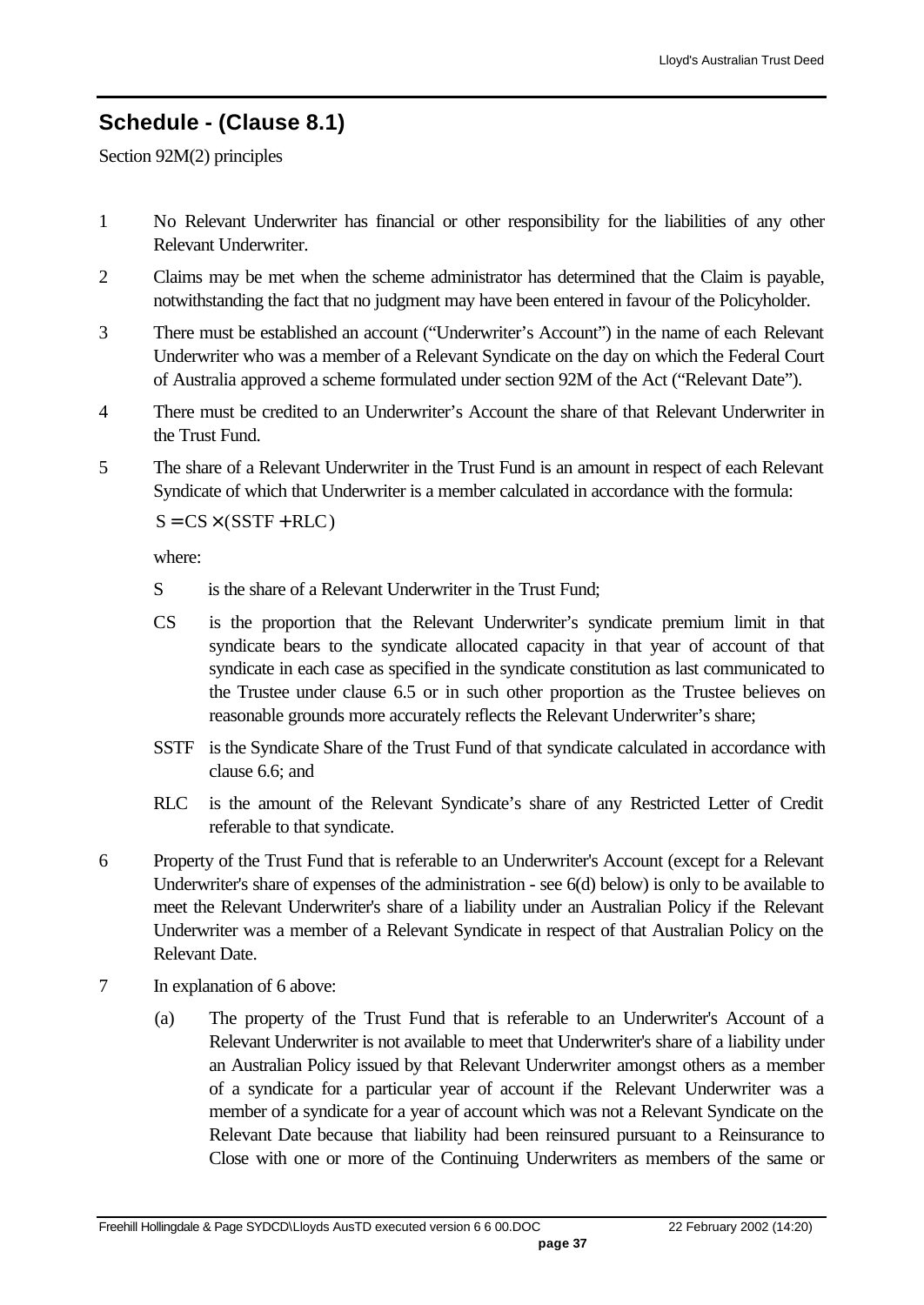another syndicate for a later year of account where those Continuing Underwriters were members of a Relevant Syndicate on the Relevant Date;

- (b) Any surplus in the Trust Fund that is referable to the Underwriter's Account of a Relevant Underwriter must be paid to the trustees of the relevant Premiums Trust Fund for that Relevant Underwriter; and
- (c) Costs of winding-up or dissolution of the Trust Fund are to be debited to each Relevant Underwriter in the same proportion as the aggregate value of the property of the Trust Fund that is referable to the Underwriter's Account of that Relevant Underwriter on the Relevant Date bore to the aggregate value of the property of the Trust Fund that was referable to the Underwriter's Accounts of all Relevant Underwriters on that date.
- 8 Costs of winding-up or dissolution of the Trust Fund must first be met from the Security Deposit to the extent to which the Security Deposit is available for those purposes.
- 9 To the extent to which property held in respect of a Relevant Underwriter is insufficient to meet that Relevant Underwriter's liabilities under Australian Policies (including that Relevant Underwriter's share of the costs of winding-up or dissolution of the Trust Fund), those liabilities may be met from the property held under the Trust Deed made 6 June 2000 between Lloyd's and the Trustee and entitled Lloyd's Australian Joint Asset Trust Deed (No. 2) in accordance with its terms.
- 10 To the extent to which property held in respect of a Relevant Underwriter and the property held under the Lloyd's Australian Joint Asset Trust Deed (No. 2) is insufficient to meet that Relevant Underwriter's liabilities under Australian Policies (including that Relevant Underwriter's share of the costs of winding-up or dissolution of the Trust Fund), those liabilities must be paid proportionately.
- 11 No liabilities of a Relevant Underwriter which may be met from property held pursuant to the terms of this Trust Deed or the Lloyd's Australian Joint Asset Trust Deed (No. 2) may be met from any property held pursuant to the terms of the Trust Deed made 6 June 2000 and entitled Lloyd's Australian Joint Asset Trust Deed (No. 1).
- 12 On the winding up of the Trust, property held in respect of a Relevant Underwriter must be applied in the following order:
	- (a) in payment of that Relevant Underwriter's share of costs of winding up or dissolution referred to in paragraph 7(b) above;
	- (b) in satisfaction of that Relevant Underwriter's share of liabilities as provided for in paragraph 7(a) above; and
- 13 If there is any surplus on the winding up of the Trust after any payments required to be made under paragraph 12 have been made, any property held in respect of a Relevant Underwriter must be transferred to the trustees of the relevant Premiums Trust Fund for that Relevant Underwriter as contemplated by clause 7(b) above and the scheme administrator must make these transfers as soon as the scheme administrator is satisfied that there are no other claims which can be met out of that Underwriter's Account.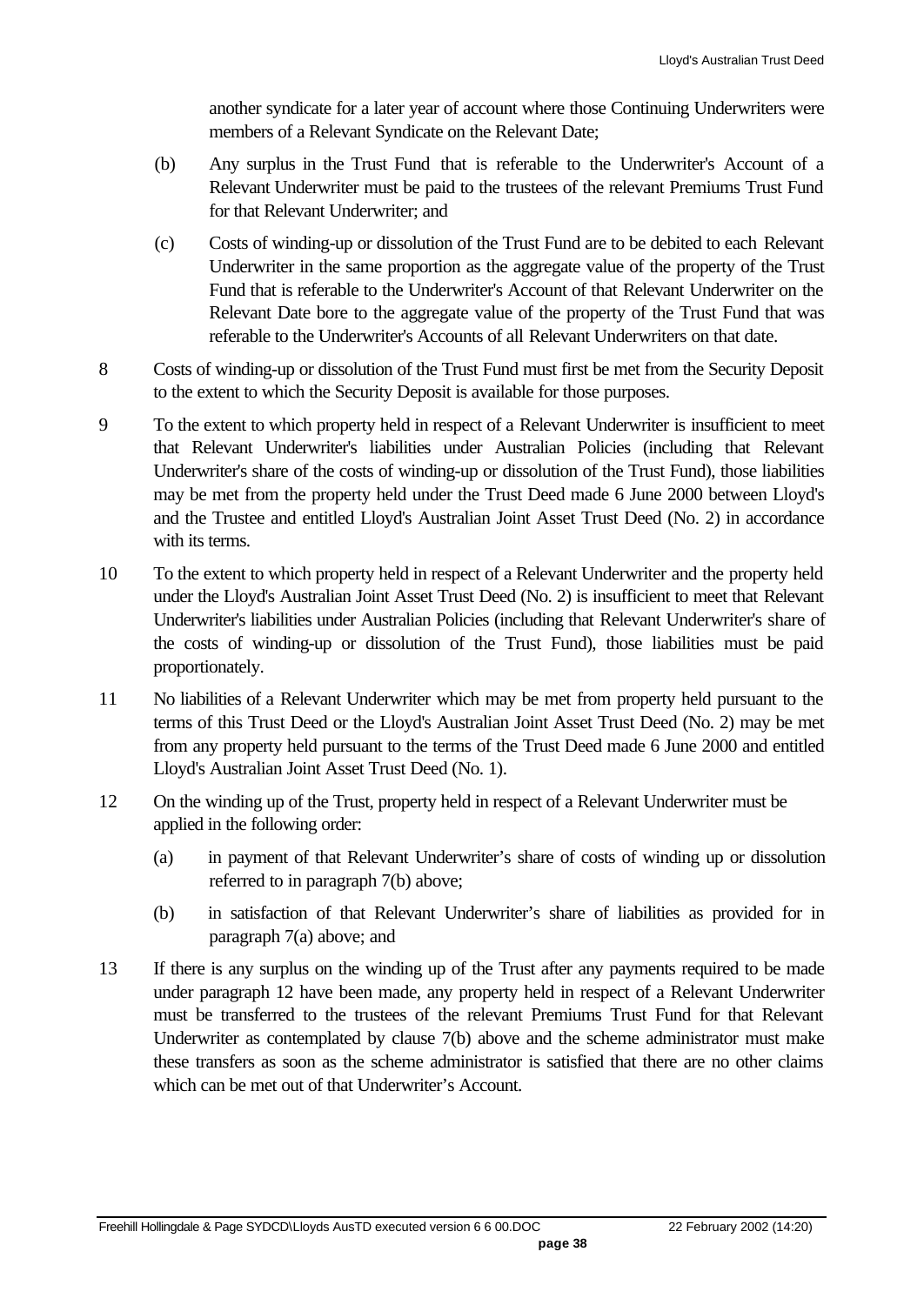#### **Executed as a deed: Signed sealed and delivered** for **Lloyd's**

by its attorney in the presence of:

Witness **Attorney** 

\_\_\_\_\_\_\_\_\_\_\_\_\_\_\_\_\_\_\_\_\_\_\_\_\_\_\_\_\_\_\_\_ \_\_\_\_\_\_\_\_\_\_\_\_\_\_\_\_\_\_\_\_\_\_\_\_\_\_\_\_\_\_\_\_\_

\_\_\_\_\_\_\_\_\_\_\_\_\_\_\_\_\_\_\_\_\_\_\_\_\_\_\_\_\_\_\_\_ \_\_\_\_\_\_\_\_\_\_\_\_\_\_\_\_\_\_\_\_\_\_\_\_\_\_\_\_\_\_\_\_\_

\_\_\_\_\_\_\_\_\_\_\_\_\_\_\_\_\_\_\_\_\_\_\_\_\_\_\_\_\_\_\_\_ \_\_\_\_\_\_\_\_\_\_\_\_\_\_\_\_\_\_\_\_\_\_\_\_\_\_\_\_\_\_\_\_\_

\_\_\_\_\_\_\_\_\_\_\_\_\_\_\_\_\_\_\_\_\_\_\_\_\_\_\_\_\_\_\_\_ \_\_\_\_\_\_\_\_\_\_\_\_\_\_\_\_\_\_\_\_\_\_\_\_\_\_\_\_\_\_\_\_\_

Name (please print) Name (please print)

## **Signed sealed and delivered** for **National Australia Trustees Limited**

by its attorney in the presence of:

Witness **Attorney** 

Name (please print) Name (please print)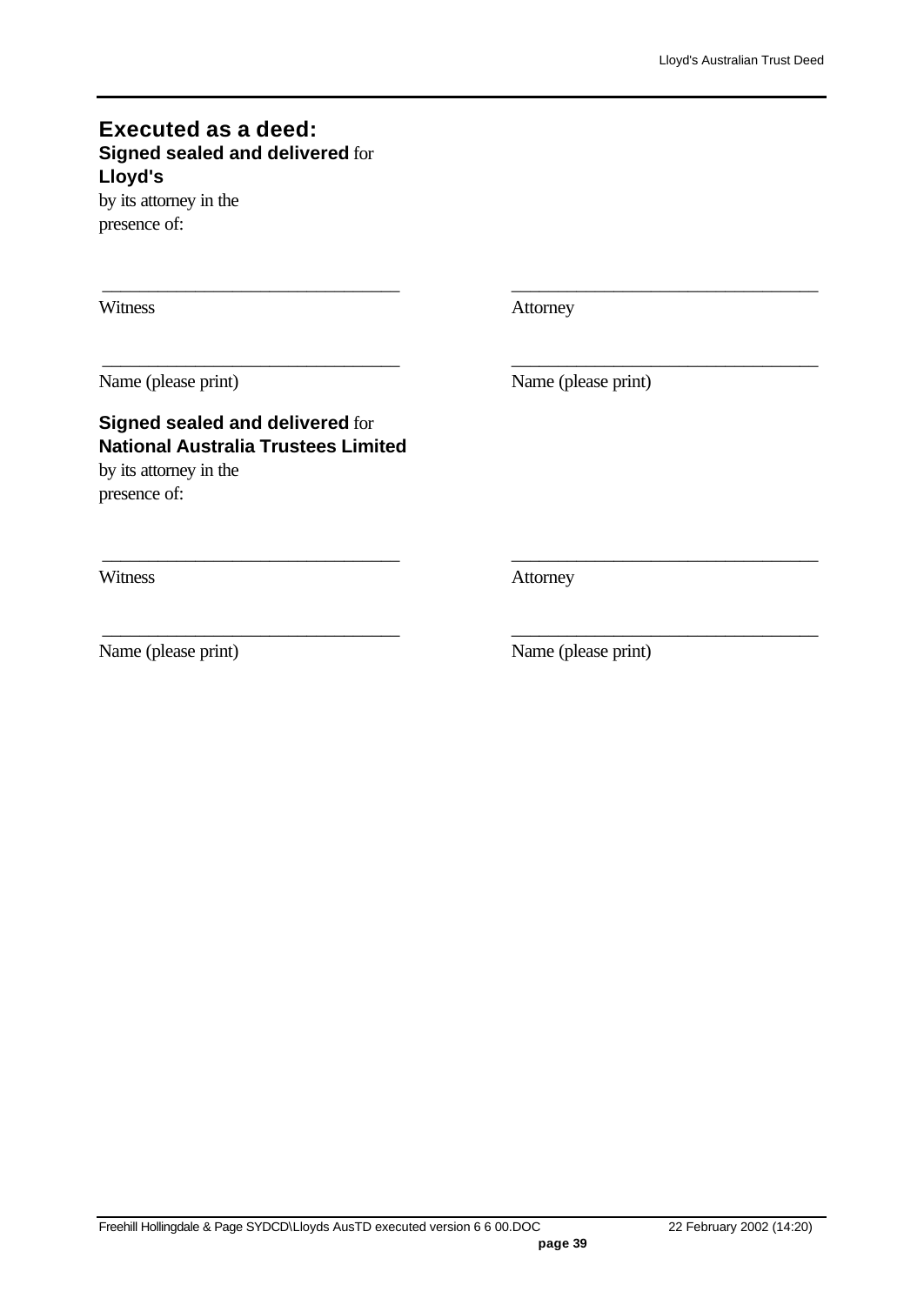# **Table of contents**

| Clause      |                                       |                                                               | Page |  |  |  |
|-------------|---------------------------------------|---------------------------------------------------------------|------|--|--|--|
| 1           | <b>Definitions and Interpretation</b> |                                                               |      |  |  |  |
|             | 1.1                                   | <b>Definitions</b>                                            | 1    |  |  |  |
|             | 1.2                                   | Interpretation                                                | 9    |  |  |  |
| $\mathbf 2$ |                                       | <b>The Trust Fund</b>                                         | 10   |  |  |  |
|             | 2.1                                   | <b>Creation of Trust Fund</b>                                 | 10   |  |  |  |
|             | 2.2                                   | Perpetuities                                                  | 11   |  |  |  |
|             | 2.3                                   | New portfolio                                                 | 11   |  |  |  |
|             | 2.4                                   | <b>Consequences of Portfolio Notice</b>                       | 12   |  |  |  |
|             | 2.5                                   | <b>Reversal Notice</b>                                        | 12   |  |  |  |
|             | 2.6                                   | <b>Maximum Portfolios</b>                                     | 13   |  |  |  |
| 3           | <b>The Trustee</b>                    |                                                               | 13   |  |  |  |
|             | 3.1                                   | <b>Trustee's Qualification</b>                                | 13   |  |  |  |
|             | 3.2                                   | <b>Operational Agreement</b>                                  | 13   |  |  |  |
|             | 3.3                                   | <b>Trustee's Duties</b>                                       | 13   |  |  |  |
|             | 3.4                                   | Trustee's Reliance upon Communications                        | 14   |  |  |  |
|             | 3.5                                   | <b>Proper Execution</b>                                       | 14   |  |  |  |
|             | 3.6                                   | Trustee's Reliance on Opinions of its Counsel                 | 15   |  |  |  |
|             | 3.7                                   | <b>Trustee's Fees and Expenses</b>                            | 15   |  |  |  |
|             | 3.8                                   | Maintenance and Inspection of Trustee's Records               | 16   |  |  |  |
|             | 3.9                                   | Trustee's Resignation or Removal and Appointment of Successor | 16   |  |  |  |
|             | 3.10                                  | <b>Trustee's Obligations</b>                                  | 19   |  |  |  |
|             | 3.11                                  | <b>Electronic Access</b>                                      | 19   |  |  |  |
|             | 3.12                                  | Provision of information and notification                     | 19   |  |  |  |
| 4           |                                       | <b>Payment of Claims</b>                                      | 20   |  |  |  |
|             | 4.1                                   | When Claims may be made Against the Trust Fund                | 20   |  |  |  |
|             | 4.2                                   | <b>Payment of Policyholder Claims</b>                         | 21   |  |  |  |
|             | 4.3                                   | Limitations                                                   | 22   |  |  |  |
|             | 4.4                                   | Sale of Trust Fund Assets                                     | 22   |  |  |  |
|             | 4.5                                   | Payments Out of Trust Fund                                    | 23   |  |  |  |
| 5           |                                       | <b>Administration and Use of Trust Fund</b>                   | 24   |  |  |  |
|             | 5.1                                   | <b>Trustee's Powers</b>                                       | 24   |  |  |  |
|             | 5.2                                   | Commingling                                                   | 24   |  |  |  |
|             | 5.3                                   | <b>Management of Trust Fund</b>                               | 24   |  |  |  |
|             | 5.4                                   | <b>Borrowings</b>                                             | 25   |  |  |  |
|             | 5.5                                   | <b>Distribution and Reinvestment</b>                          | 26   |  |  |  |
|             | 5.6                                   | Letters of Credit and Restricted Letters of Credit            | 27   |  |  |  |
|             | 5.7                                   | Substitution and Surrender of Letters of Credit               | 27   |  |  |  |
|             | 5.8                                   | Payment of Distributable Income                               | 28   |  |  |  |
|             | 5.9                                   | <b>Transfer of Funds</b>                                      | 28   |  |  |  |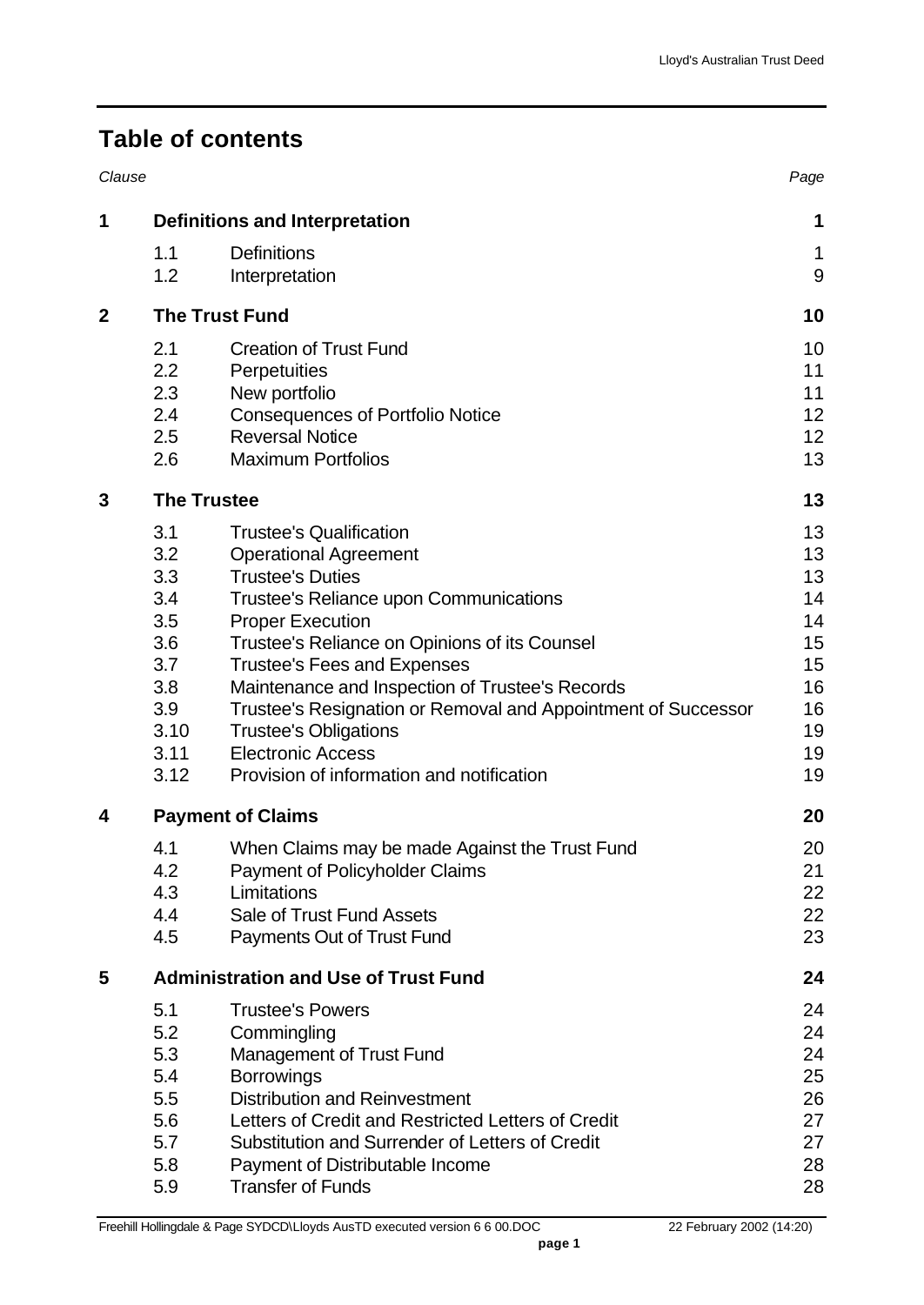| Clause |                                                                      |                                                                                                                                                                                                                                              | Page                                               |
|--------|----------------------------------------------------------------------|----------------------------------------------------------------------------------------------------------------------------------------------------------------------------------------------------------------------------------------------|----------------------------------------------------|
|        | 5.10<br>5.11<br>5.12<br>5.13<br>5.14<br>5.15                         | <b>Payment of Claims</b><br><b>Responding Syndicate</b><br>Trustee's Authority to Hold Investments<br><b>Assets of the Trust Fund</b><br>Tax<br>Audit                                                                                        | 29<br>29<br>29<br>30<br>30<br>30                   |
|        | 5.16                                                                 | <b>Judicial Trustee</b>                                                                                                                                                                                                                      | 31                                                 |
| 6      |                                                                      | <b>Valuation and Reporting</b>                                                                                                                                                                                                               | 31                                                 |
|        | 6.1<br>6.2<br>6.3<br>6.4<br>6.5<br>6.6<br>6.7                        | Notice of Minimum Amount<br>Notice of Syndicate Percentage<br>Trustee to Certify Value of the Trust Fund<br>Provision of Information to the APRA<br>Notice of Syndicate Constitution<br><b>Valuation and Reporting</b><br><b>RITC Matrix</b> | 31<br>31<br>32<br>32<br>32<br>32<br>33             |
| 7      |                                                                      | <b>Deficiency in Trust Fund Assets</b>                                                                                                                                                                                                       | 34                                                 |
| 8      |                                                                      | <b>Formulation of Scheme</b>                                                                                                                                                                                                                 | 34                                                 |
| 9      |                                                                      | <b>Limitation of liability and indemnity of Trustee</b>                                                                                                                                                                                      | 34                                                 |
| 10     |                                                                      | <b>Miscellaneous</b>                                                                                                                                                                                                                         | 35                                                 |
|        | 10.1<br>10.2<br>10.3<br>10.4<br>10.5<br>10.6<br>10.7<br>10.8<br>10.9 | Breach of obligations<br>No Partnership<br>Governing Law<br>Amendment of this Deed<br><b>Notices</b><br>Partial Invalidity Does Not Invalidate Entire Deed<br><b>Further assurances</b><br>Counterparts<br>Attorneys                         | 35<br>35<br>35<br>35<br>36<br>36<br>36<br>36<br>36 |
|        |                                                                      | Schedule - (Clause 8.1)                                                                                                                                                                                                                      | 37                                                 |